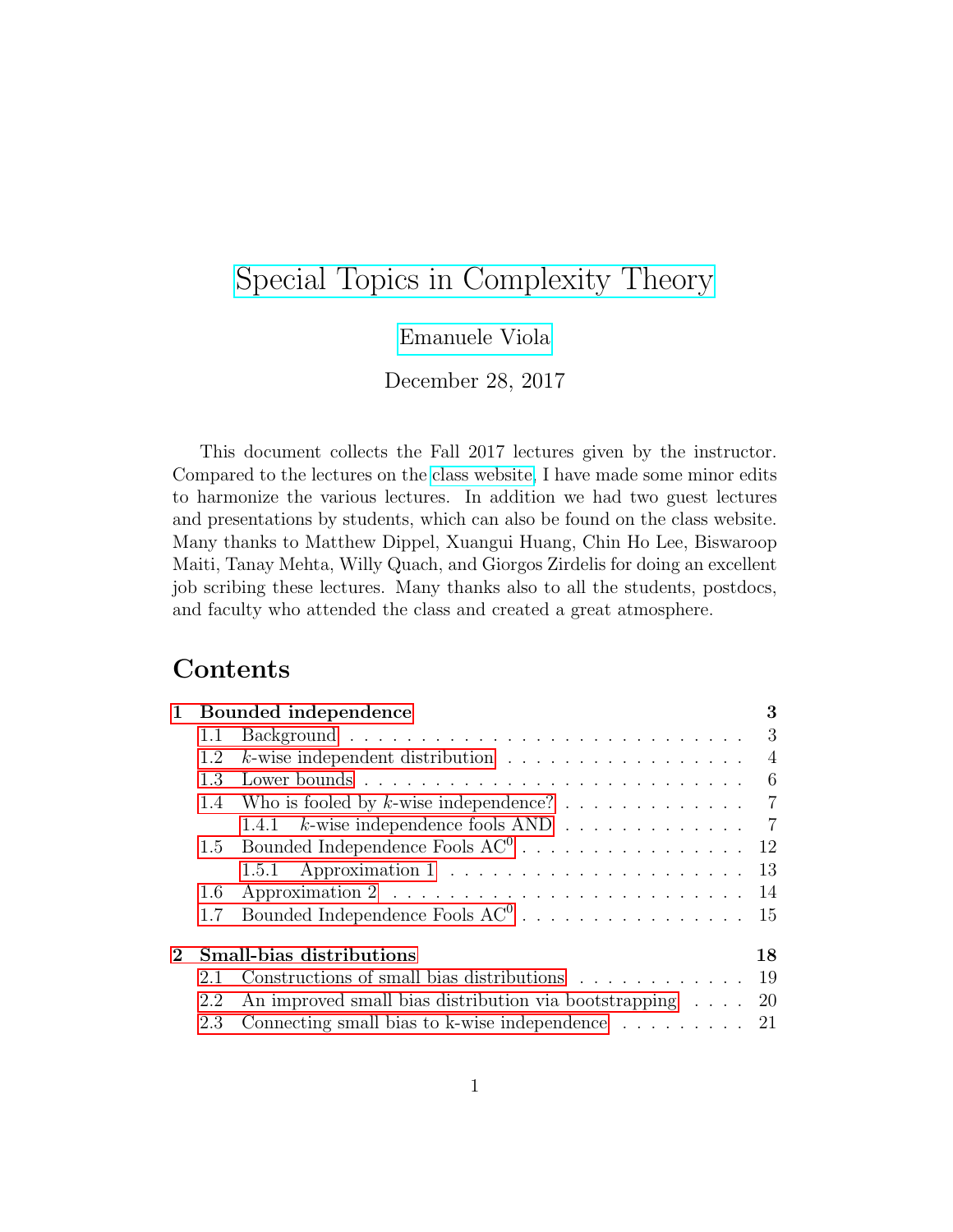|                 | 2.4 | Fourier analysis of boolean functions 101                                   | 21 |
|-----------------|-----|-----------------------------------------------------------------------------|----|
|                 | 2.5 | Small bias distributions are close to $k\text{-wise independent}$           | 22 |
|                 | 2.6 |                                                                             | 24 |
|                 |     |                                                                             |    |
| 3               |     | Tribes Functions and the GMRTV Generator                                    | 24 |
| 4               |     | Bounded indistinguishability                                                | 28 |
|                 | 4.1 | Duality.                                                                    | 29 |
|                 | 4.2 |                                                                             | 33 |
|                 | 4.3 | Approximate Degree of AND-OR.                                               | 35 |
|                 | 4.4 | Lower Bound of $d_{1/3}(\text{AND-OR})$                                     | 36 |
|                 | 4.5 | Lower Bound of $d_{1/3}(\text{SURJ})$                                       | 38 |
|                 |     |                                                                             |    |
| $5\overline{)}$ |     | Pseudorandom groups and communication complexity                            | 41 |
|                 | 5.1 | 2-party communication protocols $\dots \dots \dots \dots \dots \dots$       | 44 |
|                 | 5.2 | 3-party communication protocols $\ldots \ldots \ldots \ldots \ldots$        | 44 |
|                 | 5.3 | A randomized protocol for the hypercube                                     | 44 |
|                 | 5.4 | A randomized protocol for $\mathbb{Z}_m$                                    | 45 |
|                 | 5.5 |                                                                             | 46 |
|                 | 5.6 | More on 2-party protocols $\dots \dots \dots \dots \dots \dots \dots \dots$ | 49 |
| 6               |     | Number-on-forehead communication complexity                                 | 51 |
| $\overline{7}$  |     | Corners in pseudorandom groups                                              | 52 |
|                 | 7.1 |                                                                             | 53 |
|                 | 7.2 |                                                                             | 54 |
|                 | 7.3 |                                                                             | 55 |
|                 | 7.4 |                                                                             | 56 |
|                 |     |                                                                             | 59 |
| 8               |     | Static data structures                                                      | 59 |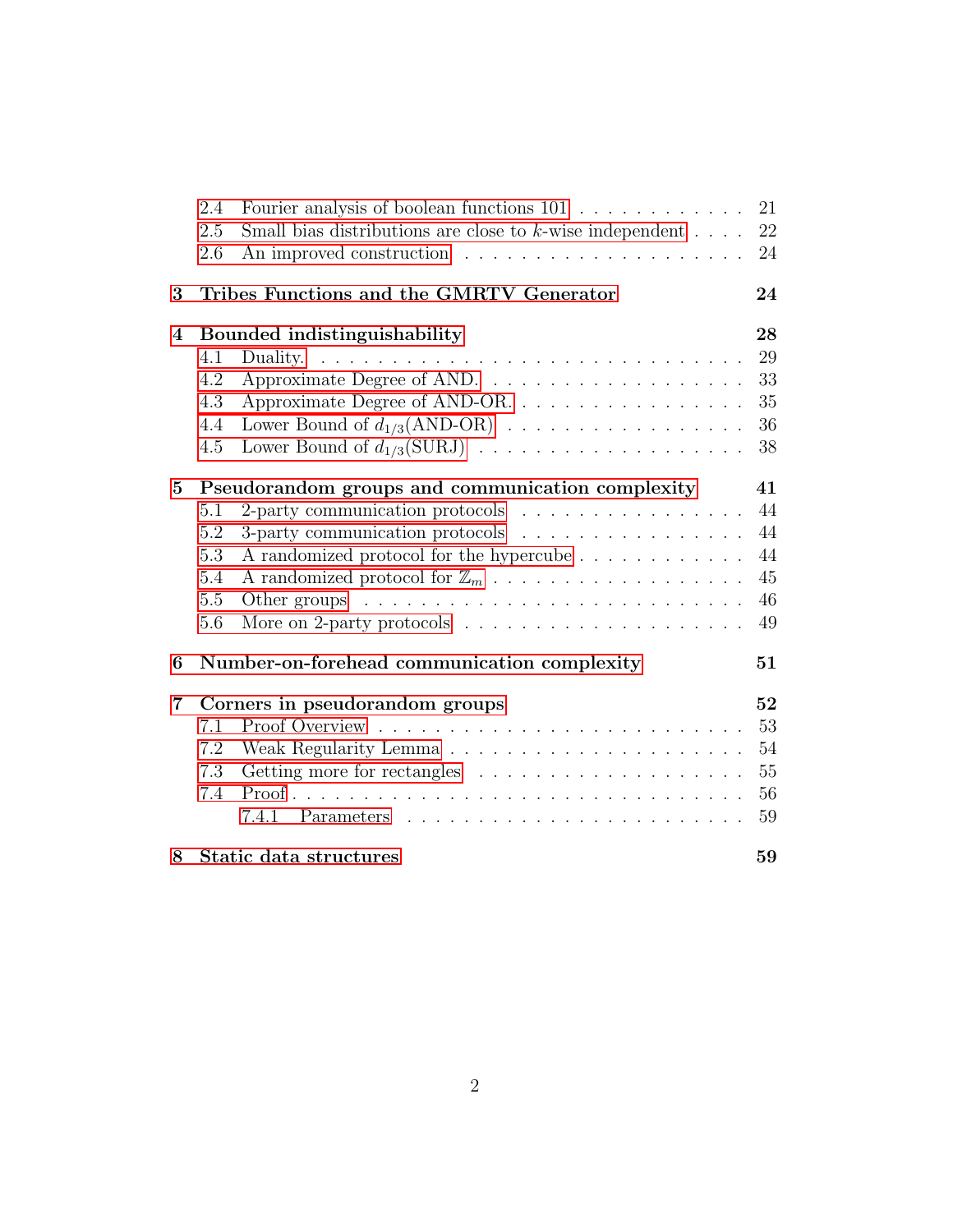# <span id="page-2-0"></span>1 Bounded independence

In this first lecture we begin with some background on pseudorandomness and then we move on to the study of bounded independence, presenting in particular constructions and lower bounds.

# <span id="page-2-1"></span>1.1 Background

Let us first give some background on randomness. There are 3 different theories:

(1) Classical probability theory. For example, if we toss a coin 12 times then the probability of each outcome is the same, i.e.,  $Pr[0101010101] =$ Pr[011011100011]. However, intuitively we feel that the first outcome is less random than the second.

(2) Kolmogorov complexity. Here the randomness is measured by the length of the shortest program outputting a string. In the previous example, the program for the second outcome could be "print 011011100011", whereas the program for the first outcome can be "print 01 six times", which is shorter than the first program.

(3) Pseudorandomness. This is similar to resource-bounded Kolmogorov complexity. Here random means the distribution "looks random" to "efficient observers."

Let us now make the above intuition precise.

**Definition 1.** Pseudorandom generator (PRG) A function  $f: \{0,1\}^s \rightarrow$  $\{0,1\}^n$  is a *pseudorandom generator (PRG)* against a class of tests  $T \subseteq$  $\{t: \{0,1\}^n \to \{0,1\}\}\$  with error  $\epsilon$ , if it satisfies the following 3 conditions:

(1) the output of the generator must be longer than its input, i.e.,  $n > s$ ;

(2) it should fool T, that is, for every test  $t \in T$ , we have  $Pr[t(U_n) = 1] =$  $\Pr[t(f(U_s)) = 1] \pm \epsilon;$ 

(3) the generator must be efficient.

To get a sense of the definition, note that a PRG is easy to obtain if we drop any one of the above 3 conditions. Dropping condition (1), then we can define our PRG as  $f(x) := x$ . Dropping condition (2), then we can define our PRG as  $f(x) := 0$ . Dropping condition (3), then the PRG is not as obvious to obtain as the previous two cases. We have the following claim.

**Claim 2.** For every class of tests  $T$ , there exists an inefficient PRG with error  $\epsilon$  and seed length  $s = \lg_2 \lg_2(|T|) + 2 \lg_2(1/\epsilon) + O(1)$ .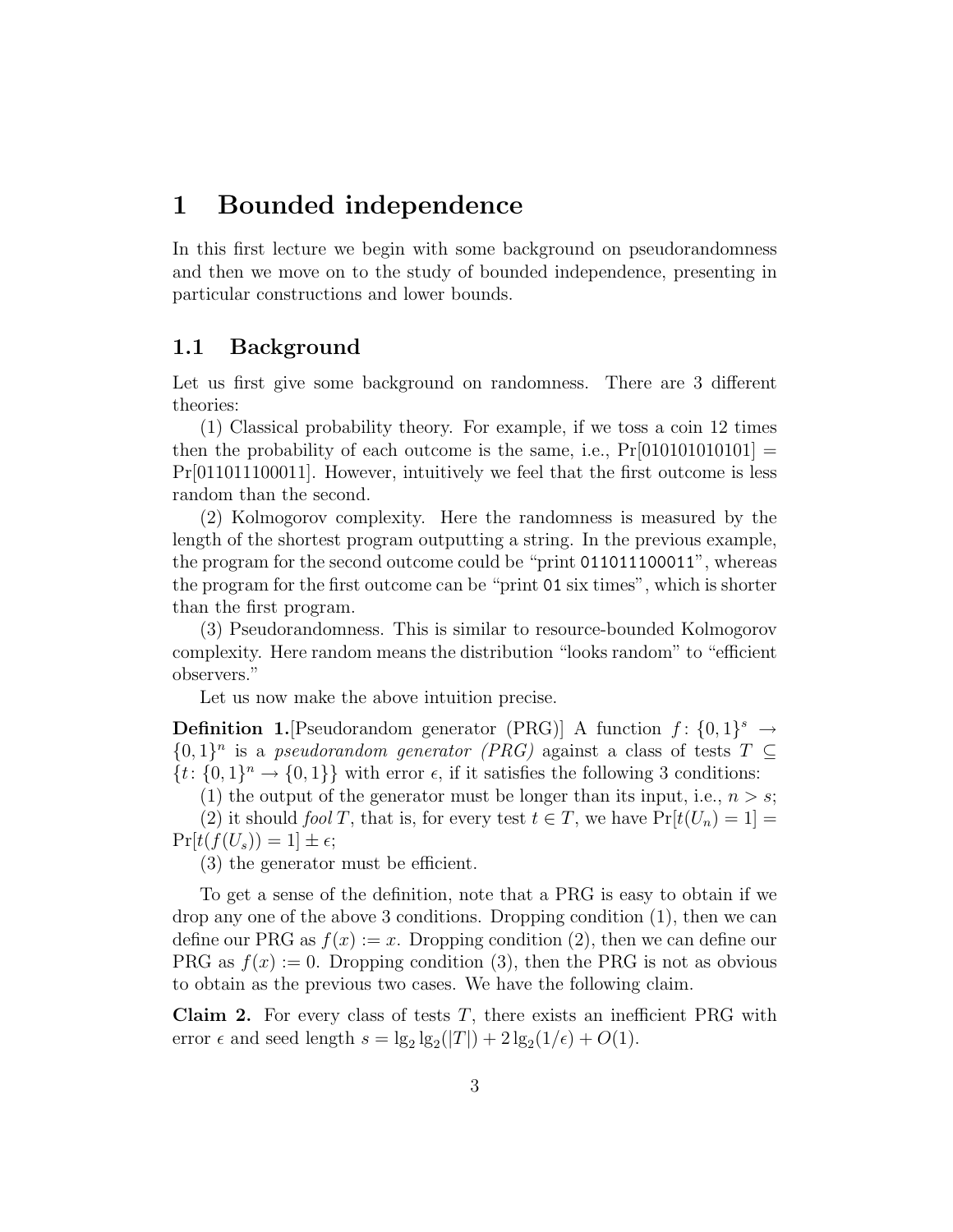Before proving the claim, consider the example where  $T$  is the class of circuits of size  $n^{100}$  over *n*-bit input, it is known that  $|T| = 2^{n^{O(1)}}$ . Hence, applying our claim above we see that there is an inefficient PRG that fools T with error  $\epsilon$  and seed length  $s = O(\lg_2(n/\epsilon)).$ 

We now prove the claim using the probabilistic method.

Proof. Consider picking f at random. Then by the Chernoff bound, we have for every test  $t \in T$ ,

$$
\Pr_{f}[|\Pr_{U_s}[t(f(U_s))] = 1] - \Pr_{U_n}[t(U_n) = 1]| \ge \epsilon] \le 2^{-\Omega(\epsilon^2 2^s)} < 1/|T|,
$$

if  $s = \lg_2 \lg_2(|T|) + 2\lg_2(1/\epsilon) + O(1)$ . Therefore, by a union bound over  $t \in T$ , there exists a fixed f such that for every  $t \in T$ , the probabilities are within  $\epsilon$ .

### <span id="page-3-0"></span>1.2 k-wise independent distribution

A major goal in research in pseudorandomness is to construct PRGs for (1) richer and richer class  $T$ , (2) smaller and smaller seed length s, and making the PRG explicit. For starters, let us consider a simple class of tests.

**Definition 3.** [d-local tests] The d-local tests are tests that depend only on d bits.

We will show that for this class of tests we can actually achieve error  $\epsilon = 0$ . To warm up, consider what happens when  $d = 1$ , then we can have a PRG with seed length  $s = 1$  by defining  $f(0) := 0^n$  and  $f(1) := 1^n$ .

For  $d = 2$ , we have the following construction. Define

$$
f(x)_y := \langle x, y \rangle = \sum_i x_i y_i \bmod 2.
$$

Here the length of x and y is  $|x| = |y| = \lg_2 n$ , and we exclude  $y = 0^{\lg_2 n}$ . Note that the output has  $n-1$  bits, but we can append one uniform bit to the output of f. So the seed length would be  $\lg_2 n + 1$ .

Now we prove the correctness of this PRG.

Claim 4. The f defined above is a PRG against 2-local tests with error  $\epsilon = 0.$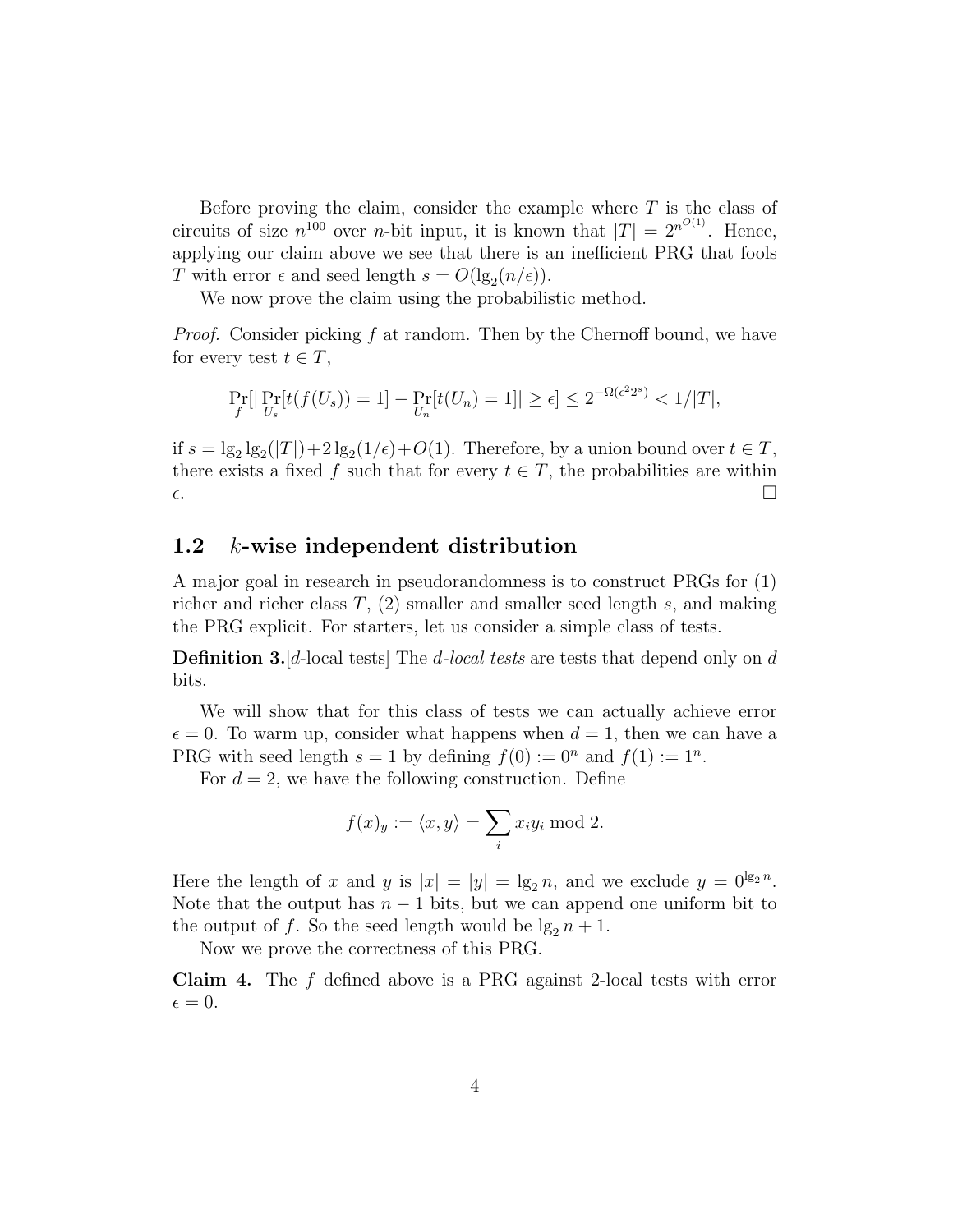*Proof.* We need to show that for every  $y \neq z$ , the random variable  $(f(x)<sub>y</sub>, f(x)<sub>z</sub>)$ over the choice of x is identical to  $U_2$ , the uniform 2-bit string. Since  $y \neq z$ , suppose without loss of generality that there exists an i such that  $y_i = 1$  and  $z_i = 0$ . Now  $f(x)_z$  is uniform, and conditioned on z,  $f(x)_y$  is also uniform, thanks to the index  $y_i$ . .

The case for  $d = 3$  becomes much more complicated and involves the use of finite fields. One can think of a finite field as a finite domain that behaves like Q in the sense that it allows you to perform arithmetic operations, including division, on the elements. We will use the following fact about finite fields.

**Lemma 5.** There exist finite fields of size  $p^k$ , for every prime p and integer k. Moreover, they can be constructed and operated with in time  $\text{poly}(k, p)$ .

**Remark 6.** Ideally one would like the dependence on p to be  $\lg_2 p$ . However, such construction remains an open question and there have been many attempts to constructing finite fields in time  $\text{poly}(k, \lg_2 p)$ . Here we only work with finite fields with  $p = 2$ , and there are a lot of explicit constructions for that.

One simple example of finite fields are integers modulo p.

**Theorem 7.** Let  $D = \{0,1\}^{\lg_2 n}$ . For every k, there exists an explicit construction over  $D^n$  such that

(1) elements in  $D^n$  can be sampled with  $s = k \lg_2 n$  bits, and

(2) every k symbols are uniform in  $D^k$ .

For  $d = 3$ , we can use the above theorem with  $k = 3$ , and the PRG can output the first bit of every symbol.

Remark 8. There exist other constructions that are similar to the inner product construction for the case  $d = 2$ , with y carefully chosen, but the way to choose y involves the use of finite fields as well.

Note that we can also apply the theorem for larger  $d$  to fool  $d$ -local tests with seed length  $s = d \lg_2 n$ .

We now prove the theorem.

*Proof.* Pick a finite field  $\mathbb{F}$  of size  $2^{\lg_2 n}$ . Let  $a_0, \ldots, a_{n-1} \in \mathbb{F}$  be uniform random elements in  $\mathbb F$  which we think of as a polynomial  $a(x)$  of degree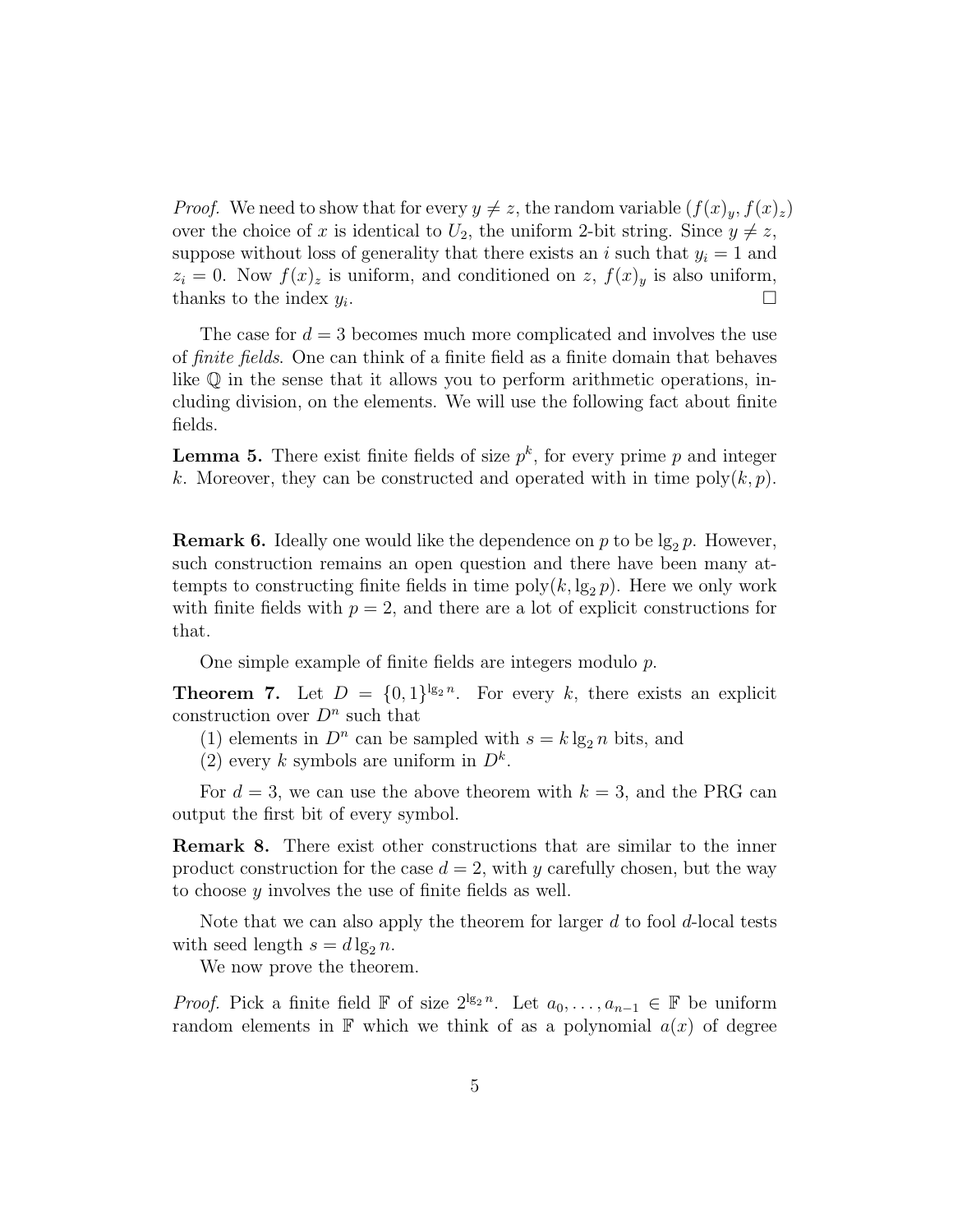$k-1$ . We define the generator f to be

$$
f(a_0,..., a_{n-1})_x = a(x) = \sum_{i=0}^{n-1} a_i x^i.
$$

(One should think of the outputs of  $f$  as lines and curves in the real plane.)

The analysis of the PRG follows from the following useful fact: For every k points  $(x_0, y_0), (x_1, y_1), \ldots, (x_{k-1}, y_{k-1}),$  there exists exactly one degree  $k-1$ polynomial going through them.

Let us now introduce a terminology for PRGs that fool d-local tests.

**Definition 9.** We call distributions that look uniform (with error 0) to  $k$ local tests k-wise independent (also known as k-wise uniform). The latter terminology is more precise, but the former is more widespread.

We will soon see an example of a distribution where every  $k$  elements are independent but not necessarily uniform.

### <span id="page-5-0"></span>1.3 Lower bounds

We have just seen a construction of  $k$ -wise independent distributions with seed length  $s = d \lg_2 n$ . It is natural to ask, what is the minimum seed length of generating k-wise independent distributions?

**Claim 10.** For every  $k \geq 2$ , every PRG for k-local tests over  $\{0,1\}^n$  has seed length  $s \geq \Omega(k \lg_2(n/k)).$ 

Proof. We use the linear-algebraic method. See the book by Babai–Frankl [\[BF92\]](#page-63-0) for more applications of this method.

To begin, we will switch from  $\{0, 1\}$  to  $\{-1, 1\}$ , and write the PRG as a  $2<sup>s</sup> \times n$  matrix M, where the rows are all the possible outputs of the PRG. Since the PRG fools k-local tests and  $k \geq 2$ , one can verify that every 2 columns of M are orthogonal, i.e.,  $\langle M_i, M_j \rangle = 0$  for  $i \neq j$ . As shown below, this implies that the vectors are independent. And by linear algebra this gives a lower bound on s.

However so far we have not used  $k$ . Here's how to use it. Consider all the column vectors  $v$  obtained by taking the entry-wise products of any of the  $k/2$  vectors in M. Because of k-wise independence, these v's are again orthogonal, and this also implies that they are linearly independent.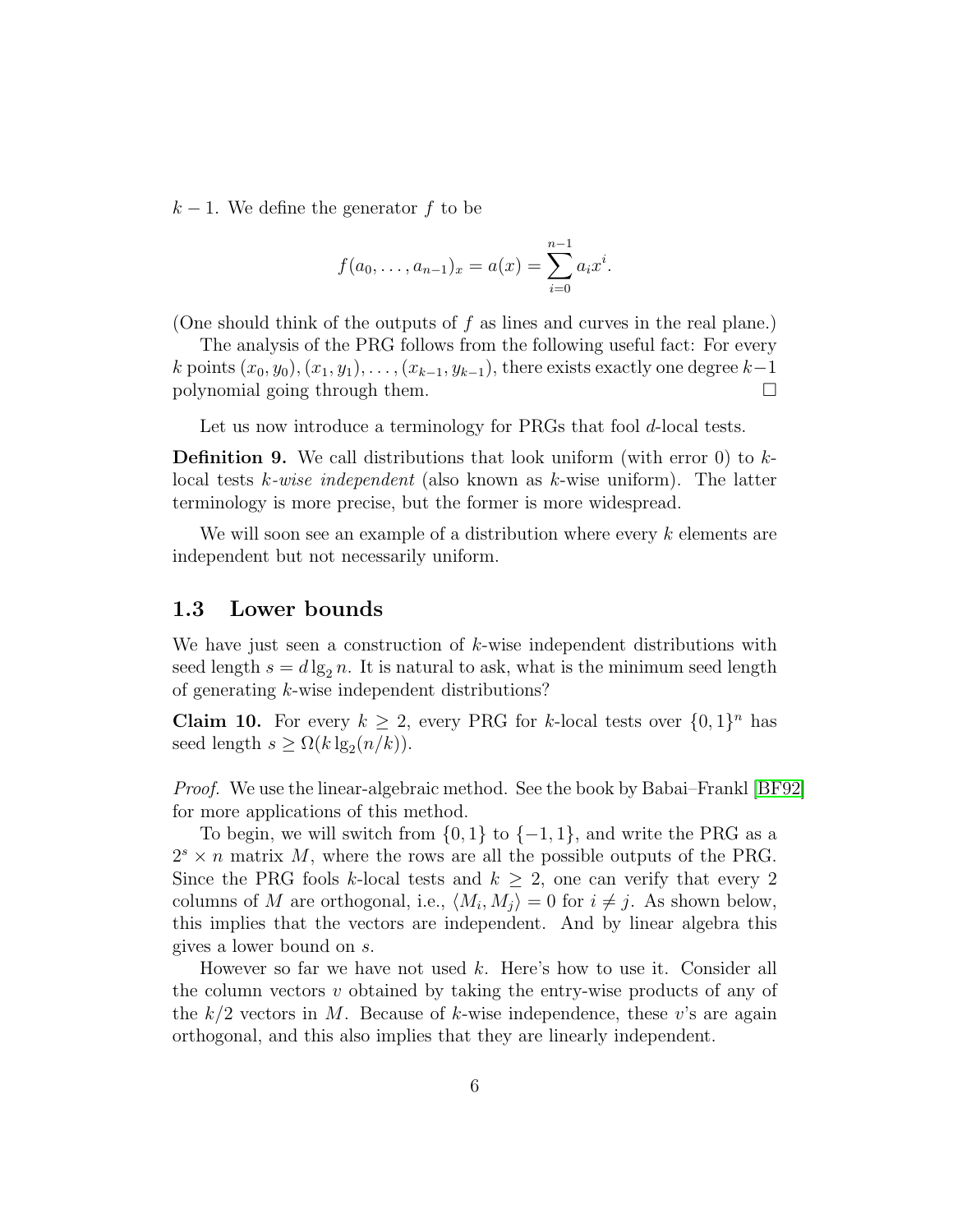**Claim 11.** If  $v_1, v_2, \ldots, v_t$  are orthogonal, then they are linearly independent.

*Proof.* Suppose they are not and we can write  $v_i = \sum_{j \in S, i \notin S} v_j$  for some S. Taking inner product with  $v_i$  on both sides, we have that the L.H.S. is nonzero, whereas the R.H.S. is zero because the vectors are orthogonal, a contradiction.

Therefore, the rank of  $M$  must be at least the number of  $v$ 's, and so

$$
2^s \ge \text{number of v's} \ge \binom{n}{k/2} \ge (2n/k)^{k/2}.
$$

Rearranging gives  $s \ge (k/2) \lg_2(2n/k)$ .

# <span id="page-6-0"></span>1.4 Who is fooled by  $k$ -wise independence?

In the coming lectures we will see that k-wise independence fools  $AC^0$ , the class of constant-depth circuits with unbounded fan-in. Today, let us see what else is fooled by  $k$ -independence in addition to  $k$ -local tests.

(1) Suppose we have *n* independent variables  $x_1, \ldots, X_n \in [0, 1]$  and we want to understand the behavior of their sum  $\sum_i X_i$ . Then we can apply tools such as the Chernoff bound, tail bounds, Central Limit Theorem, and the Berry–Esseen theorem. The first two give bounds on large deviation from the mean. The latter two are somewhat more precise facts that show that the sum will approach a normal distribution (i.e., the probability of being larger than  $t$  for any  $t$  is about the same). One can show that similar results hold when the  $X_i$ 's are k-wise independent. The upshot is that the Chernoff bound gives error  $2^{-\text{samples}}$ , while under k-wise independence we can only get an error (samples)<sup>- $k/2$ </sup>.

(2) We will see next time that k-wise independence fools DNF and  $AC^0$ .

(3) k-wise independence is also used as hashing in load-balancing.

#### <span id="page-6-1"></span>1.4.1  $k$ -wise independence fools AND

We now show that k-wise independent distributions fool the AND function.

Claim 12. Every k-wise uniform distribution fools the AND functions on bits with error  $\epsilon = 2^{-\Omega(k)}$ .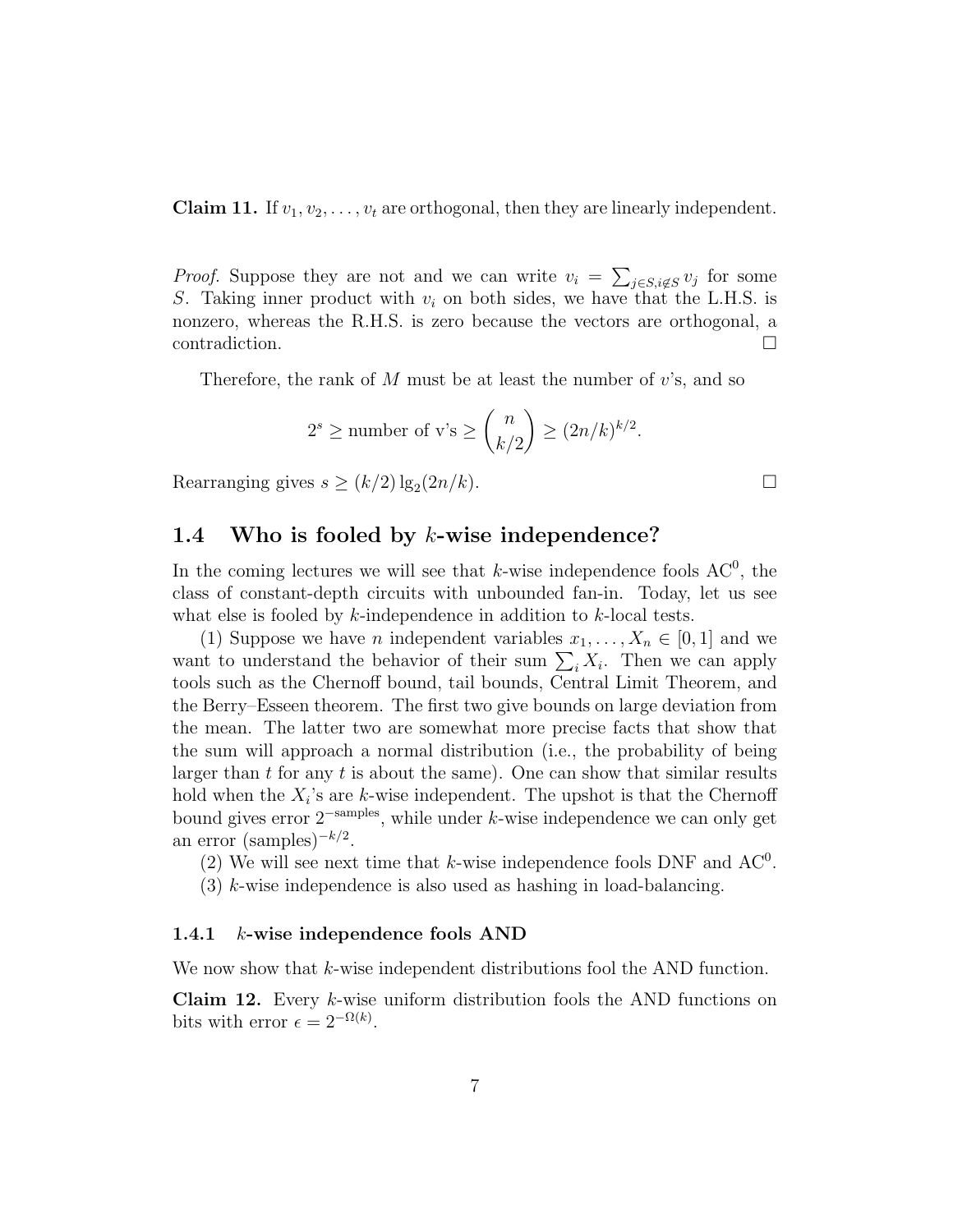*Proof.* If the AND function is on at most k bits, then by definition the error is  $\epsilon = 0$ . Otherwise the AND is over more than k bits. Without loss of generality we can assume the AND is on the first  $t > k$  bits. Observe that for any distribution  $D$ , we have

$$
\Pr_D[\text{AND on t bits is 1}] \le \Pr_D[\text{AND on k bits is 1}].
$$

The right-hand-side is the same under uniform and k-wise uniformity, and is  $2^{-k}$ . Hence,

$$
|\Pr_{\text{uniform}}[AND = 1] - \Pr_{\text{k-wise ind.}}[\text{AND} = 1]| \le 2^{-k}.
$$

Instead of working over bits, let us now consider what happens over a general domain D. Given *n* functions  $f_1, \ldots, f_n : D \to \{0, 1\}$ . Suppose  $x_1, \ldots, x_n$  are k-wise uniform over  $D^n$ . What can you say about the AND of the outputs of the  $f_i$ 's,  $f_1(x_1), f_2(x_2), \ldots, f_n(x_n)$ ?

This is similar to the previous example, except now that the variables are independent but not necessarily uniform. Nevertheless, we can show that a similar bound of  $2^{-\Omega(k)}$  still holds.

**Theorem 13.** [\[EGL](#page-64-0)<sup>+</sup>92]] Let  $X_1, X_2, \ldots, X_n$  be random variables over  $\{0, 1\}$ , which are k-wise independent, but not necessarily uniform. Then

$$
\Pr[\prod_{i=1}^{n} X_i = 1] = \prod_{i=1}^{n} \Pr[X_i = 1] \pm 2^{-\Omega(k)}.
$$

This fundamental theorem appeared in the conference version of  $[{\rm EGL}^+92]$ , but was removed in the journal version. One of a few cases where the journal version contains less results than the conference version.

*Proof.* Let D be the distribution of  $(X_1, \ldots, X_n)$ . Let B be the *n*-wise independent distribution  $(Y_1, \ldots, Y_n)$  such that  $Pr[Y_i = 1] = Pr[X_i = 1]$  for all  $i \in [n]$  and the  $Y_i$  are independent. The theorem is equivalent to the following statement.

$$
\left| \Pr_{X \leftarrow D} \left[ \bigwedge_{i=1}^{n} X_i = 1 \right] - \Pr_{X \leftarrow B} \left[ \bigwedge_{i=1}^{n} X_i = 1 \right] \right| \le 2^{-\Omega(k)}
$$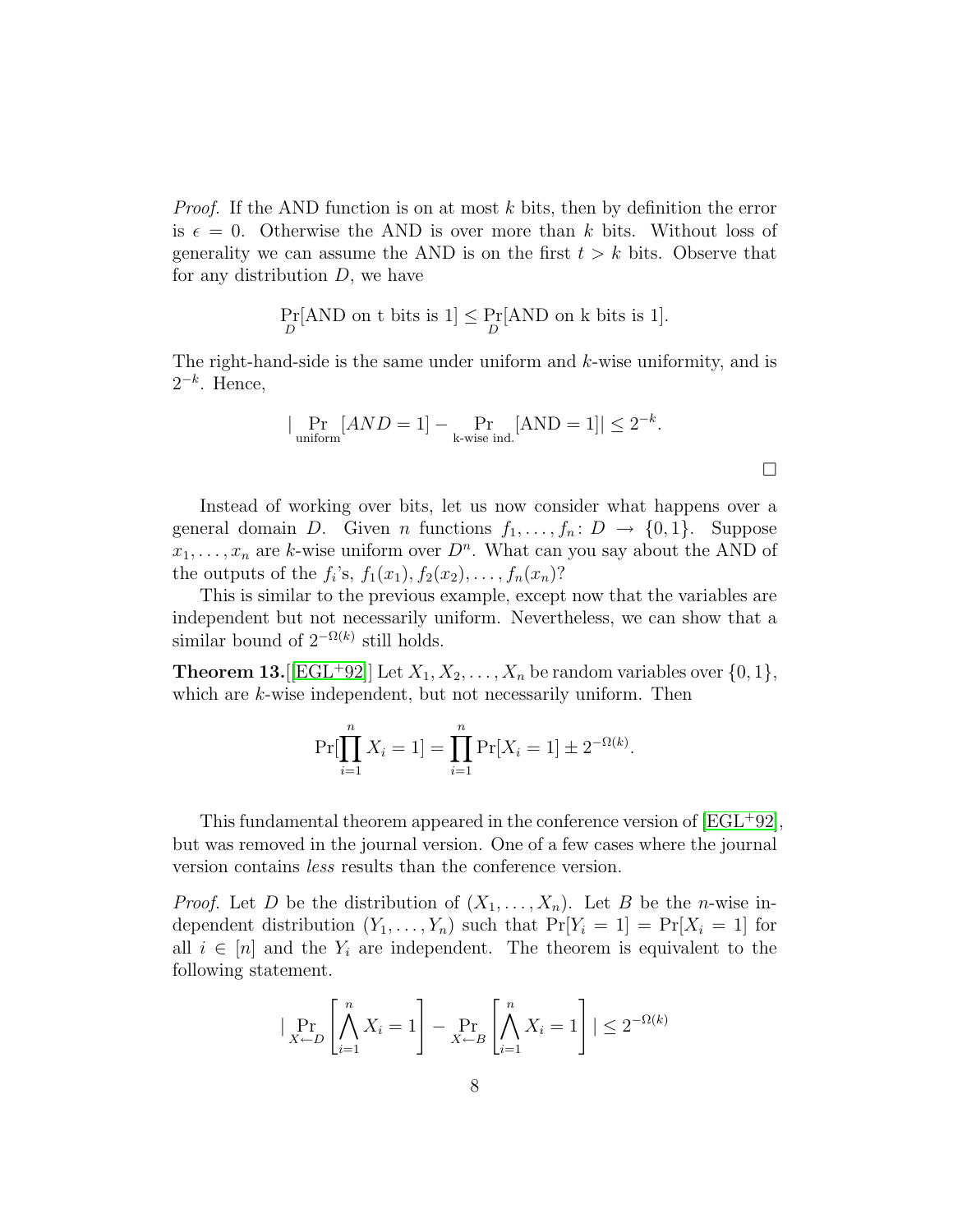We will prove the above statement by the following version of the Inclusion-Exclusion principle.

**Inclusion-Exclusion Principle** Let V be any distribution over  $\{0,1\}^n$ . Note that by De Morgan's laws, we have

$$
\Pr\left[\bigwedge V_i = 1\right] = 1 - \Pr\left[\bigvee V_i = 0\right]
$$

Let  $E_i$  be the event that  $V_i = 0$ . We want to bound the quantity  $Pr[\bigcup E_i]$ . By looking at the Venn diagram of the events  $E_i$ , we can see that

$$
\Pr\left[\bigcup E_i\right] \leq \Pr[E_1] + \dots + \Pr[E_n] = \sum_i \Pr[E_i]
$$
\n
$$
\Pr\left[\bigcup E_i\right] \geq \sum_i \Pr[E_i] - \sum_{i,j} \Pr[E_i \cap E_j]
$$
\n
$$
\Pr\left[\bigcup E_i\right] \leq \sum_i \Pr[E_i] - \sum_{S \subseteq [n], |S| = 2} \Pr\left[\bigcap_{i \in S} E_i\right] + \sum_{S \subseteq [n], |S| = 3} \Pr\left[\bigcap_{i \in S} E_i\right],
$$

and so on. In general, we have the following. Define

$$
T_j := \sum_{S \subseteq [n], |S|=j} \Pr \left[ \bigcap_{i \in S} E_i \right]
$$

$$
S_h := \sum_{i=1}^h (-1)^{i+1} T_i
$$

Then, we have the bounds  $Pr[\bigcup E_i] \leq S_j$  for odd j, and  $Pr[\bigcup E_i] \geq S_j$  for even  $j$ . This fact holds for *any* distribution.

Let us return to the proof. Note that the  $S_h$  are the same for D and B up to  $h = k$  because they only involve sums of ANDs of at most k events. Hence, we have that

$$
\left|\Pr_{D}\left[\bigwedge X_i = 1\right] - \Pr_{B}\left[\bigwedge X_i = 1\right]\right| \leq |S_k - S_{k-1}| = |T_k|
$$

where the last equality comes from the definition of  $S_k$ . Therefore, we are done if  $|T_k| \leq 2^{-\Omega(k)}$ . We have that

$$
T_k = \sum_{S \subseteq [n], |S| = k} \Pr\left[\bigcap_{i \in S} E_i\right] = {n \choose k} \quad \mathbb{E}_{S \subseteq [n], |S| = k} \left[\prod_{i \in S} P_i\right]
$$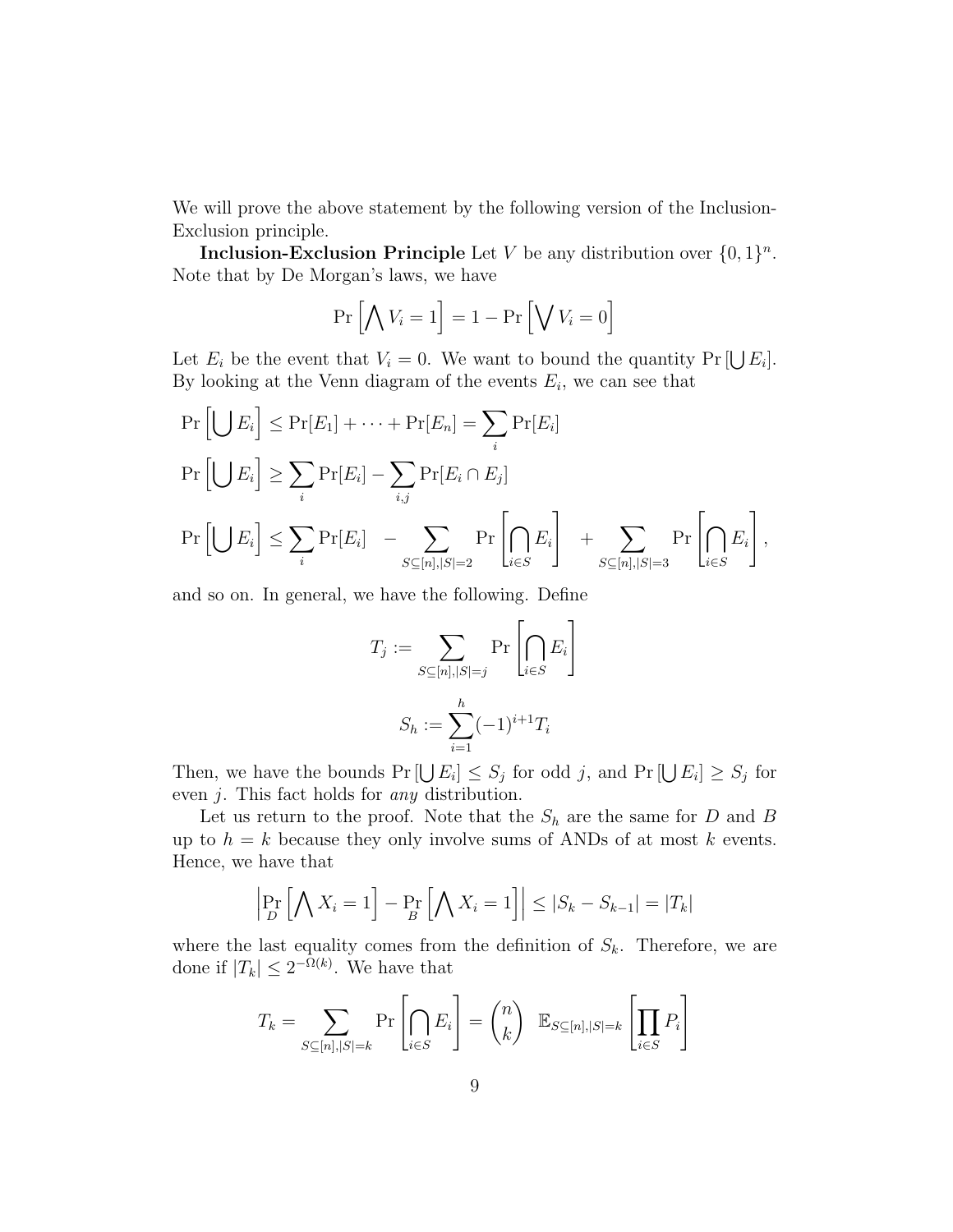where  $P_i := \Pr[E_i] = 1 - \Pr[X_i = 1]$ . To bound the expectation we recall a useful inequality.

A Useful Inequality Let  $Q_1, \ldots, Q_n$  be non-negative real numbers. Then, by the AM-GM inequality, we have that

$$
\frac{\sum_i Q_i}{n} \ge \left(\prod_i Q_i\right)^{1/n}.
$$

Consider the following more general statement,

$$
\mathbb{E}_{S \subseteq [n],|S|=1} \left[ \prod_{i \in S} Q_i \right] \geq \mathbb{E}_{S \subseteq [n],|S|=2} \left[ \prod_{i \in S} Q_i \right]^{1/2} \geq \dots
$$
  

$$
\dots \geq \mathbb{E}_{S \subseteq [n],|S|=k} \left[ \prod_{i \in S} Q_i \right]^{1/k} \geq \dots \geq \mathbb{E}_{S \subseteq [n],|S|=n} \left[ \prod_{i \in S} Q_i \right]^{1/n}
$$

and note that the left most term is equal to  $\frac{\sum_i Q_i}{n}$  $\frac{i}{n}$ , while the right most term is equal to  $\left(\prod_i Q_i\right)^{1/n}$ 

Applying the above inequality to  $T_k$  and a common approximation for the binomial coefficient, we have that

$$
T_k = \binom{n}{k} \mathbb{E}_{S \subseteq [n], |S| = k} \left[ \prod_{i \in S} P_i \right] \le \binom{n}{k} \sum_{i=1}^n \left( \frac{P_i}{n} \right)^k \le \left( \frac{en}{k} \right)^k \left( \frac{\sum P_i}{n} \right)^k = \left( \frac{e \sum P_i}{k} \right)^k.
$$

Therefore, we are done if  $\sum P_i \leq \frac{k}{2e}$  $\frac{k}{2e}$ . Recall that  $P_i = \Pr[E_i] = 1 Pr[X_i = 1]$ . So if  $P_i$  is small then  $Pr[X_i = 1]$  is close to 1.

It remains to handle the case that  $\sum P_i \geq \frac{k}{2}$  $\frac{k}{2e}$ . Pick n' such that

$$
\sum_{i=1}^{n'} P_i = \frac{k}{2e} \pm 1.
$$

By the previous argument, the AND of the first n' is the same up to  $2^{-\Omega(k)}$ for D and B. Also, for every distribution the probability of that the And of  $n$  bits is 1 is at most the probability that the And of  $n'$  bits is 1. And also,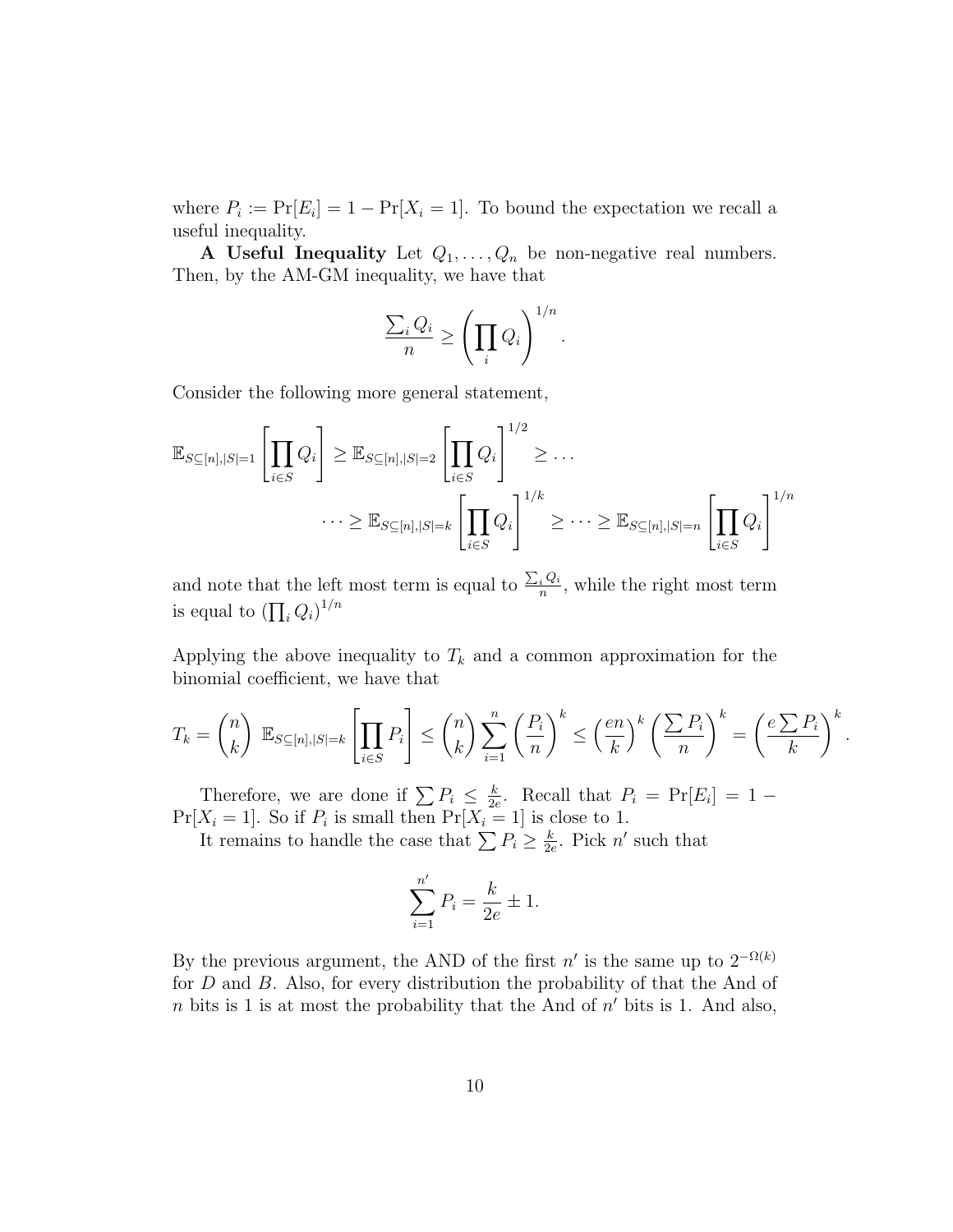for the *n*-wise independent distribution  $B$  we have

$$
\Pr_{B} \left[ \bigwedge_{i=1}^{n'} X_i = 1 \right] = \prod_{i=1}^{n'} \Pr[X_i = 1]
$$
\n
$$
= \prod_{i=1}^{n'} (1 - P_i)
$$
\n
$$
\leq \left( \frac{\sum_{i=1}^{n'} (1 - P_i)}{n'} \right)^{n'} \text{ by the AM-GM inequality}
$$
\n
$$
\leq \left( \frac{n' - k/2e}{n'} \right)^{n'} \leq (1 - k/2en')^{n'} \leq e^{-\Omega(k)}.
$$

The combination of these facts concludes this case. To summarize, in this case we showed that

$$
\Pr_{D}[\bigwedge_{i=1}^{n} X_{i} = 1] \le \Pr_{D}[\bigwedge_{i=1}^{n'} X_{i} = 1].
$$

as well as

$$
\Pr_{B}[\bigwedge_{i=1}^{n} X_{i} = 1] \le \Pr_{B}[\bigwedge_{i=1}^{n'} X_{i} = 1] \le 2^{-\Omega(k)}.
$$

By the choice of n' and the previous argument, we also know that  $| \Pr_D[\bigwedge_{i=1}^{n'} X_i =$  $|1| - \Pr_B[\bigwedge_{i=1}^{n'} X_i = 1]| \leq 2^{-\Omega(k)}$  and so we are done, as all quantities above are at most  $2^{-\Omega(k)}$  (and at least 0).

**Remark 14.** The bound is tight up to  $\Omega(.)$ 

*Proof.* Let D be the distribution over  $\{0,1\}^{k+1}$  as follows:  $D_{1,...,k} = U_k$  and  $D_{k+1} = D_1 + \cdots + D_k \mod 2$ . Then, D is k-wise independent. However, if  $k$  is even, then

$$
\Pr[\bigwedge_{i=1}^{k+1} D_i = 1] = 0.
$$

Yet, we have that

$$
\Pr[\bigwedge_{i=1}^{k+1} U_i = 1] = 2^{-(k+1)}.
$$

 $\Box$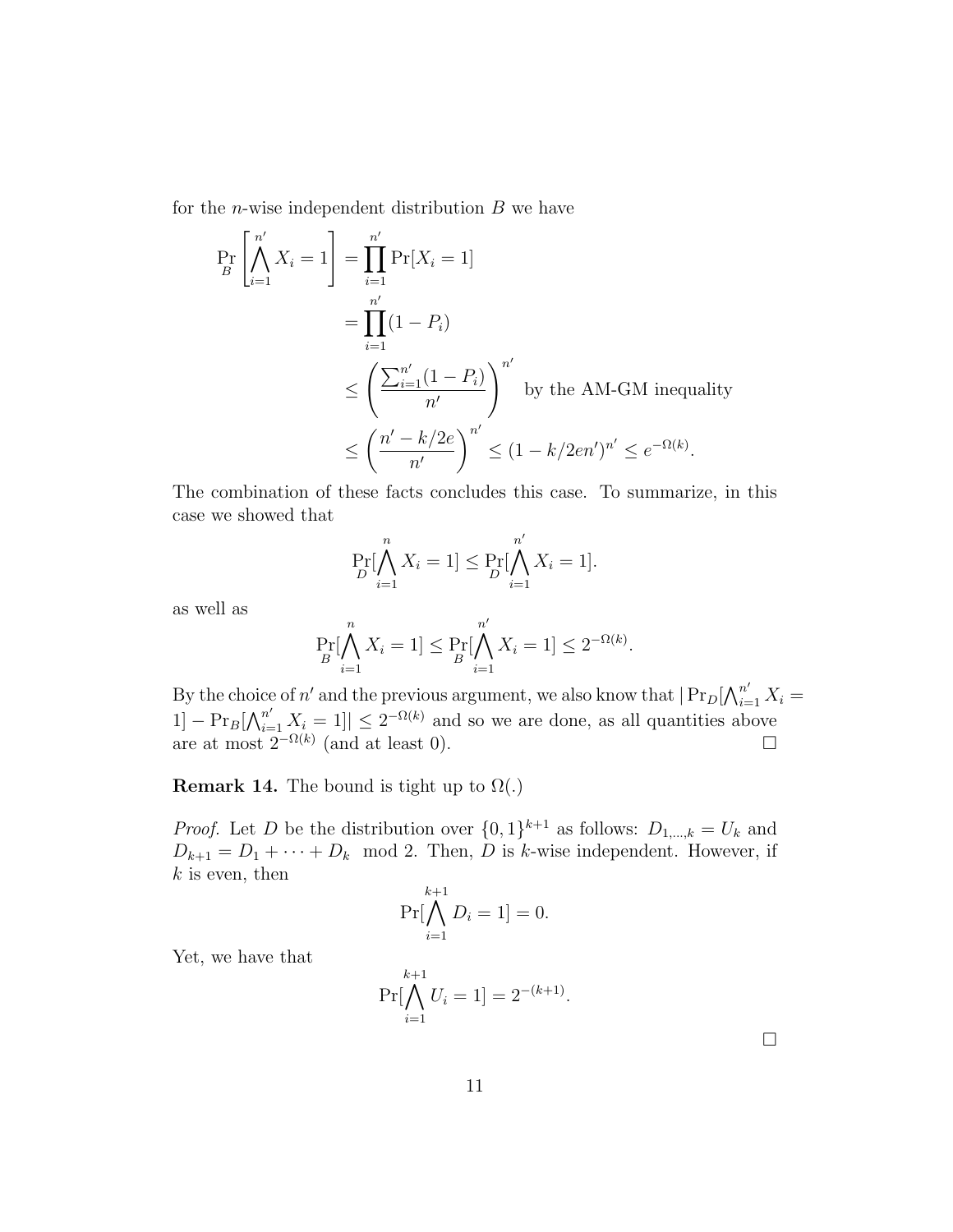# <span id="page-11-0"></span>1.5 Bounded Independence Fools  $AC^0$

Acknowledgement. This section is based on [Amnon Ta-Shma's notes](http://www.cs.tau.ac.il/~amnon/Classes/2016-PRG/class.htm) for the class 0368.4159 Expanders, Pseudorandomness and Derandomization CS dept, Tel-Aviv University, Fall 2016.

Note that a DNF on  $n$  bits can be modeled as a depth two circuit where the top layer is an OR-gate whose inputs are AND-gates, which take inputs  $X_1, \ldots, X_n$  and their negations. The circuit class AC<sup>0</sup> can be viewed as a generalization of this to higher (but constant) depth circuits. That is, AC<sup>0</sup> consists of circuits using AND-gates, OR-gates, NOT-gates, and input registers. Each of the gates have unbounded fan-in (i.e. the number of input wires). The size of the circuit is defined to be the number of gates.

 $AC<sup>0</sup>$  is one of the most studied classes in complexity theory.  $AC<sup>0</sup>$  circuits of polynomial size can do many things, including adding and subtracting n-bit integers.

**Conjecture 15.** [Linial-Nisan [\[LN90\]](#page-65-0)]  $log^{O(d)} s$ -wise independence fools AC<sup>0</sup> circuits of depth d and size s.

The conjecture was open for a long time, even for in the special case  $d = 2$ . In 2007 a breakthrough work by Bazzi [\[Baz09\]](#page-63-1) proved it for  $d = 2$ . Shortly afterwards, Razborov presented a simpler proof of Bazzi's result [\[Raz09\]](#page-65-1), and Braverman proved the conjecture for any d with  $\log^{d^2} s$ -wise independence [\[Bra10\]](#page-63-2). Tal improved the result to  $\log^{O(d)} s$  [\[Tal17\]](#page-65-2).

Interestingly, the progress on the conjecture does not use ideas that were not around since the time of its formulation. Bottom line: if a problem is open for a long time, you should immediately attack it with existing tools.

The high-level intuition why such a result should be true is the following:

- 1.  $AC^0$  is approximated by polylog degree polynomials.
- 2. k-wise independence fools degree-k polynomials.

*Proof of (2)*. Let  $x = (x_1, ..., x_n) \in \{0, 1\}^n$ . Let  $p(x_1, ..., x_n)$  be a degree k polynomial over  $\mathbb R$ . Write  $p$  as

$$
p(x_1,\ldots,x_n)=\sum_{M\subseteq[n],|M|\leq k}c_M\cdot x_M.
$$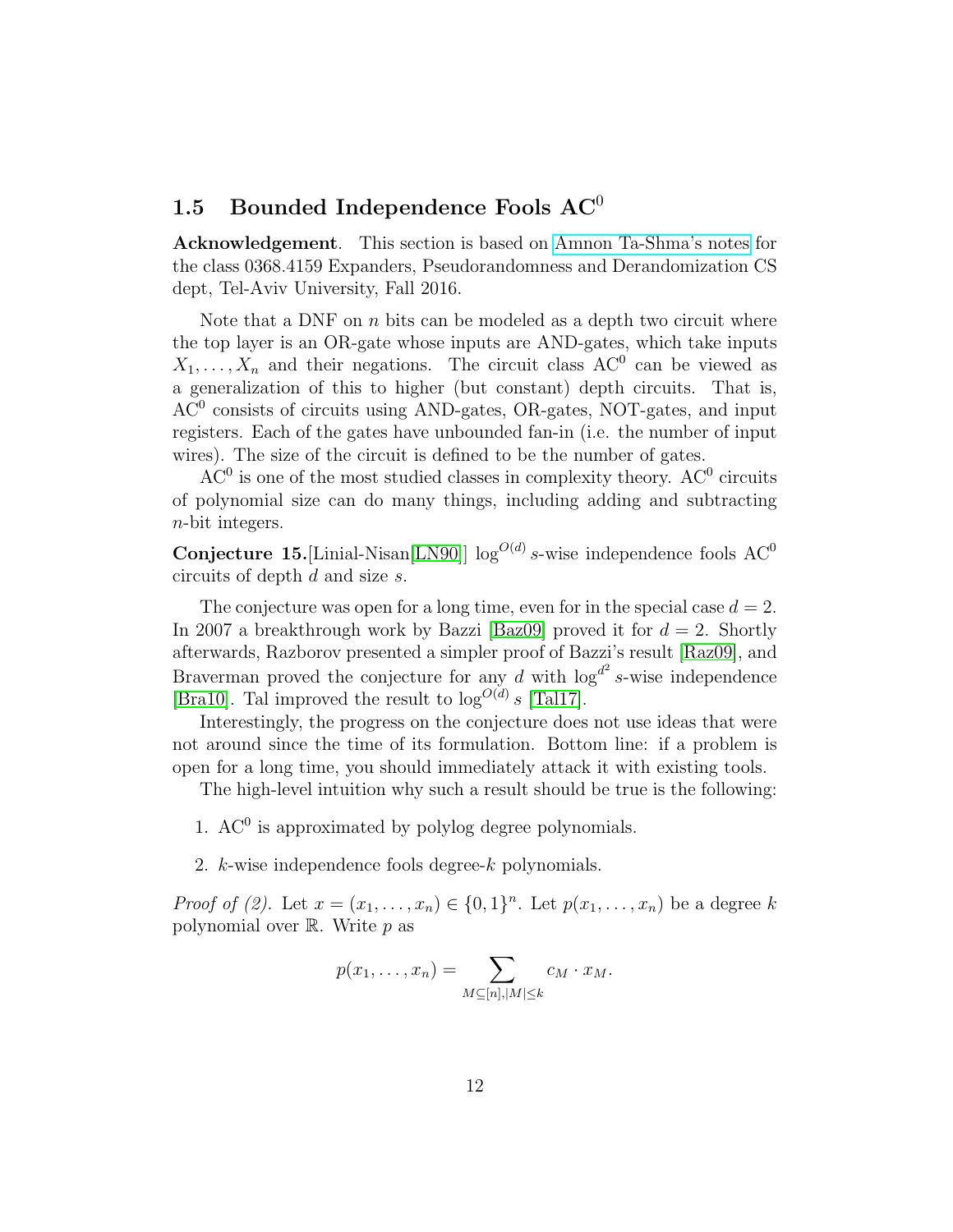If D is a k-wise independent distribution on  $\{0,1\}^n$ , then by linearity of expectation

$$
\mathbb{E}_D[P] = \sum_{M \subseteq [n], |M| \le k} c_M \mathbb{E}_D[x_M] = \sum_{M \subseteq [n], |M| \le k} c_M \mathbb{E}_U[x_M] = \mathbb{E}_U[P].
$$

There are several notions of approximating  $AC^0$  by low-degree polynomials. We now review two of them, explaining why neither of them is sufficient. Braverman showed how to cleverly combine the two methods to prove a version of (1) that's strong enough.

#### <span id="page-12-0"></span>1.5.1 Approximation 1

**Theorem 16.** For all AC<sup>0</sup> circuits  $C(x_1, \ldots, x_n)$  of size s and depth d, for all distributions D over  $\{0,1\}^n$ , for all  $\epsilon$ , there exists a polynomial  $p(x_1, \ldots, x_n)$ of degree  $\log^{O(d)} s / \epsilon$  such that

$$
\Pr_{x \leftarrow D}[p(x) = C(x)] \ge 1 - \epsilon.
$$

The important features of this approximation are that it works under any distribution, and when the polynomial is correct it outputs a boolean value.

Similar approximations appear in many papers, going back to Razborov's paper [\[Raz87\]](#page-65-3) (who considers polynomials modulo 2) which uses ideas from earlier still work.

Note that the polynomial  $p$  depends on the circuit  $C$  chosen, and on the distribution. This theorem is not a good enough approximation because on the  $\epsilon$  fraction of inputs where the polynomial and circuit are unequal, the value of the polynomial can (and does) explode to be much greater than  $1/\epsilon$ . This prevents us from bounding the average of the polynomial.

Nevertheless, let us prove the above theorem.

Proof. Consider one OR-gate of fan-in s. We construct a distribution of polynomials that compute any input with high probability. This implies that there is a fixed polynomial that computes the circuit on a large fraction of the inputs by an averaging argument.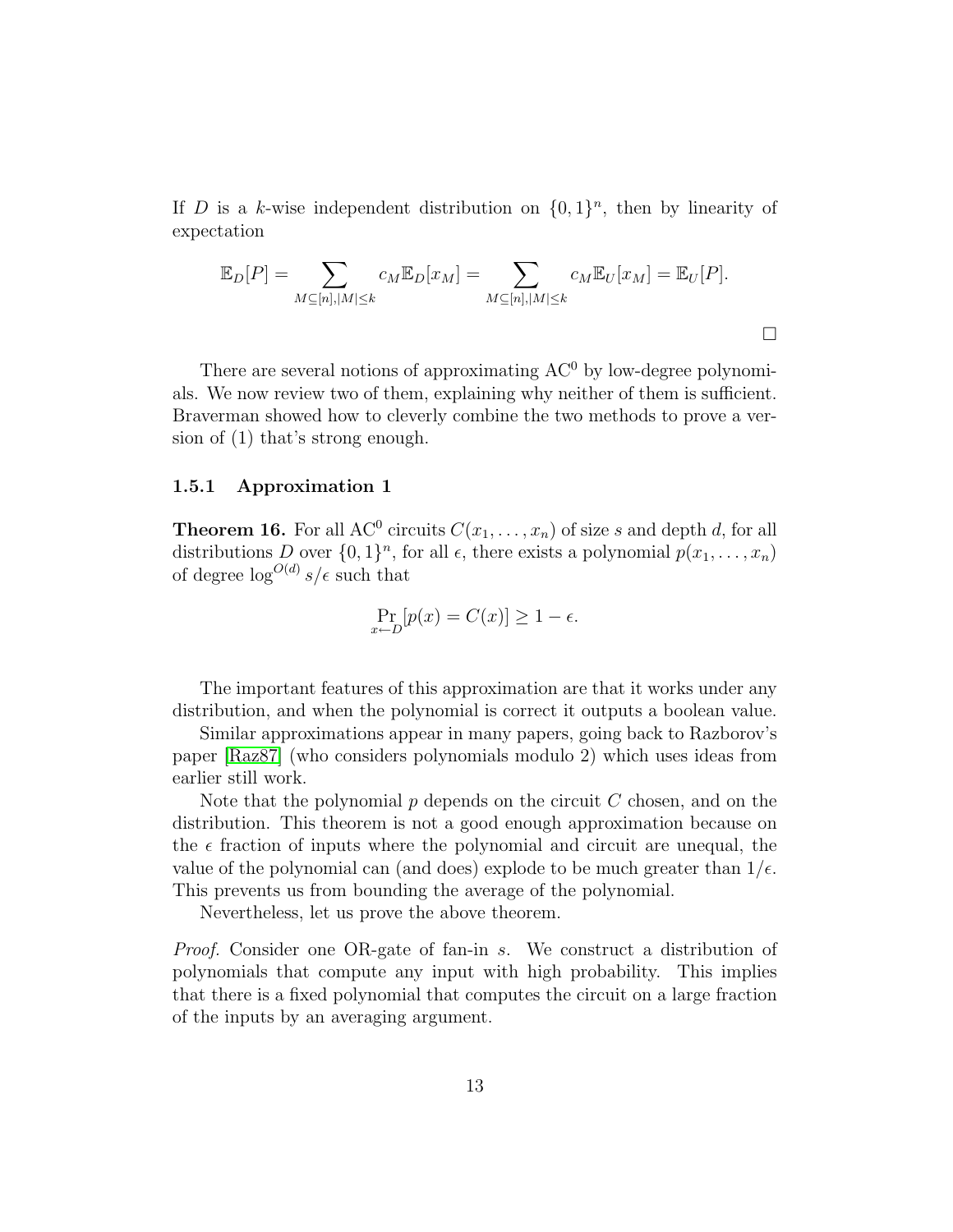For  $i = 1, 2, \ldots$ , log s. let  $S_i$  be a random subset of [s] where every element is included with probability  $1/2^i$ , independently.

Suppose x has Hamming weight 2<sup>j</sup>. Then,  $\mathbb{E}[\sum_{n \in S_j} x_n] = 1$ . And the sum can be shown to equal 1 with constant probability.

Define the approximation polynomial  $p$  to be

$$
p(x) := 1 - \prod_{i=1}^{\log s} (1 - \sum_{h \in S_i} x_h)
$$

Note that if x has weight  $w > 0$ , then  $p(x) = 0$  with constant probability. If  $w = 0$ , then  $p(x) = 1$  with probability 1. We can adjust the error probability to  $\epsilon$  by repeating each term in the product  $\log(1/\epsilon)$  times.

Thus, we can approximate one gate with the above polynomial of degree  $O(\log(s) \cdot \log(1/\epsilon))$ . Construct polynomials as p above for each gate, with error parameter  $\epsilon/s$ . The probability that any of them is wrong is at most  $\epsilon$  by a union bound. To obtain the approximating polynomial for the whole circuit compose all the polynomials together. Since the circuit is of depth d, the final degree of the approximating polynomial is  $(\log(s) \cdot \log(s/\epsilon))^d$ , as desired.

As mentioned at the beginning, this is a distribution on polynomials that computes correctly any input with probability at least  $1 - \epsilon$ . By averaging, there exists a fixed polynomial that computes correctly a  $1 - \epsilon$  fraction of inputs.

It can be verified that the value of the polynomial can be larger than  $1/\epsilon$ . The polynomial for the gates closest to the input can be as large as s. Then at the next level it can be as large as  $s^{\log s/\epsilon}$ , which is already much larger than  $1/\epsilon$ .

### <span id="page-13-0"></span>1.6 Approximation 2

<span id="page-13-1"></span>**Theorem 17.** For all circuits C of size s and depth d, for all error values  $\epsilon$ , there exists a polynomial  $p(x_1, \ldots, x_n)$  of degree  $O(\log(s)^{d-1}\log(1/\epsilon))$  such that

$$
\mathbb{E}_{x \leftarrow U_n} [(C(x) - p(x))^2] \le \epsilon.
$$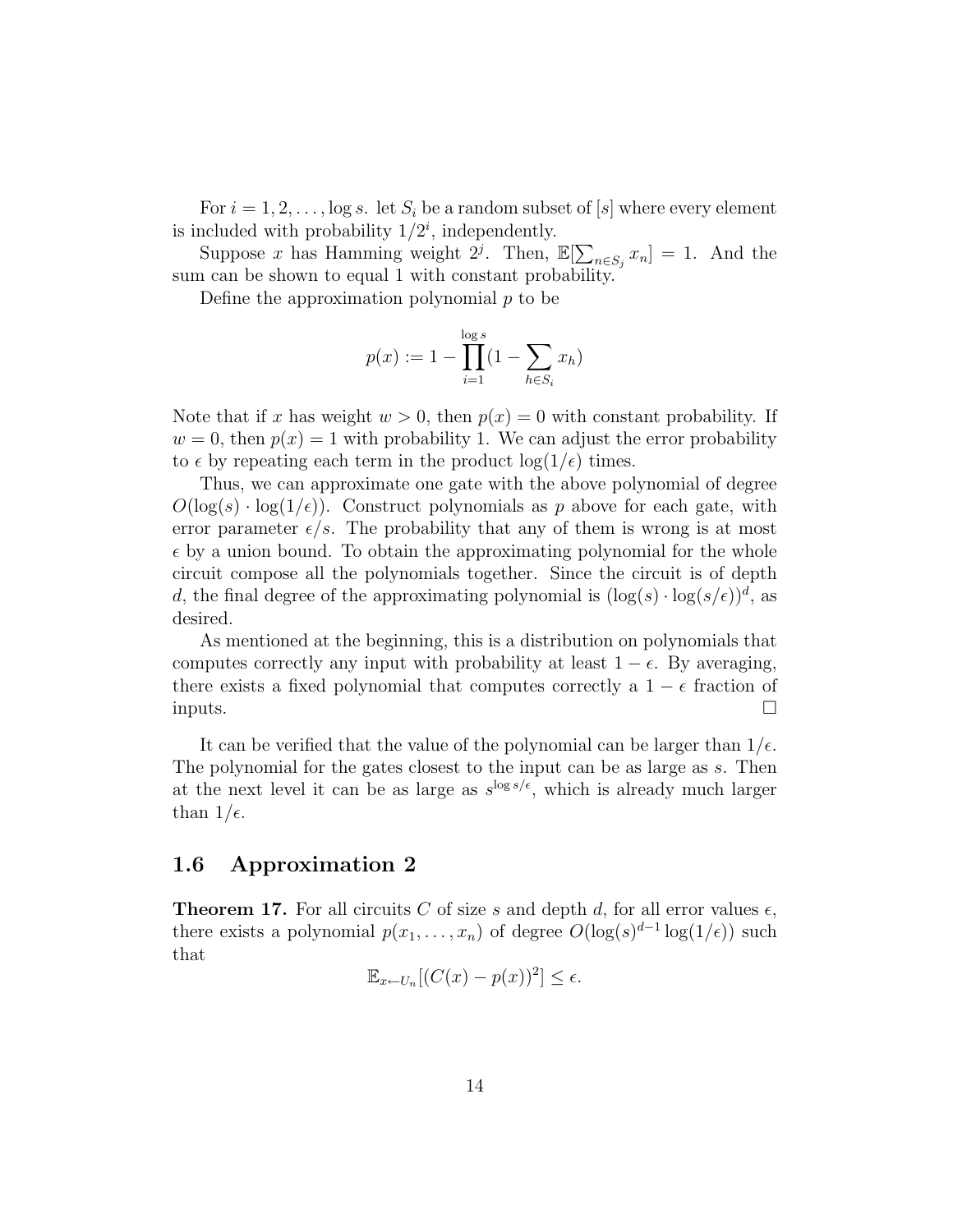The important feature of this approximation is that it bounds the average, but only under the uniform distribution. Because it does not provide any guarantee on other distributions, including k-wise independent distributions, it cannot be used directly for our aims.

Remark 18. Approximation 2 is proved via the switching lemma, an influential lemma first proved in the early 80's by Ajtai [\[Ajt83\]](#page-62-0) and by Furst, Saxe, and Sipser [\[FSS84\]](#page-64-1). The idea is to randomly set a subset of the variables to simplify the circuit. You can do this repeatedly to simplify the circuit even further, but it only works on the uniform distribution. Hastad [Hås87] gave a much tighter analysis of the switching lemma, and the paper [\[LMN93\]](#page-64-3) used it to prove a version of Approximation 2 with a slightly worse dependence on the error. Recently, a refinement of the switching lemma was proved in [Hås14, [IMP12\]](#page-64-5). Based on that, Tal [\[Tal17\]](#page-65-2) obtained the corresponding refinement of Approximation 2 where the parameters are as stated above. (The polynomial is simply obtained from the Fourier expansion of the function computed by the circuit by removing all Fourier coefficients larger than a certain threshold. The bound on the Fourier decay in [\[Tal17\]](#page-65-2) implies the desired approximation.)

# <span id="page-14-0"></span>1.7 Bounded Independence Fools  $AC^0$

<span id="page-14-1"></span>**Theorem 19.** For all circuits C with unbounded fan-in of size s and depth d, for all error values  $\epsilon$ , for all k-wise independent distributions D on  $\{0,1\}^n$ , we have that

$$
|\mathbb{E}[C(D)] - \mathbb{E}[C(U_n)]| \le \epsilon
$$

for  $k = \log(s/\epsilon)^{O(d)}$ .

**Corollary 20.** In particular, if  $s = \text{poly}(n)$ ,  $d = O(1)$ ,  $s = 1/\text{poly}(n)$ , then  $k = \log^{O(1)}(n)$  suffices.

The next claim is the ultimate polynomial approximation used to prove the theorem.

<span id="page-14-2"></span>**Claim 21.** For all circuits C with unbounded fan-in of size s and depth  $d$ , for all error values  $\epsilon$ , for all k-wise independent distributions D on  $\{0,1\}^n$ , there is a set E of inputs, and a degree-k polynomial p such that:

1. E is 'rare' under both D and  $U_n$ :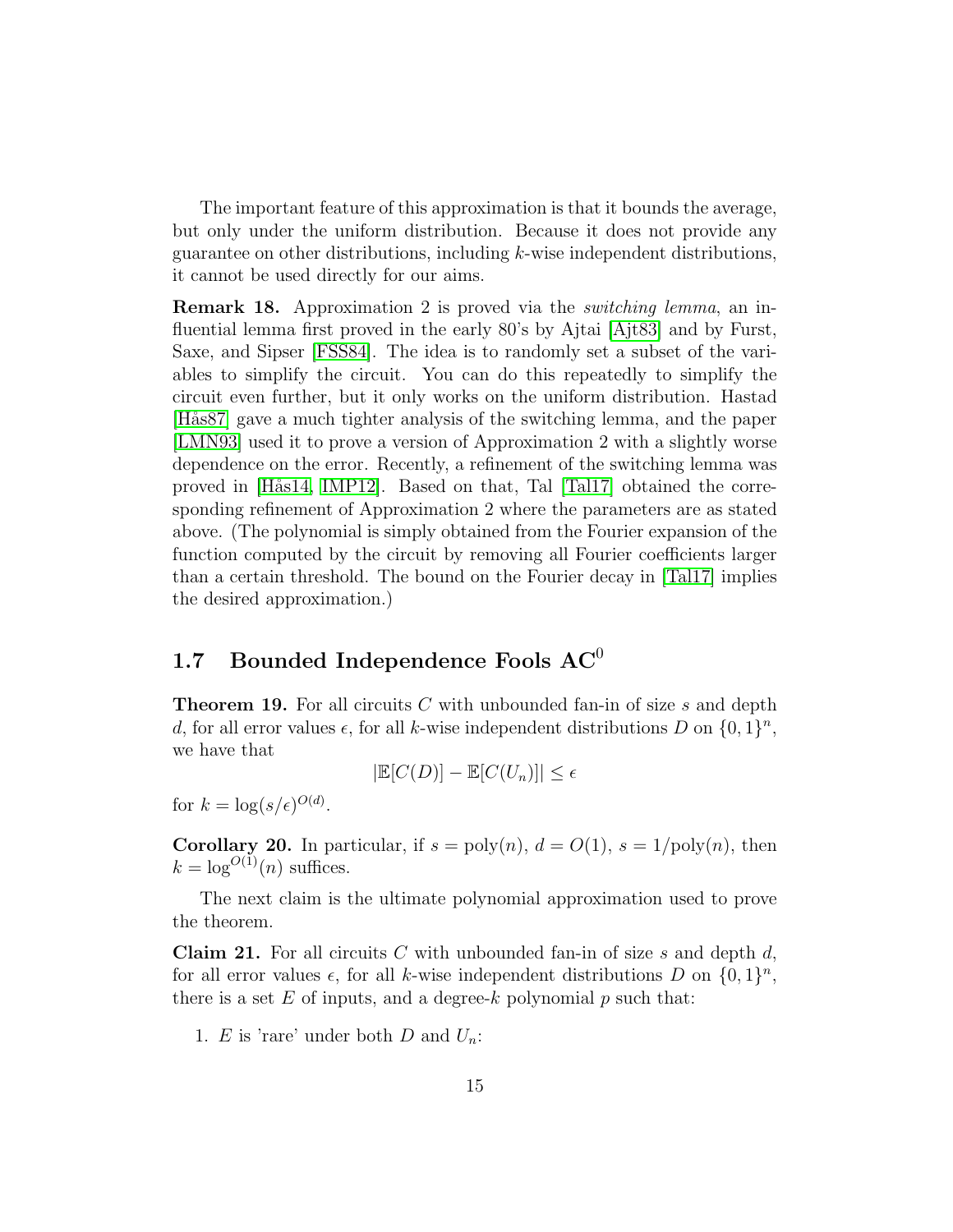$Pr_{x \leftarrow U_n}[E(x) = 1] \le \epsilon$ , and  $Pr_{x \leftarrow D}[E(x) = 1] \le \epsilon$ . Here we write  $E(x)$ for the indicator function of the event  $x \in E$ .

- 2. For all  $x, p(x) \leq C(x) \vee E(x)$ . Here  $\vee$  is the logical Or.
- 3.  $\mathbb{E}[p(U_n)] = \mathbb{E}[C(U_n)] \pm \epsilon.$

We only need (1) under  $D$ , but (1) under  $U$  is used to prove (3).

Proof of Theorem [19](#page-14-1) from Claim [21.](#page-14-2)

$$
\mathbb{E}[C(D)] = \mathbb{E}[C(D) \vee E(D)] \pm \epsilon, \text{ by Claim.}(1)
$$
  
\n
$$
\geq \mathbb{E}[p(D)] \pm \epsilon, \text{ by Claim.}(2)
$$
  
\n
$$
= \mathbb{E}[p(U_n)] \pm \epsilon, \text{ because } p \text{ has degree } k \text{ and } D \text{ is } k \text{-wise independent}
$$
  
\n
$$
= \mathbb{E}[C(U_n)] \pm \epsilon, \text{ by Claim.}(3)
$$

For the other direction, repeat the argument for 'not  $C'$ .

We can construct the polynomial approximation from Claim [21](#page-14-2) by using a combination of Approximation 1 and 2. First we need a little more information about Approximation 1.

<span id="page-15-0"></span>Claim 22. Two properties of approximation 1:

- <span id="page-15-2"></span>1. For all  $x, p(x) \leq 2^{\log(s/\epsilon)^{O(d)}}$ .
- <span id="page-15-1"></span>2. The 'bad' set E is computable by a circuit of size  $\text{poly}(s)$ , and depth  $d + O(1)$ .

*Proof of Claim [22](#page-15-0) part [2.](#page-15-1)* Consider a single OR gate with input gates  $g_1, \ldots, g_s$ . This is represented in the approximating polynomial by the term

$$
1 - \prod_{i=1}^{\text{polylog}(s/\epsilon)} (1 - \sum_{j \in S_i} g_j).
$$

Note that the term is incorrect exactly when the input  $g_1, \ldots, g_s$  has weight > 0 but all the sets  $S_i$  intersect 0 or  $\geq 2$  ones. This can be checked in AC<sup>0</sup>, in parallel for all gates in the circuit.  $\Box$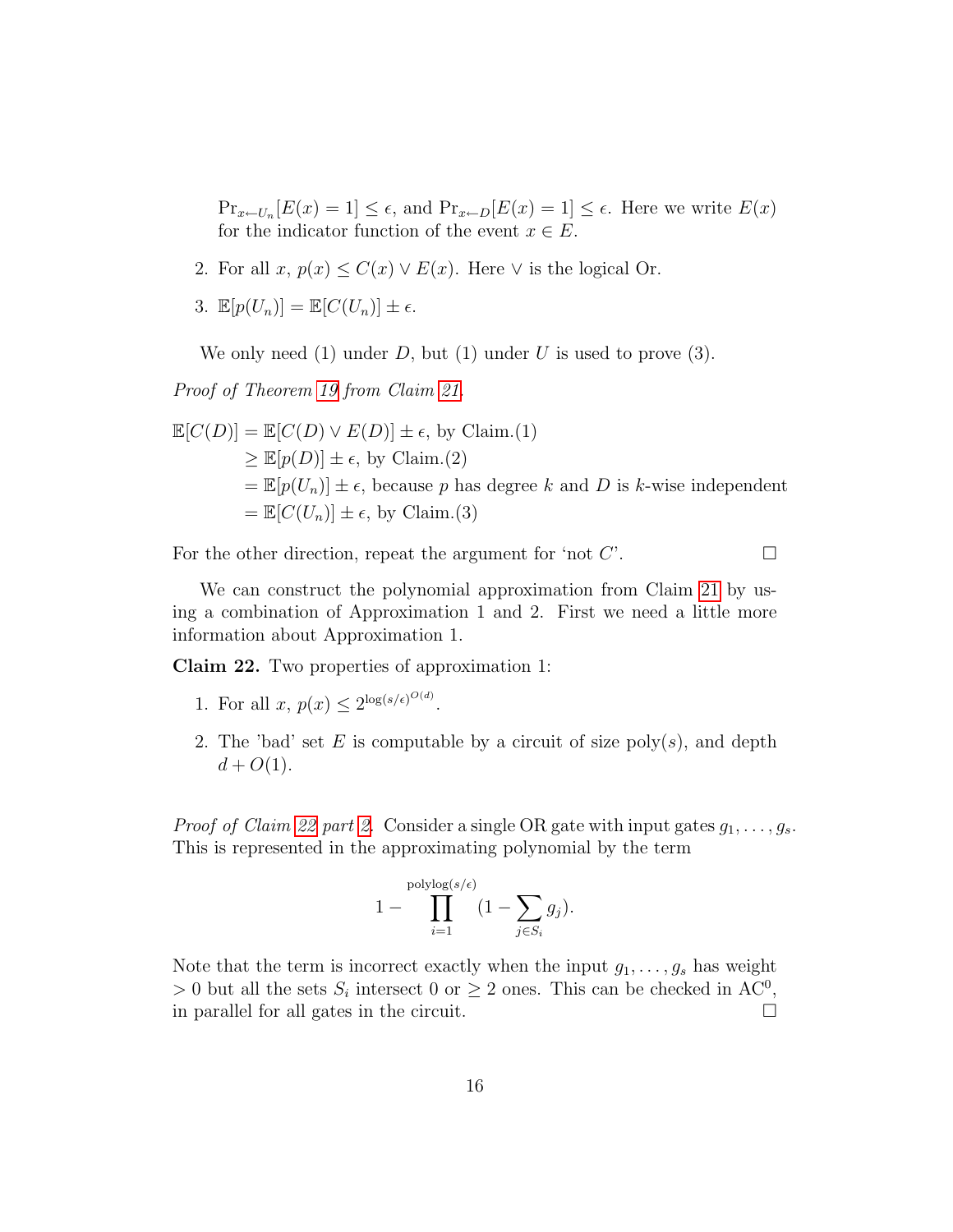*Proof of Claim [21.](#page-14-2)* Run approximation 1 for the distribution  $\frac{D+U}{2}$ , yielding the polynomial  $p_c$  and the set E. This already proves the first part of the claim for both D and U, because if E has probability  $\epsilon$  under D it has probability  $\geq \epsilon/2$  under  $(D+U)/2$ , and the same for U. Use Claim [22](#page-15-0) part [2,](#page-15-1) and run approximation 2 on E. Call the resulting polynomial  $p_E$ , which has degree  $\log(s/\delta)^{O(d)}$  with error bound  $\delta$ .

The idea in the ultimate approximating polynomial is to "check if there is a mistake, and if so, output 0. Otherwise, output  $C$ ". Formally:

$$
p(x) := 1 - (1 - p_c(1 - p_E))^2
$$

Claim [21](#page-14-2) part 2 can be shown as follows.  $p(x) \leq 1$  by definition. So, if  $C(x) \vee E(x) = 1$ , then we are done. Otherwise,  $C(x) \vee E(x) = 0$ . So there is no mistake, and  $C = 0$ . Hence, by the properties of Approximation 1,  $p_c(x) = 0$ . This implies  $p(x) = 0$ .

It only remains to show Claim [21](#page-14-2) part 3:

$$
\mathbb{E}_U[p(x)] = \mathbb{E}_U[C(x)] \pm \epsilon.
$$

By part 1 of Claim [21,](#page-14-2)

$$
\mathbb{E}_U[C(x) - p(x)] = \mathbb{E}_U[C(x) \vee E(x) - p(x)] \pm \epsilon.
$$

We can show that this equals

$$
\mathbb{E}_U\left[\left(C(x)\vee E(x) - p_c(x)(1 - p_E(x))\right)^2\right] \pm \epsilon
$$

by the following argument: If  $C(x) \vee E(x) = 1$  then  $1-p(x) = (1-p_c(x)(1-p_c(x)))$  $p_E(x)$ )<sup>2</sup> by definition. If  $C(x) \vee E(x) = 0$ , then there is no mistake, and  $C(x) = 0$ . This implies that  $p_c(x)(1 - p_E(x)) = p(x) = 0$ .

Let us rewrite the above expression in terms of the expectation  $\ell_2$  norm.

$$
||C \vee E - p_c(1 - p_E)||_2^2.
$$

Recall the triangle inequality, which states:  $||u-v||_2 \le ||u-w||_2 + ||w-v||_2$ . Therefore, letting  $w = p_c(1 - E)$  we have that the above quantity is

$$
\leq (||p_c(1 - E) - p_c(1 - p_E)||_2 + ||p_c(1 - E) - C \vee E||_2)^2
$$
  
\n
$$
\leq O(||p_c(1 - E) - p_c(1 - p_E)||_2^2 + ||p_c(1 - E) - C \vee E||_2^2).
$$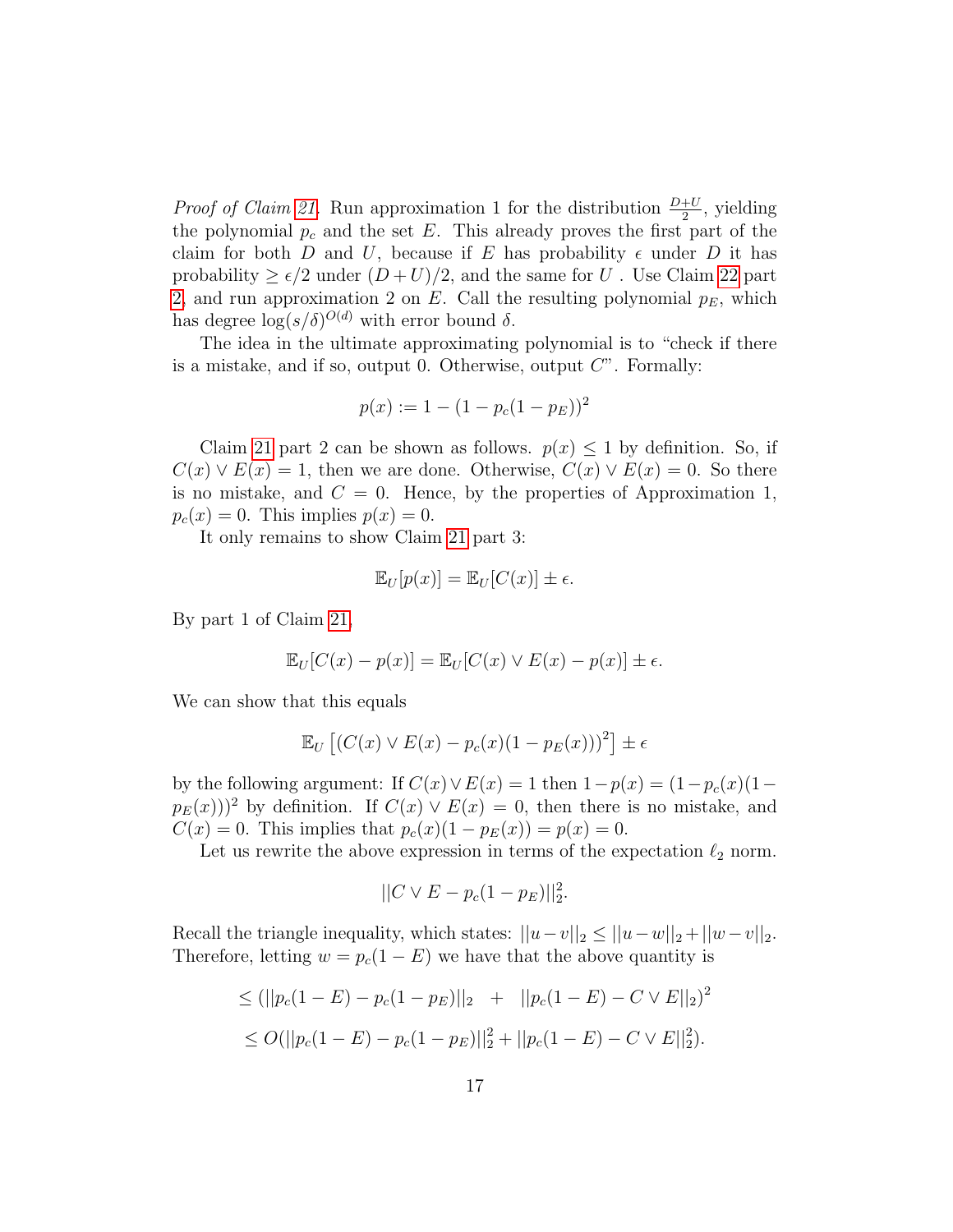To conclude, we will show that each of the above terms are  $\leq \epsilon$ . Note that

$$
||p_c(1 - E) - p_c(1 - p_E)||_2^2 \le \max_x |p_c(x)|^2 ||(1 - E) - (1 - p_E)||_2^2.
$$

By Claim [22](#page-15-0) part [1](#page-15-2) and Approximation 2, this is at most

$$
2^{\log(s/\epsilon)^{O(d)}} \cdot ||E - p_E||_2^2 \le 2^{\log(s/\epsilon)^{O(d)}} \cdot \delta.
$$

For this quantity to be at most  $\epsilon$  we set  $\delta = \epsilon \cdot 2^{-\log(s/\epsilon)^{O(d)}}$ . Here we critically set the error in Approximation 2 much lower, to cancel the large values arising from Approximation 1. By Theorem [17,](#page-13-1) the polynomial arising from approximation 2 has degree  $O(\log(s)^{d-1}\log(1/\delta)) = \log(s/\epsilon)^{O(d)}$ .

Finally, let us bound the other term,  $||p_c(1 - E) - C \vee E||_2^2$ . If  $E(x) = 0$ , then the distance is 0. If  $E(x) = 1$ , then the distance is  $\leq 1$ . Therefore, this term is at most  $Pr_U[E(x) = 1]$ , which we know to be at most  $\epsilon$ .

# <span id="page-17-0"></span>2 Small-bias distributions

**Definition 1.** [Small bias distributions] A distribution D over  $\{0,1\}^n$  has bias  $\epsilon$  if no parity function can distinguish it from uniformly random strings with probability greater than  $\epsilon$ . More formally, we have:

$$
\forall S \subseteq [n], S \neq \emptyset, \left| \mathbb{P}_{x \in D} \left[ \bigoplus_{i \in S} x_i = 1 \right] - 1/2 \right| \le \epsilon.
$$

In this definition, the  $1/2$  is simply the probability of a parity test being 1 or 0 over the uniform distribution. We also note that whether we change the definition to have the probability of the parity test being 0 or 1 doesn't matter. If a test has probability  $1/2 + \epsilon$  of being equal to 1, then it has probability  $1 - (1/2 + \epsilon) = 1/2 - \epsilon$  of being 0, so the bias is independent of this choice.

This can be viewed as a distribution which fools tests T that are restricted to computing parity functions on a subset of bits.

Before we answer the important question of how to construct and efficiently sample from such a distribution, we will provide one interesting application of small bias sets to expander graphs.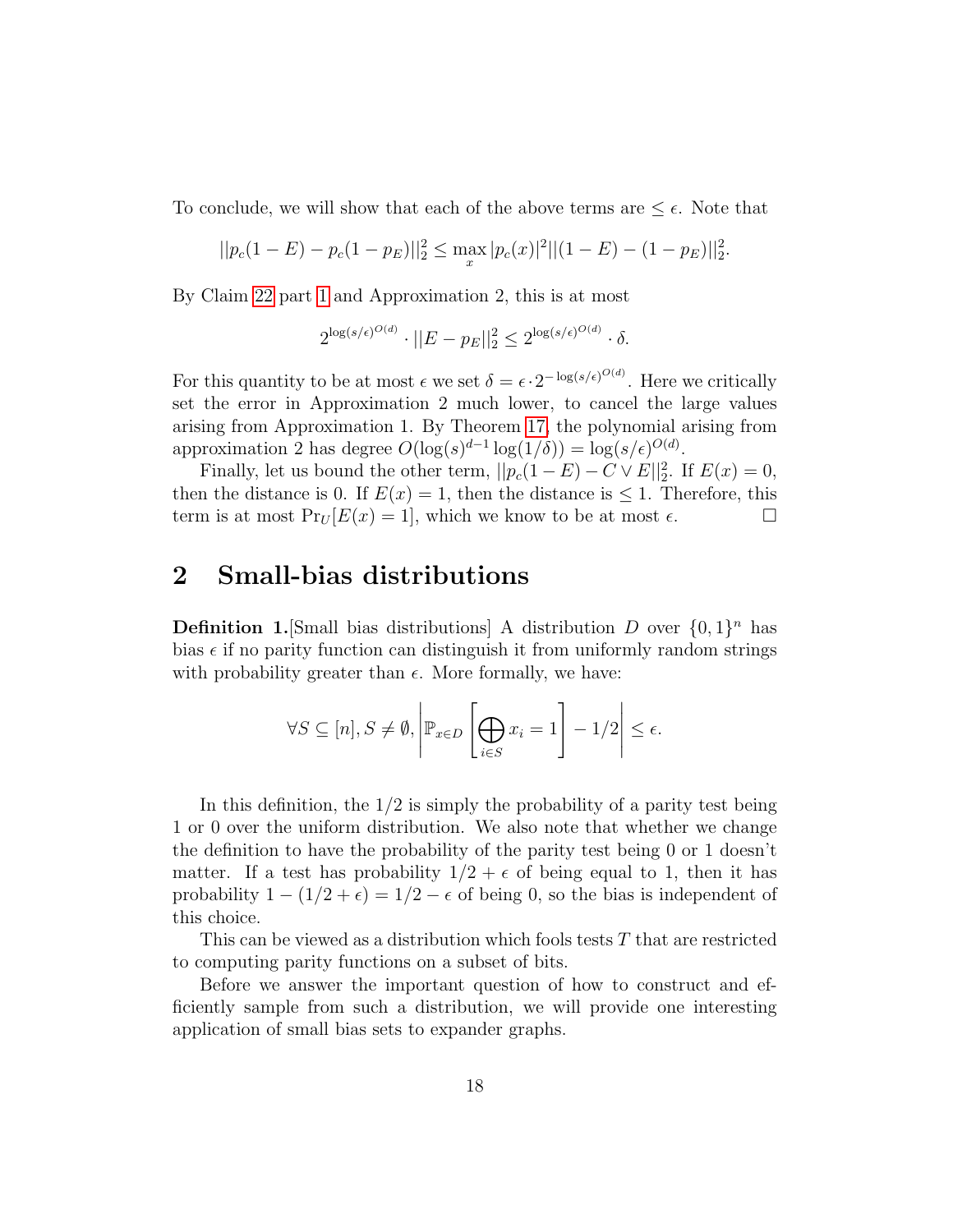**Theorem 2.** Expander construction from a small bias set Let  $D$  be a distribution over  $\{0,1\}^n$  with bias  $\epsilon$ . Define  $G = (V, E)$  as the following graph:

$$
V = \{0, 1\}^n, E = \{(x, y) | x \oplus y \in \text{support}(D)\}.
$$

Then, when we take the eigenvalues of the random walk matrix of G in descending order  $\lambda_1, \lambda_2, \ldots, \lambda_{2^n}$ , we have that:

$$
\max\{|\lambda_2|, |\lambda_{2^n}|\} \le \epsilon.
$$

Thus, small-bias sets yields expander graphs. Small-bias sets also turn out to be equivalent to constructing good linear codes. Although all these questions have been studied much before the definition of small-bias sets [\[NN90\]](#page-65-4), the computational perspective has been quite useful, even in answering old questions. For example Ta-Shma used this perspective to construct better codes [\[Ta-17\]](#page-65-5).

### <span id="page-18-0"></span>2.1 Constructions of small bias distributions

Just like our construction of bounded-wise independent distributions from the previous lecture, we will construct small-bias distributions using polynomials over finite fields.

**Theorem 3.** [Small bias construction] Let  $\mathcal F$  be a finite field of size  $2^{\ell}$ , with elements represented as bit strings of length  $\ell$ . We define the generator  $G: \mathcal{F}^2 \to \{0,1\}^n$  as the following:

$$
G(a, b)_i = \langle a^i, b \rangle = \sum_{j \le \ell} (a^i)_j b_j \mod 2.
$$

In this notation, a subscript of j indicates taking the j<sup>th</sup> bit of the representation. Then the output of  $G(a, b)$  over uniform a and b has bias  $n/2^{\ell}$ .

*Proof.* Consider some parity test induced by a subset  $S \subset [n]$ . Then when applied to the output of  $G$ , it simplifies as:

$$
\sum_{i \in S} G(a, b)_i = \sum_{i \in S} \langle a^i, b \rangle = \left\langle \sum_{i \in S} a^i, b \right\rangle.
$$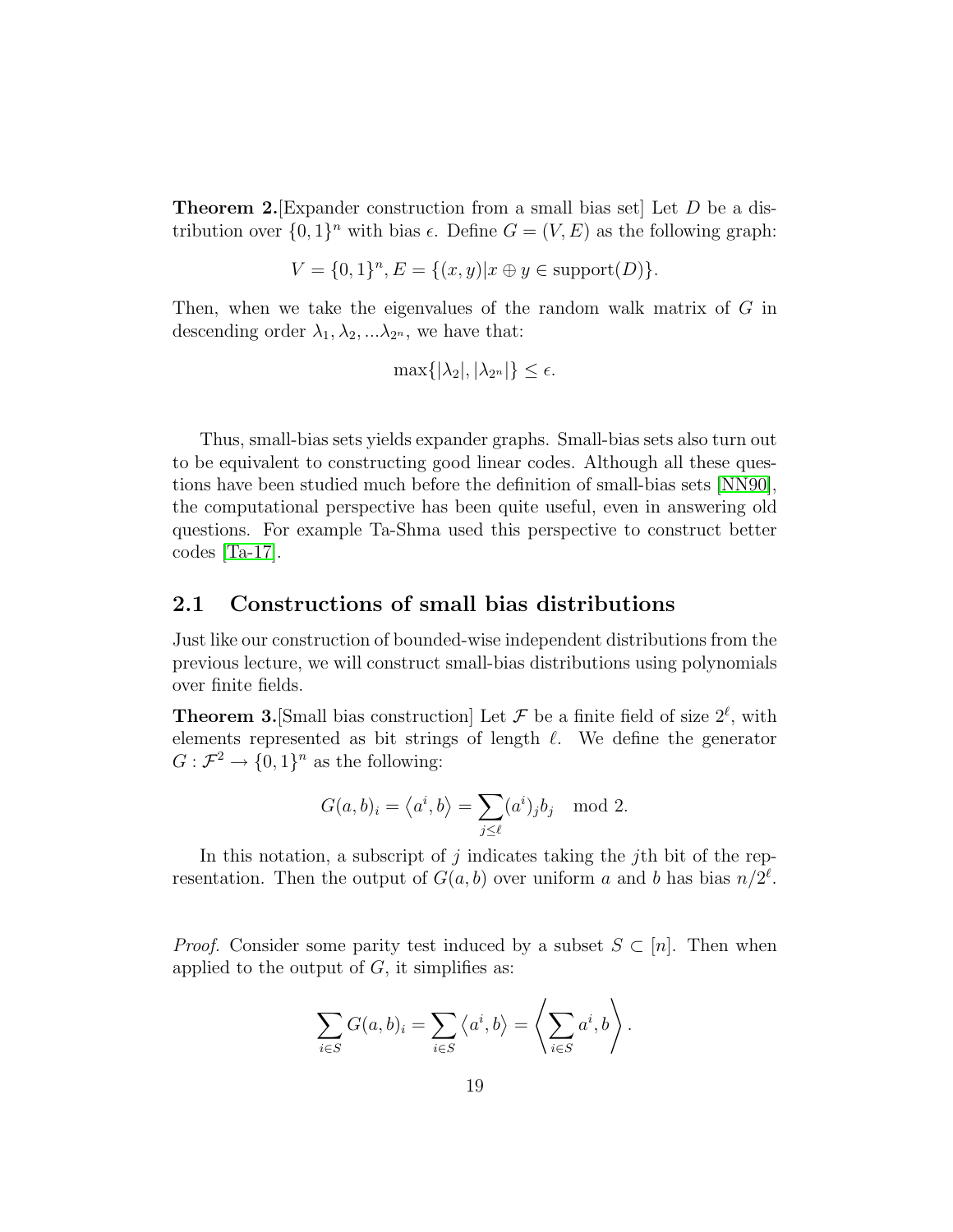Note that  $\sum_{i \in S} a^i$  is the evaluation of the polynomial  $P_S(x) := \sum_{i \in S} x^i$ at the point a. We note that if  $P_S(a) \neq 0$ , then the value of  $\langle P_S(a), b \rangle$  is equally likely to be 0 or 1 over the probability of a uniformly random  $b$ . This follows from the fact that the inner product of any non-zero bit string with a uniformly random bit string is equally likely to be 0 or 1. Hence in this case, our generator has no bias.

In the case where  $P_S(a) = 0$ , then the inner product will always be 0, independent of the value of b. In these situations, the bias is  $1/2$ , but this is conditioned on the event that  $P_S(a) = 0$ .

We claim that this event has probability  $\leq n/2^{\ell}$ . Indeed, for non empty S,  $P_S(a)$  is a polynomial of degree  $\leq n$ . Hence it has at most n roots. But we are selecting a from a field of size  $2^{\ell}$ . Hence the probability of picking one root is  $\leq n/2^{\ell}$ .

Hence overall the bias is at most  $n/2^{\ell}$ . В последните поставите на примерение и производите на примерение в последните поставите на примерение и при<br>В поставите поставите на примерение и примерение и примерение и примерение и примерение и примерение и примере

To make use of the generator, we need to pick a specific  $\ell$ . Note that the seed length will be  $|a| + |b| = 2\ell$ . If we want to achieve bias  $\epsilon$ , then we must have  $\ell = \log \left( \frac{n}{\epsilon} \right)$  $\frac{n}{\epsilon}$ ). Al the logarithms in this lecture are in base 2. This gives us a seed length of  $2 \log \left( \frac{n}{e} \right)$  $\frac{n}{\epsilon}\Big).$ 

Small-bias are so important that a lot of attention has been devote to optimizing the constant "2" above. A lower bound of  $\log n + (2-o(1)) \log(1/\epsilon)$  on the seed length was known. Ta-Shma recently [\[Ta-17\]](#page-65-5) gave a nearly matching construction with seed length  $\log n + (2 + o(1)) \log(1/\epsilon)$ .

We next give a sense of how to obtain different tradeoffs between n and  $\epsilon$  in the seed length. We specifically focus on getting a nearly optimal dependence on n, because the construction is a simple, interesting "derandomization" of the above one.

# <span id="page-19-0"></span>2.2 An improved small bias distribution via bootstrapping

We will show another construction of small bias distributions that achieves seed length  $(1 + o(1)) \log n + O(\log(1/\epsilon))$ . It will make use of the previous construction and proof.

The intuition is the following: the only time we used that  $b$  was uniform was in asserting that if  $P_S(a) \neq 0$ , then  $\langle P_S(a), b \rangle$  is uniform. But we don't need b to be uniform for that. What do we need from  $b$ ? We need that it has small-bias!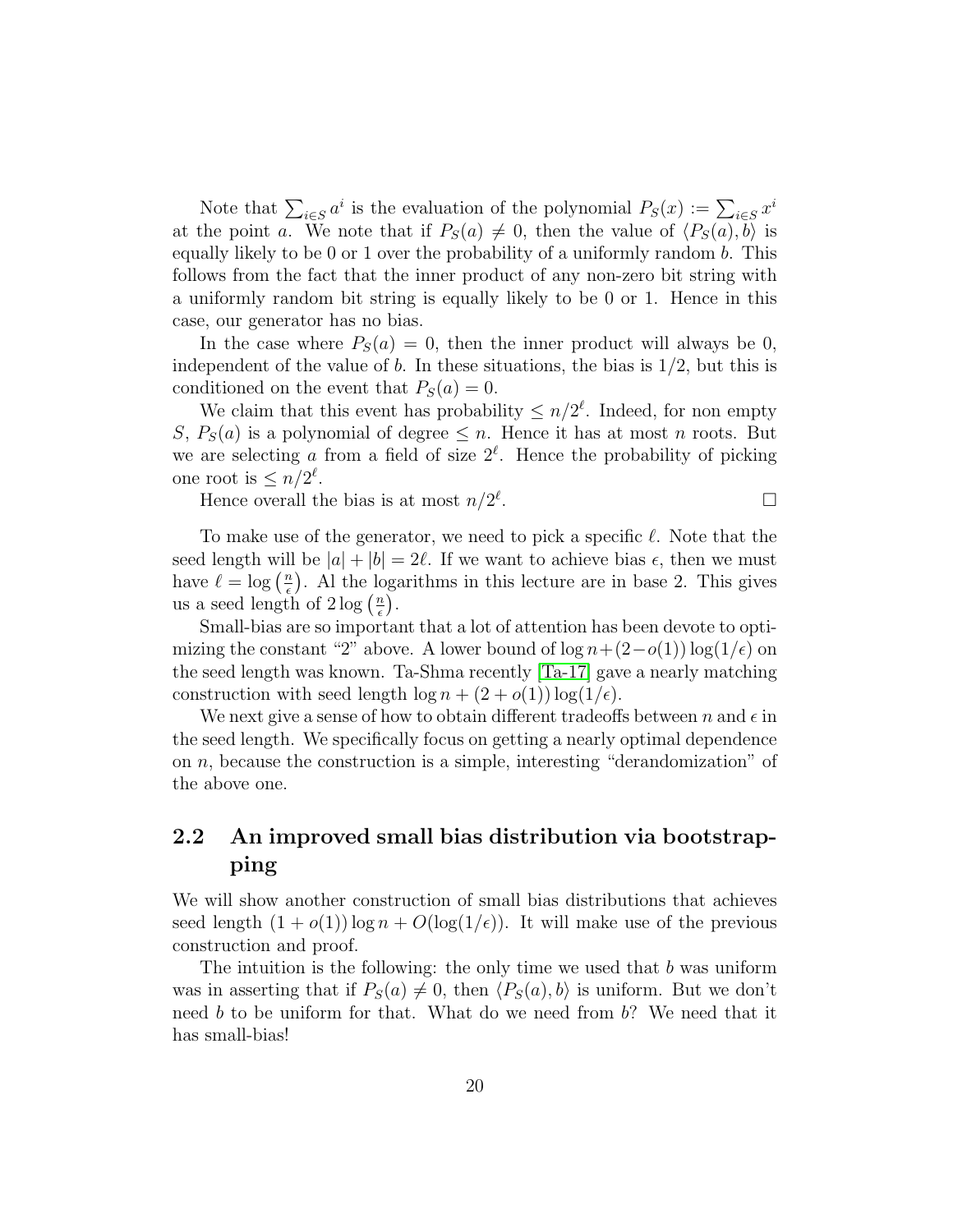Our new generator is  $G(a, G'(a', b'))$  where G and G' are as before but with different parameters. For G, we pick a of length  $\ell = \log n/\epsilon$ , whereas G' just needs to be an  $\epsilon$ -biased generator on  $\ell$  bits, which can be done as we just saw with  $O(\log \ell/\epsilon)$  bits. This gives a seed length of  $\log n + \log \log n + O(\log 1/\epsilon)$ , as promised.

We can of course repeat the argument but the returns diminish.

### <span id="page-20-0"></span>2.3 Connecting small bias to k-wise independence

We will show that using our small bias generators, we can create distributions which are almost k-wise independent. That is, they are very close to a k-wise independent distribution in statistical distance, while having a substantially shorter seed length than what is required for k-wise independence. In particular, we will show two results:

- Small bias distributions are themselves close to k-wise independent.
- We can improve the parameters of the above by feeding a small bias distribution to the generator for k-wise independence from the previous lectures. This will improve the seed length of simply using a small bias distribution.

Before we can show these, we'll have to take a quick aside into some fundamental theorems of Fourier analysis of boolean functions.

### <span id="page-20-1"></span>2.4 Fourier analysis of boolean functions 101

Let  $f: \{-1,1\}^n \to \{-1,1\}$ . Here the switch between  $\{0,1\}$  and  $\{-1,1\}$  is common, but you can think of them as being isomorphic. One way to think of f is as being a vector in  $\{-1,1\}^{2^n}$ . The x<sup>th</sup> entry of f indicates the value of  $f(x)$ . If we let  $\mathbf{1_S}$  be the indicator function returning 1 iff  $x = S$ , but once again written as a vector like  $f$  is, then any function  $f$  can be written over the basis of the  $\mathbf{1}_S$  vectors, as:

$$
f = \sum_{S} f(s) \mathbf{1}_{S}.
$$

This is the "standard" basis.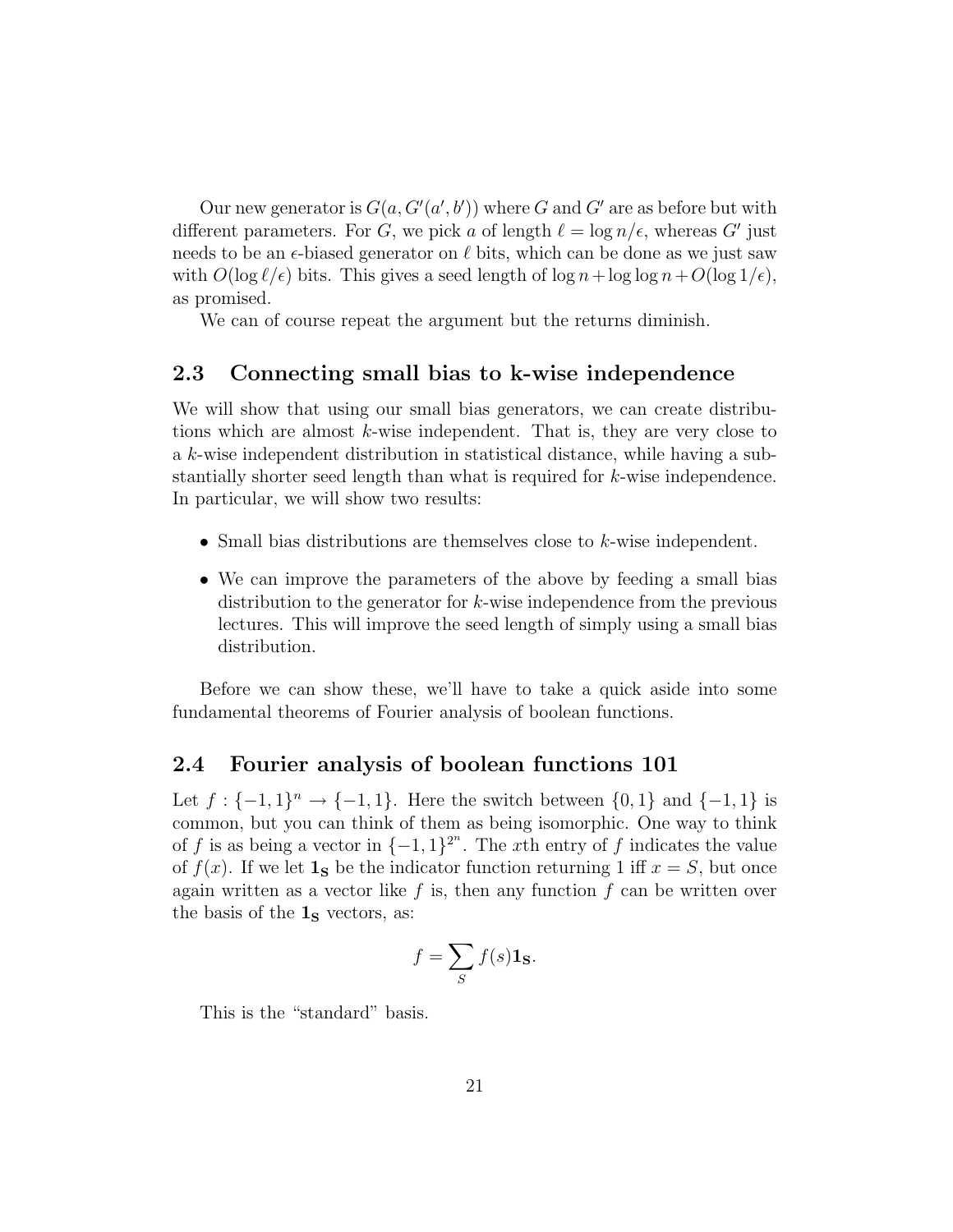Fourier analysis simply is a different basis in which to write functions, which is sometimes more useful. The basis functions are  $\chi_S(x) : \{-1,1\}^n \to$  $\{-1,1\} = \prod_{i \in S} x_i$ . Then any boolean function f can be expressed as:

$$
f(x) = \sum_{S \subseteq [n]} \hat{f}(S) \chi_S(x),
$$

where the  $\hat{f}(S)$ , called the "Fourier coefficients," can be derived as:

$$
\hat{f}(S) = \mathbb{E}_{x U_n} [f(x) \chi_S(x)],
$$

where the expectation is over uniformly random  $x$ .

<span id="page-21-1"></span>Claim 4. For any function f with range  $\{-1, 1\}$ , its Fourier coefficients satisfy:

$$
\sum_{S \subseteq [n]} \hat{f}(S)^2 = 1.
$$

*Proof.* We know that  $\mathbb{E}[f(x)^2] = 1$ , as squaring the function makes it 1. We can re-express this expectation as:

$$
\mathbb{E}[f(x)f(x)] = \mathbb{E}\left[\sum_{S} \hat{f}(s)\chi_{S}(x) \cdot \sum_{T} \hat{f}(T)\chi_{T}(x)\right] = \mathbb{E}\left[\sum_{S,T} \hat{f}(s)\chi_{S}(x)\hat{f}(T)\chi_{T}(x)\right].
$$

We make use of the following fact: if  $S \neq T$ , then  $\mathbb{E}[\chi_S(x)\chi_T(x)] =$  $\mathbb{E}[\chi_{S \oplus T}(x)] = 0$ . If they equal each other, then their difference is the empty set and this function is 1.

Overall, this implies that the above expectation can be simply rewritten as:

$$
\sum_{S=T} \hat{f}(S)\hat{f}(T) = \sum_{S} \hat{f}(S)^2.
$$

Since we already decided that the expectation is 1, the claim follows.  $\Box$ 

# <span id="page-21-0"></span>2.5 Small bias distributions are close to k-wise independent

Before we can prove our claim, we formally introduce what we mean for two distributions to be close. We use the most common definition of statistical difference, which we repeat here: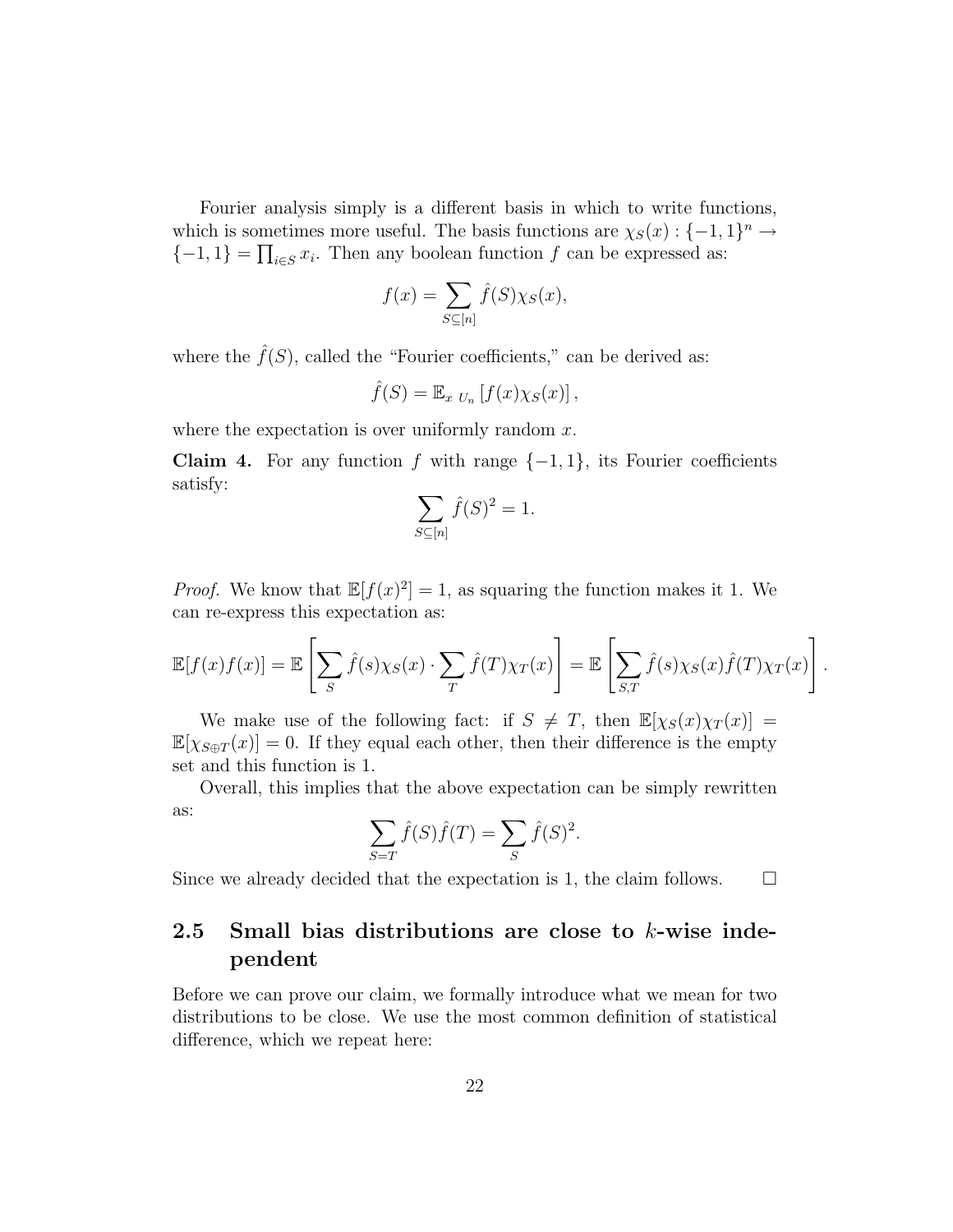**Definition 5.** Let  $D_1, D_2$  be two distributions over the same domain H. Then we denote their statistical distance  $SD(D_1, D_2)$ , and sometimes written as  $\Delta(D_1, D_2)$ , as

$$
\Delta(D_1, D_2) = \max_{T \subseteq H} |\mathcal{P}[D_1 \in T] - \mathcal{P}[D_2 \in T]|.
$$

Note that the probabilities are with respect to the individual distributions  $D_1$  and  $D_2$ . We may also say that  $D_1$  is  $\epsilon$ -close to  $D_2$  if  $\Delta(D_1, D_2) \leq \epsilon$ .

We can now show our result, which is known as **Vazirani's XOR Lemma**:

**Theorem 6.** If a distribution D over  $\{0,1\}^n$  has bias  $\epsilon$ , then D is  $\epsilon 2^{n/2}$  close to the uniform distribution.

*Proof.* Let T be a test. To fit the above notation, we can think of T as being defined as the set of inputs for which  $T(x) = 1$ . Then we want to bound:

$$
|\mathbb{E}[T(D)] - \mathbb{E}[T(U)]|.
$$

Expanding  $T$  in Fourier basis we rewrite this as

$$
|\mathbb{E}[\sum_{S} \hat{T}_{S}\chi_{S}(D)] - \mathbb{E}[\sum_{S} \hat{T}_{S}\chi_{S}(U)]| = |\sum_{S} \hat{T}_{S} (\mathbb{E}[\chi_{S}(D)] - \mathbb{E}[\chi_{S}(U)])|.
$$

We know that  $\mathbb{E}_U[\chi_S(x)] = 0$  for all non empty S, and 1 when S is the empty set. We also know that  $\mathbb{E}_D[\chi_S(x)] \leq \epsilon$  for all non empty S, and is 1 when S is the empty set. So the above can be bounded as:

$$
\leq \sum_{S \neq \emptyset} |\hat{T}_S| |\mathbb{E}_D[\chi_S(x)] - \mathbb{E}_U[\chi_S(x)]| \leq \sum_S |\hat{T}_S|\epsilon = \epsilon \sum_S |\hat{T}_S|.
$$

Lemma 7.  $\sum_S|\hat{T_S}| \leq 2^{n/2}$ 

Proof. By Cauchy Schwartz:

$$
\sum |\hat{T}_S| \le 2^{n/2} \sqrt{\sum \hat{T}_S^2} \le 2^{n/2}
$$

Where the last simplification follows from Claim [4.](#page-21-1)  $\Box$ 

Using the above lemma completes the upper bound and the proof of the theorem.  $\Box$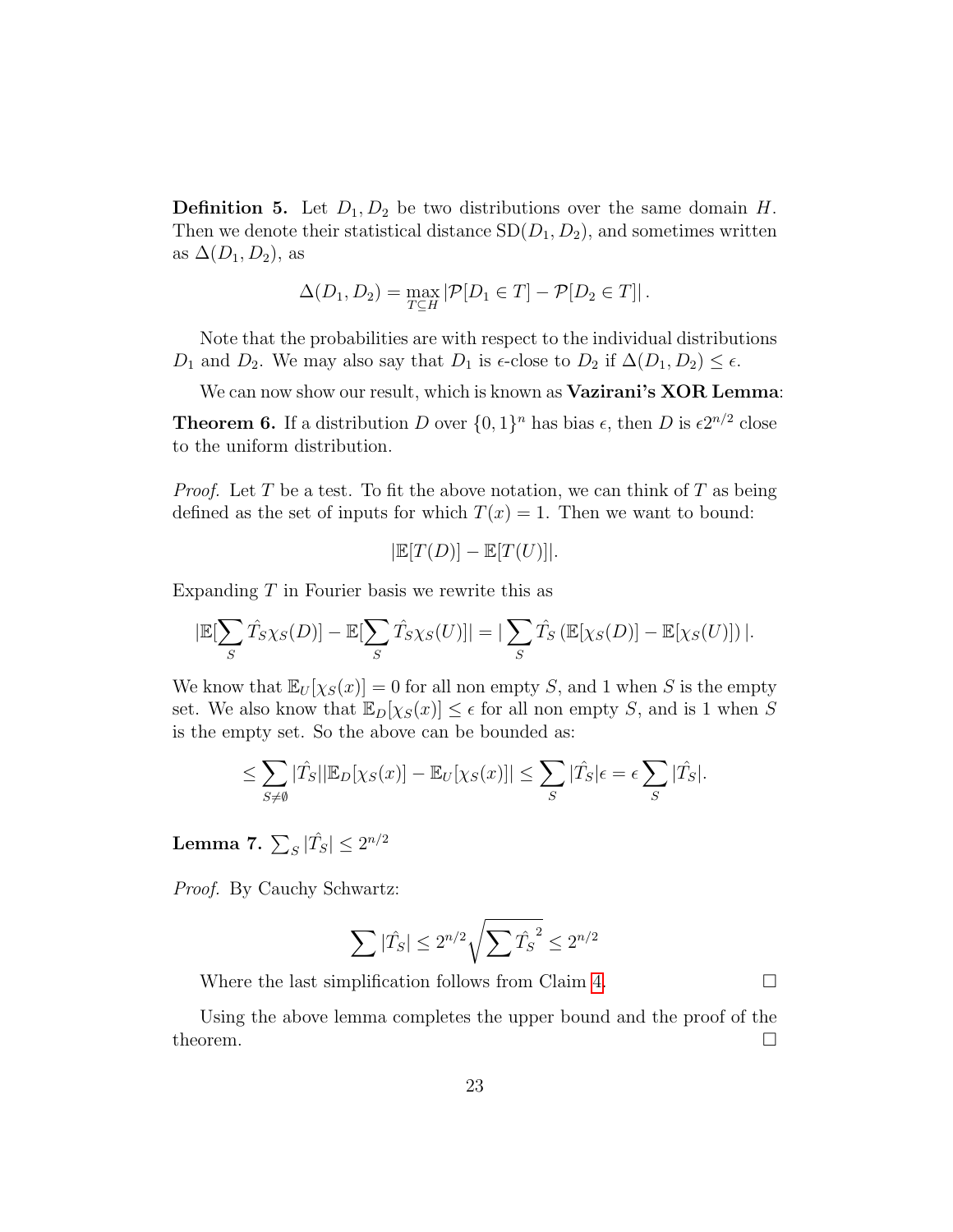**Corollary 8.** Any k bits of an  $\epsilon$  biased distribution are  $\epsilon 2^{k/2}$  close to uniform.

Using the corollary above, we see that we can get  $\epsilon$  close to a k-wise independent distribution (in the sense of the corollary) by taking a small bias distribution with  $\epsilon' = \epsilon/2^{k/2}$ . This requires seed length  $\ell = O(\log(n/\epsilon'))$  $O(\log(2^{k/2}n/\epsilon) = O(\log(n) + k + \log(1/\epsilon))$ . Recall that for exact k-wise we required seed length  $k \log n$ .

# <span id="page-23-0"></span>2.6 An improved construction

**Theorem 9.** Let  $G: \{0,1\}^{k \log n} \to \{0,1\}^n$  be the generator previously described that samples a k-wise independent distribution (or any linear  $G$ ). If we replace the input to G with a small bias distribution of  $\epsilon' = \epsilon/2^k$ , then the output of G is  $\epsilon$ -close to being k-wise independent.

*Proof.* Consider any parity test S on k bits on the output of G. It can be shown that  $G$  is a linear map, that is,  $G$  simply takes its seed and it multiplies it by a matrix over the field  $GF(2)$  with two elements. Hence, S corresponds to a test  $S'$  on the input of  $G$ , on possibly many bits. The test  $S'$  is not empty because G is k-wise independent. Since we fool S' with error  $\epsilon'$ , we also fool S with error  $\epsilon$ , and the theorem follows by Vazirani's XOR lemma.  $\square$ 

Using the seed lengths we saw we get the following.

Corollary 10. There is a generator for almost k-wise independent distributions with seed length  $O(\log \log n + \log(1/\epsilon) + k)$ .

# <span id="page-23-1"></span>3 Tribes Functions and the GMRTV Generator

We now move to a more recent result. Consider the Tribes function, which is a read-once CNF on  $k \cdot w$  bits, given by the And of k terms, each on w bits. You should think of  $n = k \cdot w$  where  $w \approx \log n$  and  $k \approx n / \log n$ .

We'd like a generator for this class with seed length  $O(\log n/\epsilon)$ . This is still open! (This is just a single function, for which a generator is trivial, but one can make this challenge precise for example by asking to fool the Tribes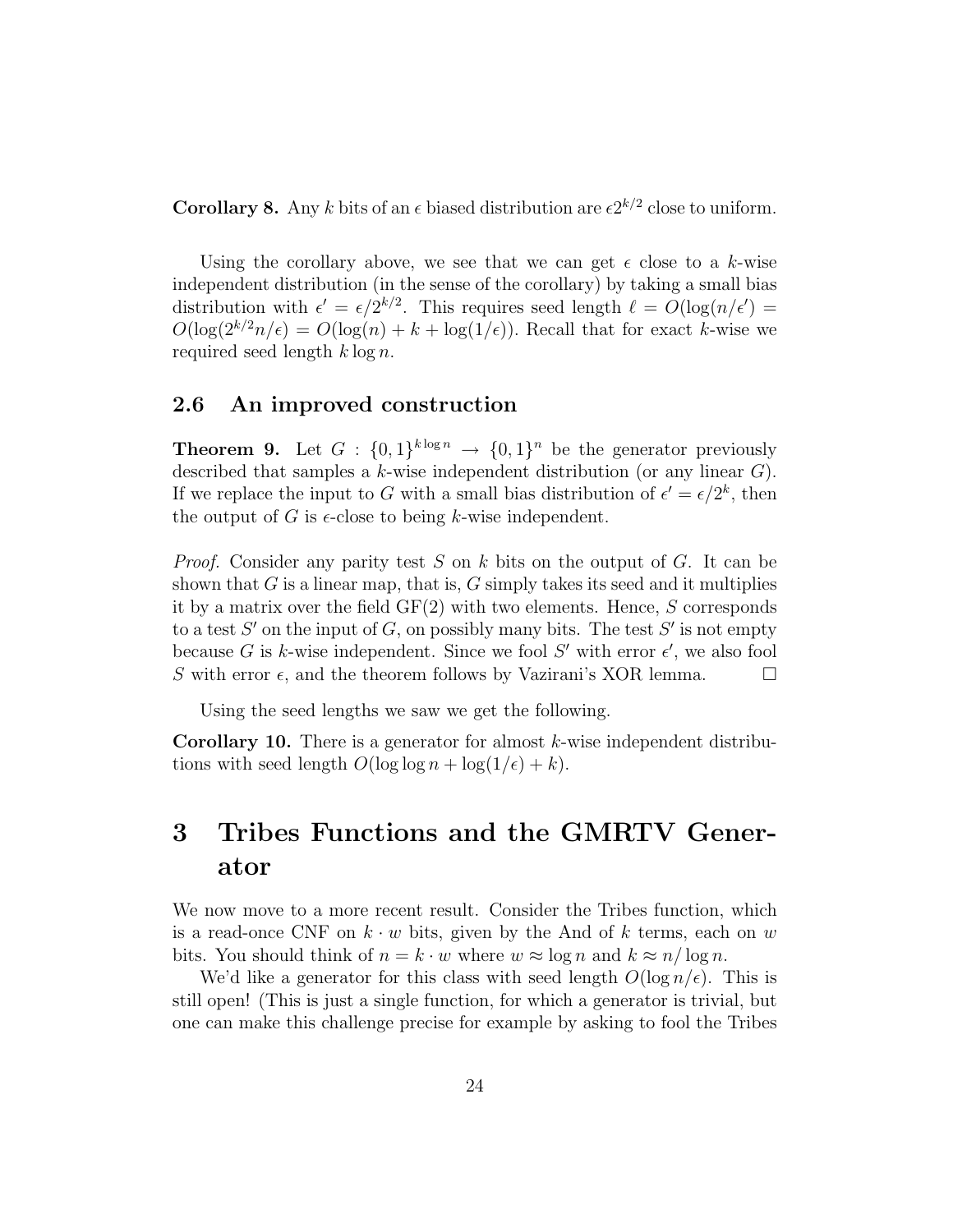function for any possible negation of the input variables. These are  $2<sup>n</sup>$  tests and a generator with seed length  $O(\log n/\epsilon)$  is unknown.)

The result we saw earlier about fooling And gives a generator with seed length  $O(\log n)$ , however the dependence on  $\epsilon$  is poor. Achieving a good dependence on  $\epsilon$  has proved to be a challenge. We now describe a recent generator [\[GMR](#page-64-6)<sup>+</sup>12] which gives seed length  $O(\log n/\epsilon)(\log \log n)^{O(1)}$ . This is incomparable with the previous  $O(\log n)$ , and in particular the dependence on *n* is always suboptimal. However, when  $\epsilon = 1/n$  the generator  $|\text{GMR+12}|$ gives seed length  $O(\log n) \log \log n$  which is better than previously available constructions.

The high-level technique for doing this is based on iteratively restricting variables, and goes back about 30 years [\[AW89\]](#page-63-3). This technique seems to have been abandoned for a while, possibly due to the spectacular successes of Nisan [\[Nis91,](#page-65-6) [Nis92\]](#page-65-7). It was revived in [\[GMR](#page-64-6)<sup>+</sup>12] (see also [\[GLS12\]](#page-64-7)) with an emphasis on a good dependence on  $\epsilon$ .

A main tool is this claim, showing that small-bias distributions fool products of functions with small variance. Critically, we work with non-boolean functions (which later will be certain averages of boolean functions).

<span id="page-24-0"></span>**Claim 1.** Let  $f_1, f_2, ..., f_k : \{0, 1\}^w \to [0, 1]$  be a series of boolean functions. Further, let  $D = (v_1, v_2, ..., v_k)$  be an  $\epsilon$ -biased distribution over wk bits, where each  $v_i$  is w bits long. Then

$$
\mathbb{E}_D[\prod_i f_i(v_i)] - \prod_i \mathbb{E}_U[f_i(U)] \le \left(\sum_i \text{var}(f_i)\right)^d + (k2^w)^d \epsilon,
$$

where  $\text{var}(f) := \mathbb{E}[f^2] - \mathbb{E}^2[f]$  is variance of f with respect to the uniform distribution.

This claim has emerged from a series of works, and this statement is from a work in progress with Chin Ho Lee. For intuition, note that constant functions have variance 0, in which case the claim gives good bounds (and indeed any distribution fools constant functions). By contrast, for balanced functions the variance is constant, and the sum of the variances is about k, and the claim gives nothing. Indeed, you can write Inner Product as a product of nearly balanced functions, and it is known that small-bias does not fool it. For this claim to kick in, we need each variance to be at most  $1/k$ .

In the tribes function, the And fucntions have variance  $2^{-w}$ , and the sum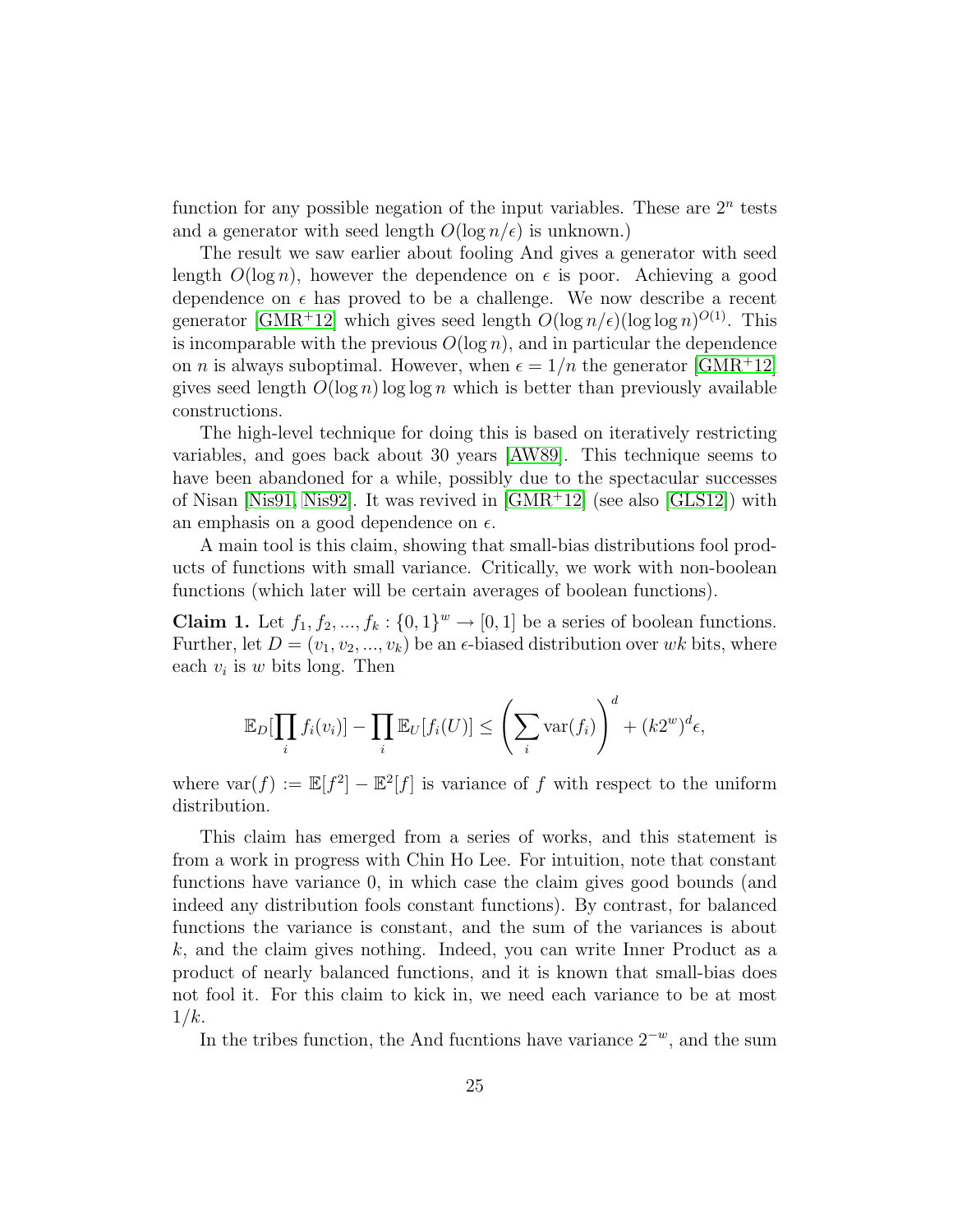of the variances is about 1 and the claim gives nothing. However, if you perturb the Ands with a little noise, the variance drops polynomially, and the claim is useful.

<span id="page-25-1"></span>**Claim 2.** Let f be the AND function on w bits. Rewrite it as  $f(x, y)$ , where  $|x| = |y| = w/2$ . That is, we partition the input into two sets. Define  $g(x)$ as:

$$
g(x) = \mathbb{E}_y[f(x, y)],
$$

where y is uniform. Then  $var(g) = \Theta(2^{-3w/2})$ .

Proof.

var
$$
(g) = \mathbb{E}[g(x)^{2}] - (\mathbb{E}[g(x)])^{2} = \mathbb{E}_{x}[\mathbb{E}_{y}[f(x, y)]^{2}] - (\mathbb{E}_{x}[\mathbb{E}_{y}[f(x, y)]])^{2}
$$
.

We know that  $(\mathbb{E}_x[\mathbb{E}_y[f(x,y)]])$  is simply the expected value of f, and since f is the AND function, this is  $2^{-w}$ , so the right term is  $2^{-2w}$ .

We reexpress the left term as  $\mathbb{E}_{x,y,y}[f(x,y)f(x,y')]$ . But we note that this product is 1 iff  $x = y = y' = 1$ . The probability of this happening is  $(2^{-w/2})^3 = 2^{-3w/2}.$ 

Thus the final difference is  $2^{-3w/2}(1-2^{-w/2}) = \Theta(2^{-3w/2})$  $\Box$ 

We'll actually apply this claim to the Or function, which has the same variance as And by De Morgan's laws.

We now present the main inductive step to fool tribes.

<span id="page-25-0"></span>**Claim 3.** Let f be the tribes function, where the first  $t \leq w$  bits of each of the terms are fixed. Let  $w' = w - t$  be the free bits per term, and  $k' \leq k$  the number of terms that are non-constant (some term may have become 0 after fixing the bits).

Reexpress f as  $f(x, y) = \bigwedge_{k'} (\bigvee (x_i, y_i)),$  where each term's input bits are split in half, so  $|x_i| = |y_i| = w^i/2$ .

Let D be a small bias distribution with bias  $\epsilon^c$  (for a big enough c to be set later). Then

$$
\left|\mathbb{E}_{(x,y)\in U^2}[f(x,y)]-\mathbb{E}_{(x,y)\in (D,U)}[f(x,y)]\right|\leq \epsilon.
$$

That is, if we replace half of the free bits with a small bias distribution, then the resulting expectation of the function only changes by a small amount.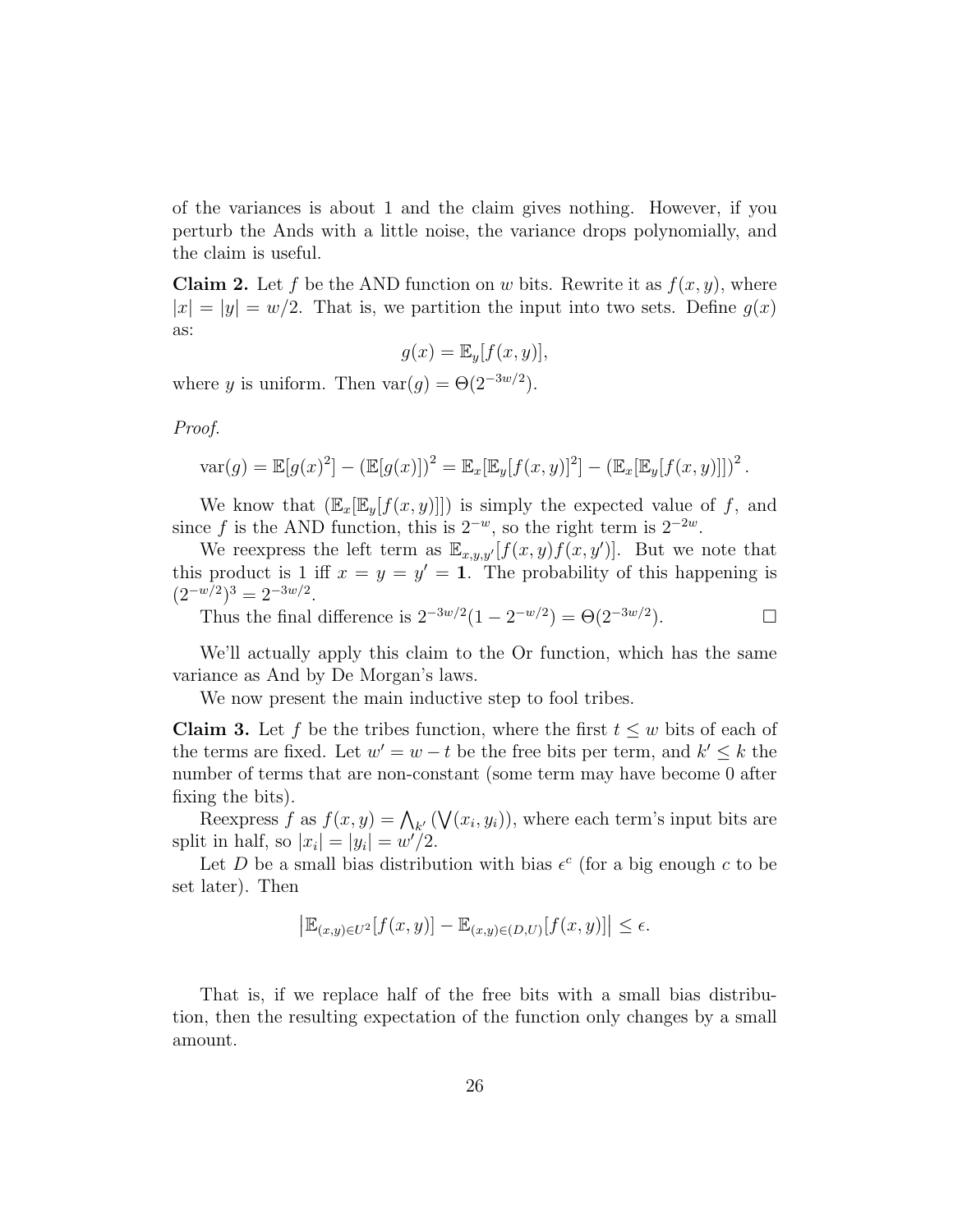To get the generator from this claim, we repeatedly apply Claim [3,](#page-25-0) replacing half of the bits of the input with another small bias distribution. We repeat this until we have a small enough remaining amount of free bits that replacing all of them with a small bias distribution causes an insignificant change in the expectation of the output.

At each step, w is cut in half, so the required number of repetitions to reduce w' to constant is  $R = \log(w) = \log(\log(n))$ . Actually, as explained below, we'll stop when  $w = c' \log \log 1/\epsilon$  for a suitable constant  $c'$  (this arises from the error bound in the claim above, and we).

After each replacement, we incur an error of  $\epsilon$ , and then we incur the final error from replacing all bits with a small bias distribution. This final error is negligible by a result which we haven't seen, but which is close in spirit to the proof we saw that bounded independence fools AND.

The total accumulated error is then  $\epsilon' = \epsilon \log \log(n)$ . If we wish to achieve a specific error  $\epsilon$ , we can run each small bias generator with  $\epsilon / \log \log(n)$ .

At each iteration, our small bias distribution requires  $O(\log(n/\epsilon))$  bits, so our final seed length is  $O(\log(n/\epsilon))$  poly log log(n).

*Proof of Claim [3.](#page-25-0)* Define  $g_i(x) = \mathbb{E}_y[\bigvee_i (x_i, y_i)],$  and rewrite our target expression as:

$$
\mathbb{E}_{x\in U}\left[\prod g_i(x_i)\right]-\mathbb{E}_{x\in D}\left[\prod g_i(x_i)\right].
$$

This is in the form of Claim [1.](#page-24-0) We also note that from Claim [2](#page-25-1) that  $var(g_i) = 2^{-3w'/2}.$ 

We further assume that  $k' \leq 2^{w'} \log(1/\epsilon)$ . For if this is not true, then the expectation over the first  $2^{w'} \log(1/\epsilon)$  terms is  $\leq \epsilon$ , because of the calculation

$$
(1-2^{-w'})^{2^{w'}\log(1/\epsilon)} \leq \epsilon.
$$

Then we can reason as in the proof that bounded independence fools AND (i.e., we can run the argument just on the first  $2^{w'} \log(1/\epsilon)$  terms to show that the products are close, and then use the fact that it is small under uniform, and the fact that adding terms only decreases the probability under any distribution).

Under the assumption, we can bound the sum of the variances of  $q$  as:

$$
\sum \text{var}(g_i) \leq k' 2^{-3w'/2} \leq 2^{-\Omega(w')} \log(1/\epsilon).
$$

If we assume that  $w' \geq c \log \log(1/\epsilon)$  then this sum is  $\leq 2^{-\Omega(w')}$ .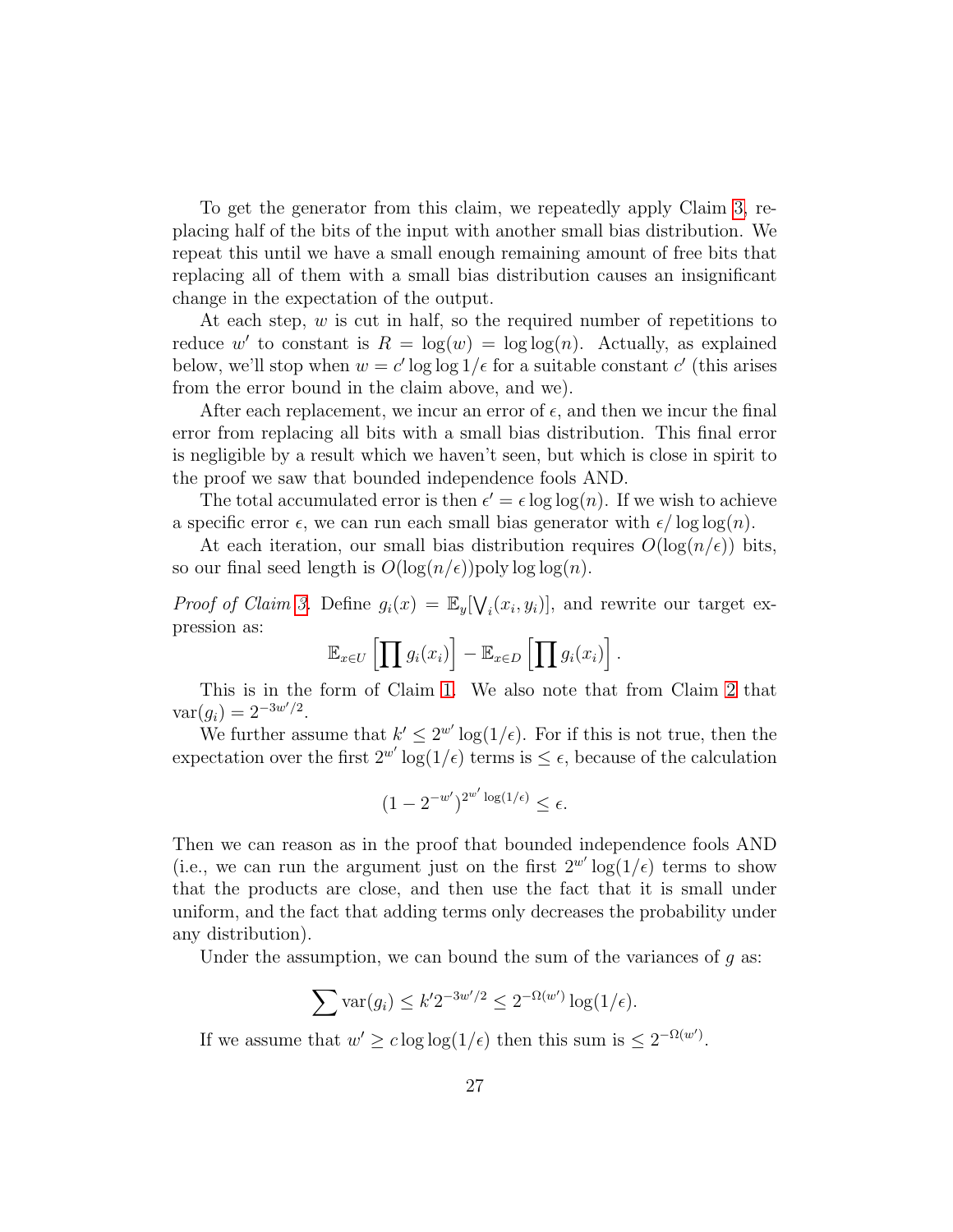We can then plug this into the bound from Claim [1](#page-24-0) to get

$$
(2^{-\Omega(w')})^d + (k2^{w'})^d \epsilon^c = 2^{-\Omega(dw')} + 2^{O(dw')} \epsilon^c.
$$

Now we set d so that  $\Omega(dw') = \log(1/\epsilon) + 1$ , and the bound becomes:

$$
\epsilon/2 + (1/\epsilon)^{O(1)} \epsilon^c \le \epsilon.
$$

By making c large enough the claim is proved.  $\square$ 

In the original paper, they apply these ideas to read-once CNF formulas. Interestingly, this extension is more complicated and uses additional ideas. Roughly, the progress measure is going to be number of terms in the CNF (as opposed to the width). A CNF is broken up into a small number of Tribes functions, the above argument is applied to each Tribe, and then they are put together using a general fact that they prove, that if  $f$  and  $g$  are fooled by small-bias then also  $f \wedge g$  on disjoint inputs is fooled by small-bias.

In these lectures, we introduce  $k$ -wise indistinguishability and link this notion to the approximate degree of a function. Then, we study the approximate degree of some functions, namely, the AND function and the AND-OR function. For the latter function we begin to see a proof that is different (either in substance or language) from the proofs in the literature. We begin with some LAT<sub>E</sub>Xtips.

# <span id="page-27-0"></span>4 Bounded indistinguishability

We studied previously the following questions:

• What is the minimum  $k$  such that any  $k$ -wise independent distribution P over  $\{0,1\}^n$  fools AC<sup>0</sup> (i.e.  $\mathbb{E}C(P) \approx \mathbb{E}C(U)$  for all  $poly(n)$ -size circuits  $\ddot{C}$  with constant depth)?

We saw that  $k = \log^{\mathcal{O}(d)}(s/\epsilon)$  is enough.

• What is the minimum  $k$  such that  $P$  fools the AND function?

Taking  $k = \mathcal{O}(1)$  for  $\epsilon = \mathcal{O}(1)$  suffices (more precisely we saw that k-wise independence fools the AND function with  $\epsilon = 2^{-\Omega(k)}$ .

Consider now P and Q two distributions over  $\{0,1\}^n$  that are k-wise indistinguishable, that is, any projection over  $k$  bits of  $P$  and  $Q$  have the same distribution. We can ask similar questions: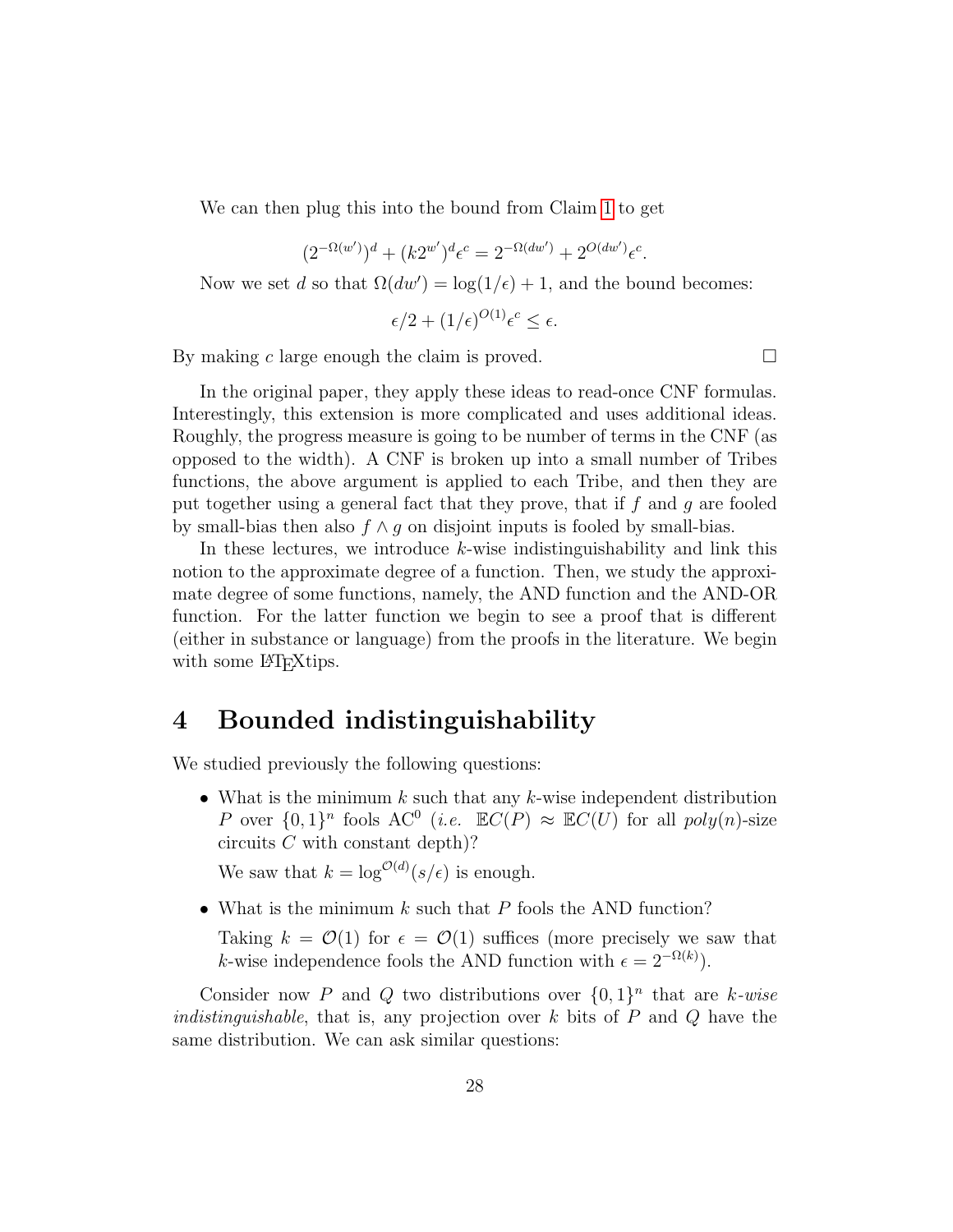• What is the minimum k such that  $AC^0$  cannot distinguish P and Q (*i.e.*  $\mathbb{E} C(P) \approx \mathbb{E} C(Q)$  for all  $poly(n)$ -size circuits C with constant depth)?

It turns out this requires  $k \geq n^{1-o(1)}$ : there are some distributions that are almost always distinguishable in this regime. (Whether  $k = \Omega(n)$ ) is necessary or not is an open question.)

Also,  $k = n \left(1 - \frac{1}{\text{polyle}}\right)$  $polylog(n)$ ) suffices to fool AC<sup>0</sup> (in which case  $\epsilon$  is essentially exponentially small).

• What is the minimum k such that the AND function (on n bits) cannot distinguish P and Q?

It turns out that  $k = \Theta(\sqrt{n})$  is necessary and sufficient. More precisely:

- There exists some  $P, Q$  over  $\{0, 1\}^n$  that are c √  $\overline{n}$ -wise indistinguishable for some constant  $c$ , but such that:

$$
\left| \Pr_{P}[AND(P) = 1] - \Pr_{Q}[AND(Q) = 1] \right| \ge 0.99;
$$

– For all  $P, Q$  that are  $c' \sqrt{n}$ -wise indistinguishable for some bigger constant  $c'$ , we have:

$$
\left|\Pr_{P}[AND(P) = 1] - \Pr_{Q}[AND(Q) = 1]\right| \le 0.01.
$$

## <span id="page-28-0"></span>4.1 Duality.

Those question are actually equivalent to ones related about approximation by real-valued polynomials:

**Theorem 1.** Let  $f: \{0,1\}^n \to \{0,1\}$  be a function, and k an integer. Then:

 $\max_{P,Q\text{ }k\text{-wise indist.}}|\mathbb{E}f(P)-\mathbb{E}f(Q)|=\min\{\,\epsilon\,|\,\exists g\in\mathbb{R}_k[X]:\forall x,|f(x)-g(x)|\leq\epsilon\}.$ 

Here  $\mathbb{R}_k[X]$  denotes degree-k real polynomials. We will denote the righthand side  $\epsilon_k(f)$ .

Some examples:

•  $f = 1$ : then  $\mathbb{E} f(P) = 1$  for all distribution P, so that both sides of the equality are 0.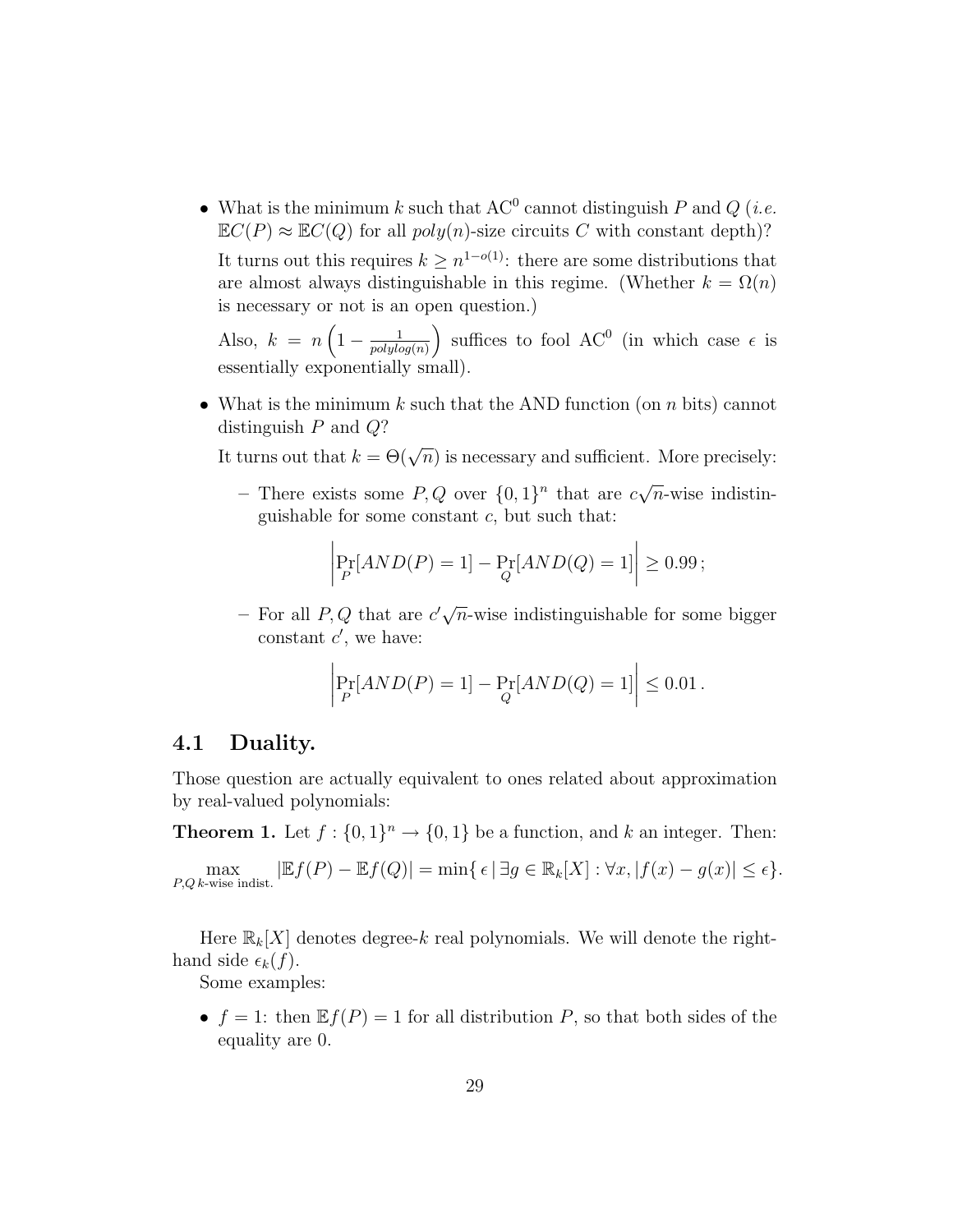•  $f(x) = \sum_i x_i \mod 2$  the parity function on *n* bits.

Then for  $k = n - 1$ , the left-hand side is at least 1/2: take P to be uniform; and Q to be uniform on  $n-1$  bits, defining the nth bit to be  $Q_n = \sum_{i \leq n} Q_i$  mod 2 to be the parity of the first  $n-1$  bits. Then  $\mathbb{E} f(P) = 1/2$  but  $\mathbb{E} f(Q) = 0$ .

Furthermore, we have:

Claim 2.  $\epsilon_{n-1}(\text{Parity}) \geq 1/2$ .

*Proof.* Suppose by contradiction that some polynomial g has degree  $k$ and approximates Parity by  $\epsilon < 1/2$ .

The key ingredient is to *symmetrize* a polynomial  $p$ , by letting

$$
p^{sym}(x) := \frac{1}{n!} \sum_{\pi \in \mathfrak{S}_n} f(\pi x),
$$

where  $\pi$  ranges over permutations. Note that  $p^{sym}(x)$  only depends on  $||x|| = \sum_i x_i.$ 

Now we claim that there is a *univariate* polynomial  $p'$  also of degree  $k$ such that

$$
p'(\sum x_i) = p^{sym}(x_1, x_2, \dots, x_n)
$$

for every  $x$ .

To illustrate, let M be a monomial of p. For instance if  $M = X_1$ , then  $p'(i) = i/n$ , where i is the Hamming weight of the input. (For this we think of the input as being  $\in \{0,1\}$ . Similar calculations can be done for  $\in \{-1, -1\}$ .)

If  $M = X_1 X_2$ , then  $p'(i) = \frac{i}{n} \cdot \frac{i-1}{n}$  which is quadratic in *i*.

And so on.

More generally  $p^{sym}(X_1,\ldots,X_n)$  is a symmetric polynomial. As  $\{(\sum_j X_j)^{\ell}\}_{\ell \leq k}$ form a basis of symmetric polynomials of degree  $k, p^{sym}$  can be written as a linear combination in this basis. Now note that  $\{(\sum_j X_j)^{\ell}(x)\}_{\ell \leq k}$ only depends on  $||x||$ ; substituting  $i = \sum_j X_j$  gives that  $p'$  is of degree  $\leq k$  in *i*.

(Note that the degree of  $p'$  can be strictly less than the degree of  $p$  (e.g. for  $p(X_1, X_2) = X_1 - X_2$ : we have  $p^{sym} = p' = 0$ .)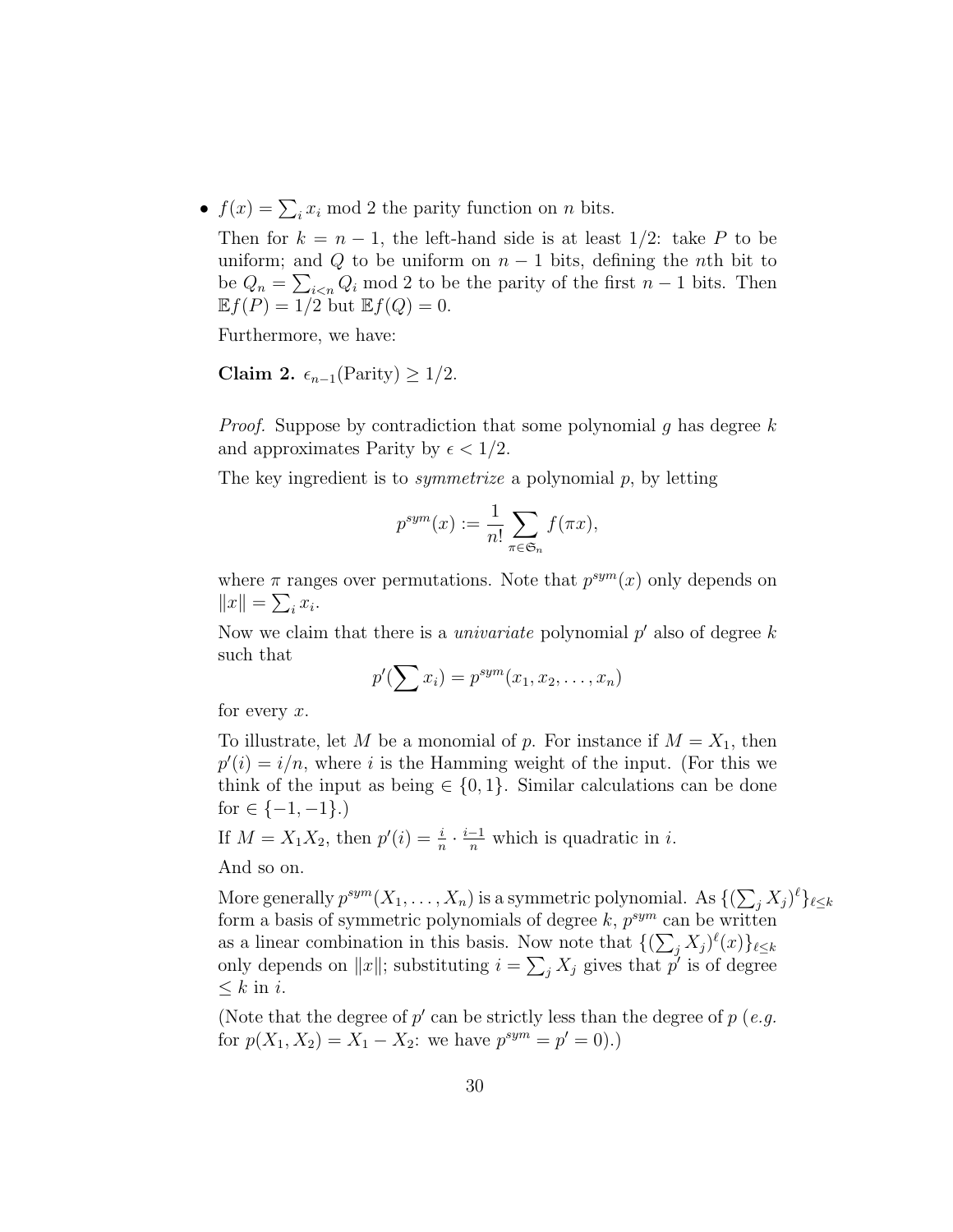Then, applying symmetrization on g, if g is a real polynomial  $\epsilon$ -close to Parity (in  $\ell_{\infty}$  norm), then g' is also  $\epsilon$ -close to Parity' (as a convex combination of close values).

Finally, remark that for every integer  $k \in \{0, \ldots, \lfloor n/2 \rfloor\}$ , we have: Parity'(2k) = 0 and Parity'(2k + 1) = 1. In particular, as  $\epsilon$  < 1/2,  $g' - 1/2$  must have at least n zeroes, and must therefore be zero, which is a contradiction.

 $\Box$ 

We will now focus on proving the theorem.

Note that one direction is easy: if a function fis closely approximated by a polynomial g of degree k, it cannot distinguish two k-wise indistinguishable distributions  $P$  and  $Q$ :

$$
\mathbb{E}[f(P)] = \mathbb{E}[g(P)] \pm \epsilon
$$
  
\n
$$
\stackrel{(*)}{=} \mathbb{E}[g(Q)] \pm \epsilon
$$
  
\n
$$
= \mathbb{E}[f(Q)] \pm 2\epsilon,
$$

where  $(*)$  comes from the fact that P and Q are k-wise indistinguishable.

The general proof goes by a Linear Programming Duality (aka finitedimensional Hahn-Banach theorem, min-max, etc.). This states that:

If  $A \in \mathbb{R}^{n \times m}$ ,  $x \in \mathbb{R}^m$ ,  $b \in \mathbb{R}^n$  and  $c \in \mathbb{R}^m$ , then:

$$
\begin{array}{rcl}\n\text{min}\langle c, x \rangle & = & \sum_{i \leq m} c_i x_i \\
\text{subject to:} & Ax & = & b \\
x & \geq & 0 \\
\text{We can now prove the theorem:} & \text{subject to:} & A^T y \leq c\n\end{array}
$$

Proof. The proof will consist in rewriting the sides of the equality in the theorem as outputs of a Linear Program. Let us focus on the left side of the equality: max $_{P,Q\,k\text{-wise indist.}} |\mathbb{E}f(P) - \mathbb{E}f(Q)|.$ 

We will introduce  $2^{n+1}$  variables, namely  $P_x$  and  $Q_x$  for every  $x \in \{0,1\}^n$ , which will represent  $Pr[D = x]$  for  $D = P, Q$ .

We will also use the following, which can be proved similarly to the Vazirani XOR Lemma: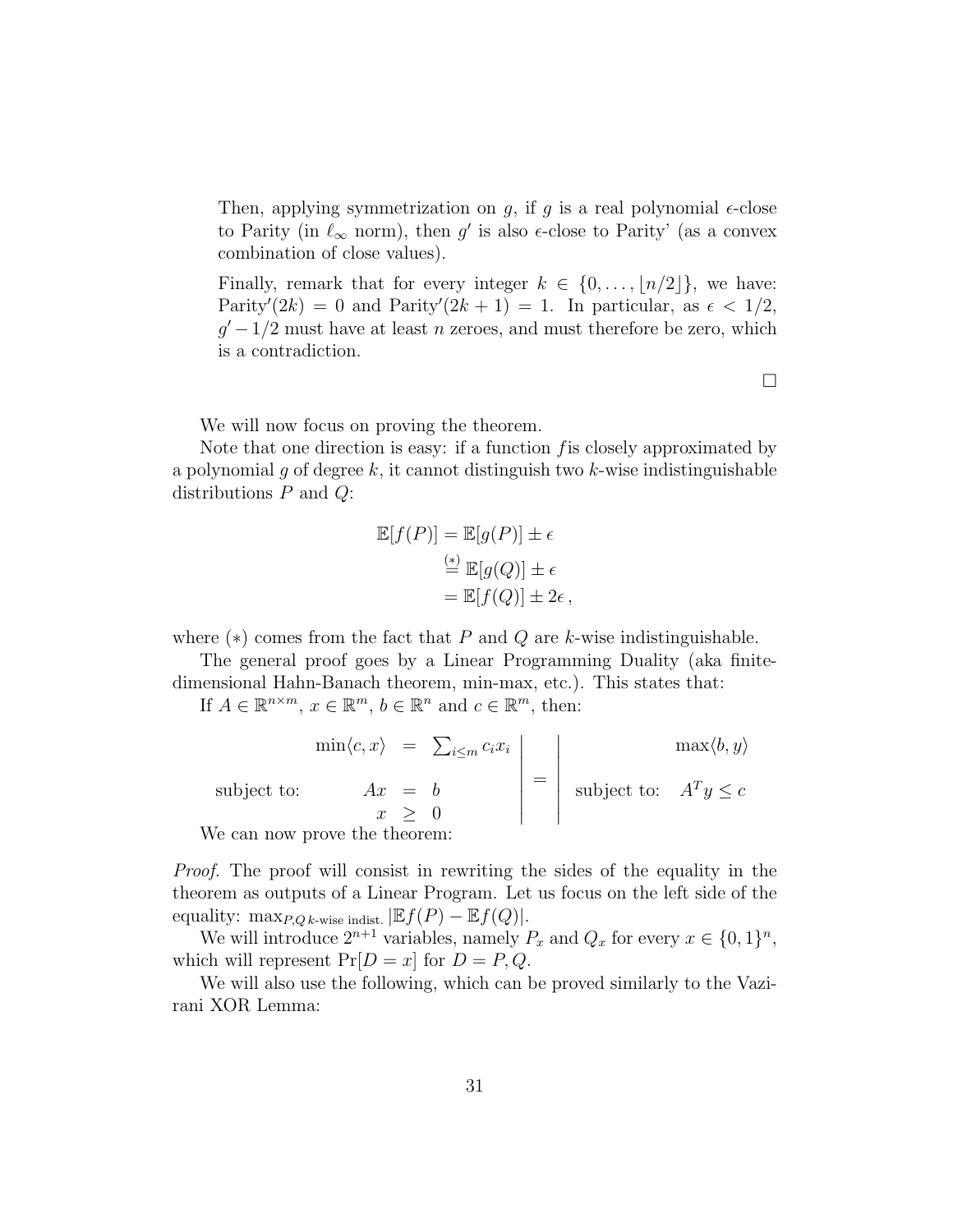**Claim 3.** Two distributions  $P$  and  $Q$  are  $k$ -wise indistinguishable if and only if:  $\forall S \subseteq \{1, ..., n\}$  with  $|S| \leq k$ ,  $\sum_{x} P_x \chi_S(x) - \sum_{x} Q_x \chi_S(x) = 0$ , where  $\chi_S(X) = \prod_S X_i$  is the Fourier basis of boolean functions.

The quantity  $\max_{P,Q \text{ } k\text{-wise indist.}} |\mathbb{E}f(P) - \mathbb{E}f(Q)|$  can then be rewritten:

$$
-\min \sum_{x} P_x f(x) - \sum_{x} Q_x f(x)
$$

subject to:

$$
\sum_{x} P_x = 1
$$
  
\n
$$
\forall S \subseteq \{1, ..., n\} \text{ s.t. } |S| \le k, \sum_{x} (P_x - Q_x) \chi_S(x) = 0
$$

Following the syntax of LP Duality stated above, we have:

c <sup>T</sup> = 2 n 2 n z }| { · · · f(x)· · · z }| { · · · − f(x)· · · ∈ R 2n , (where x goes over {0, 1} n ), x <sup>T</sup> = 2 n z }| { · · · P<sup>x</sup> · · · 2 n z }| { · · · Q<sup>x</sup> · · · ∈ R 2n , b <sup>T</sup> = 11 #S z }| { 0 · · · 0, A = 2 n z }| { 1 · · · · · · 1 2 n z }| { 0 · · · · · · 0 0 · · · · · · 0 1 · · · · · · 1 · · · · · · · · · · · · . . . · · · · · · . . . . . . · · · · · · . . . · · · χS(x)· · · · · · − χS(x)· · · . . . · · · · · · . . . . . . · · · · · · . . . · · · · · · · · · · · · ,

where the rows of A except the first two correspond to some  $S \subseteq \{1, \ldots, n\}$ such that  $|S| \leq k$ .

We apply LP duality. We shall denote the new set of variables by  $\#S$ 

$$
y^T = d\,d'\,\cdots\,d_S\,\cdots.
$$

We have the following program:

 $-\max d+d'$ 

subject to: 
$$
\forall x, d + \sum_{x} d_{S} \chi_{S}(x) \le f(x)
$$
  
 $\forall x, d' - \sum_{x} d_{S} \chi_{S}(x) \le -f(x)$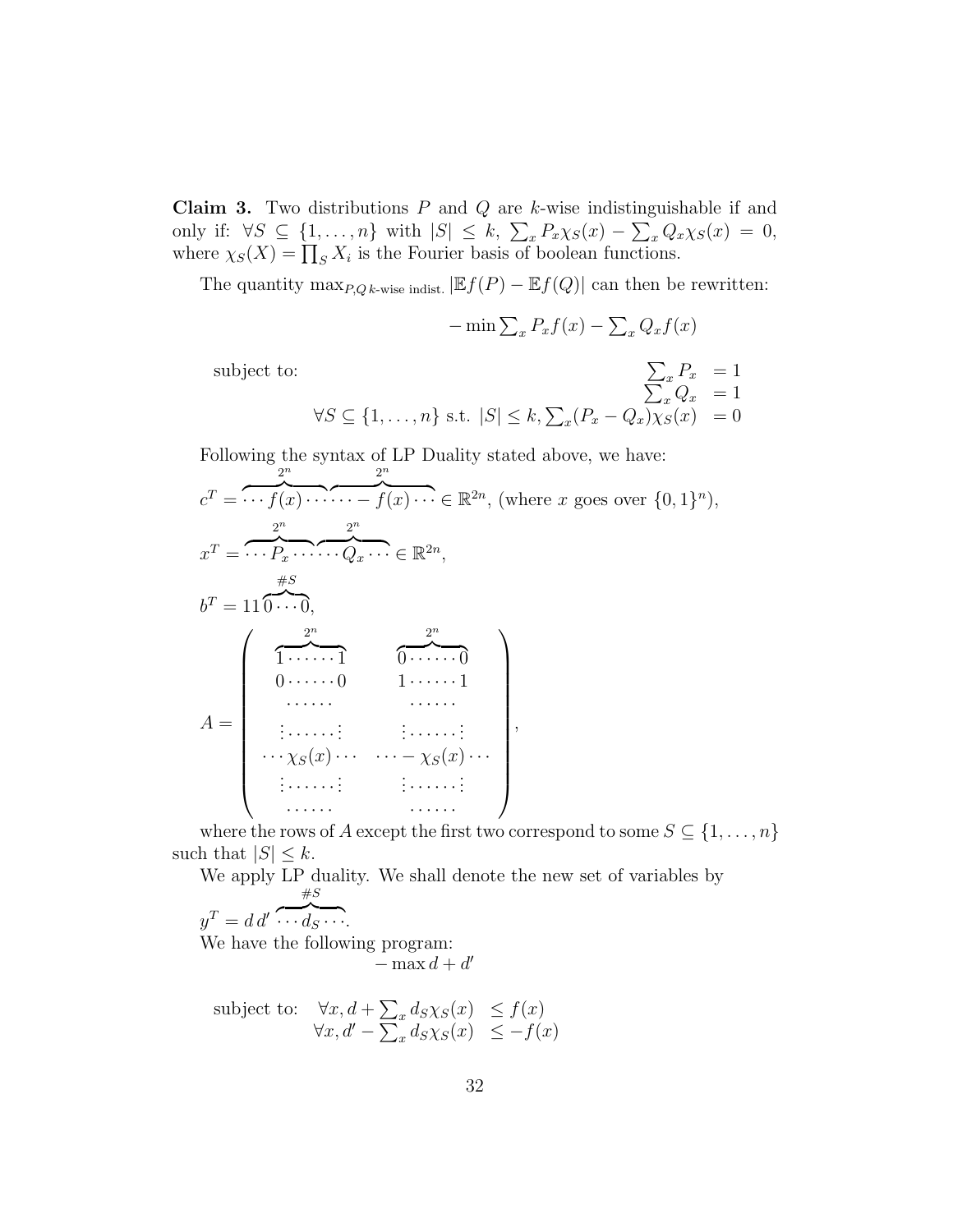Writing  $d' = -d - \epsilon$ , the objective becomes to minimize  $\epsilon$ , while the second set of constraints can be rewritten:

$$
\forall x, d + \epsilon + \sum_{S} d_{S} \chi_{S}(x) \ge f(x) .
$$

The expression  $d + \sum_S d_S \chi_S(X)$  is an arbitrary degree-k polynomial which we denote by  $g(X)$ . So our constrains become

$$
g(x) \le f(x)
$$

$$
g(x) + \epsilon \ge f(x).
$$

Where  $g$  ranges over all degree- $k$  polynomials, and we are trying to minimize  $\epsilon$ . Because g is always below f, but when you add  $\epsilon$  it becomes bigger, q is always within  $\epsilon$  of  $f$ .

## <span id="page-32-0"></span>4.2 Approximate Degree of AND.

Let us now study the AND function on *n* bits. Let us denote  $d_{\epsilon}(f)$  the minimal degree of a polynomial approximating f with error  $\epsilon$ .

The will show that  $d_{1/3}(\text{AND}) = \Theta(\sqrt{n}).$ 

Let us first show the upper bound:

Claim 4. We have:

$$
d_{1/3}(\text{AND}) = \mathcal{O}(\sqrt{n}).
$$

To prove this claim, we will consider a special family of polynomials:

#### Definition 5. (Chebychev polynomials of the first kind.)

The Chebychev polynomials (of the first kind) are a family  $\{T_k\}_{k\in\mathbb{N}}$  of polynomials defined inductively as:

- $T_0(X) := 1$ ,
- $T_1(X) := X$ ,
- $\forall k \geq 1, T_{k+1}(X) := 2XT_k T_{k-1}.$

Those polynomials satisfy some useful properties:

1. 
$$
\forall x \in [-1,1], T_k(x) = \cos(k \arccos(x)),
$$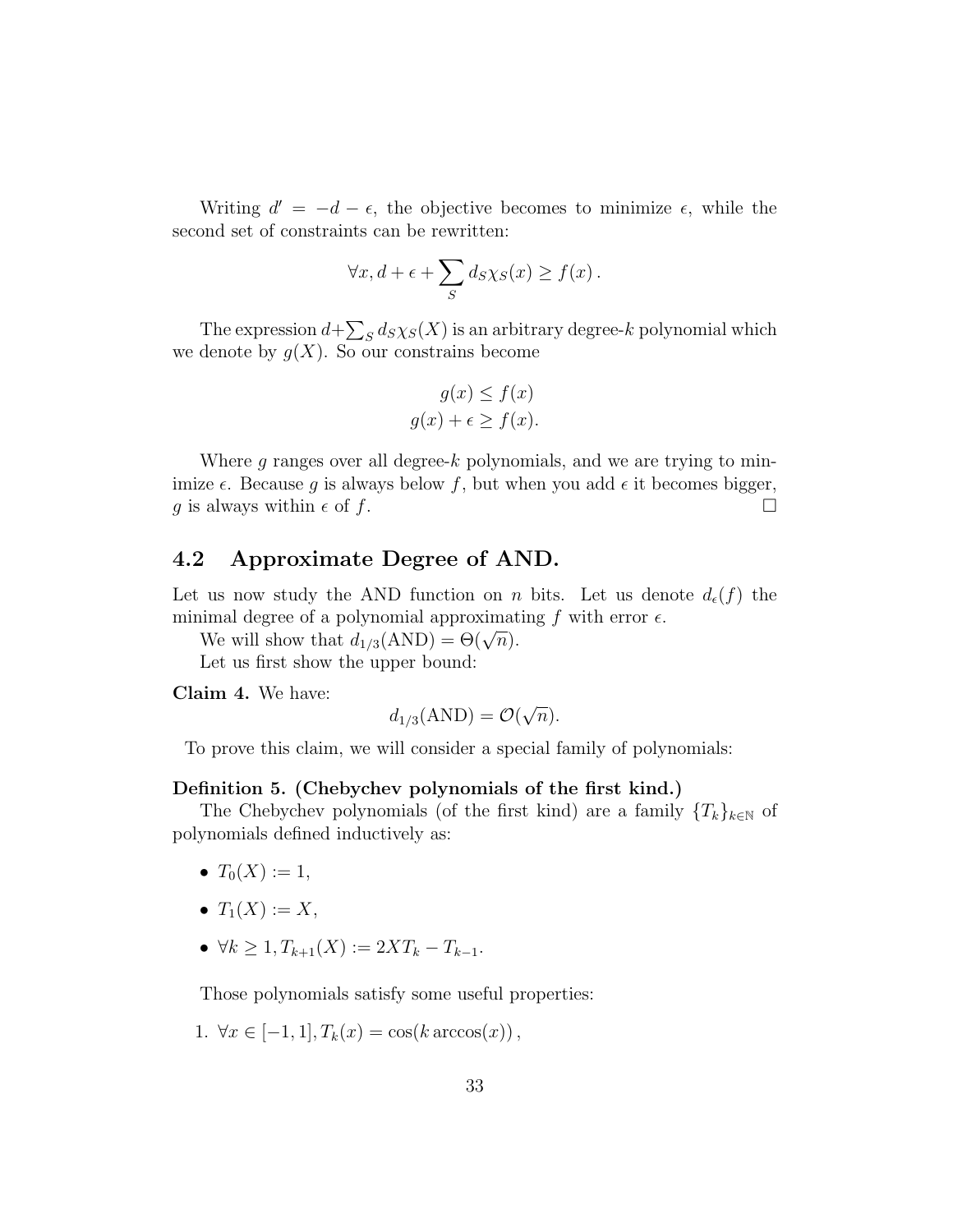- 2.  $\forall x \in [-1, 1], \forall k, |T_k(x)| \leq 1$ ,
- 3.  $\forall x$  such that  $|x| \geq 1, |T'_k(x)| \geq k^2$ ,
- 4.  $\forall k, T_k(1) = 1$ .

Property 2 follows from 1, and property 4 follows from a direct induction. For a nice picture of these polynomials you should have come to class (or I guess you can check wikipedia). We can now prove our upper bound:

#### Proof. Proof of Claim:

We construct a univariate polynomial  $p: \{0, 1, \ldots, n\} \to \mathbb{R}$  such that:

- deg  $p = \mathcal{O}(\mathbb{Q})$ √  $\overline{n});$
- $\forall i < n, |P(i)| < 1/3;$
- $|P(n) 1| \leq 1/3$ .

In other words, p will be close to 0 on  $[0, n-1]$ , and close to 1 on n. Then, we can naturally define the polynomial for the AND function on *n* bits to be  $\mathcal{L}(X, Y)$  $q(X_1, \ldots, X_n) := p(\sum_i X_i)$ , which also has degree  $\mathcal{O}(\sqrt{n})$ . Indeed, we want  $q$  to be close to 0 if X has Hamming weight less than  $n$ , while being close to 1 on X of Hamming weight n (by definition of AND). This will conclude the proof.

Let us define  $p$  as follows:

$$
\forall i \leq n, \quad p(i) := \frac{T_k\left(\frac{i}{n-1}\right)}{T_k\left(\frac{n}{n-1}\right)}.
$$

Intuitively, this uses the fact that Chebychev polynomials are bounded in [−1, 1] (Property 2.) and then increase very fast (Property 3.).

More precisely, we have:

- $p(n) = 1$  by construction;
- for  $i < n$ , we have:
	- $T_k\left(\frac{i}{n-1}\right)$  $\frac{i}{n-1}$ ) ≤ 1 by Property 2.;

 $T_k\left(\frac{n}{n-1}\right)$  $\frac{n}{n-1}$ ) = T<sub>k</sub>  $\left(1+\frac{1}{n-1}\right) \geq 1+\frac{k^2}{n-1}$  $\frac{k^2}{n-1}$  by Property 3. and 4., and therefore for some  $k = \mathcal{O}($ √  $\overline{n}$ , we have:  $T_k\left(\frac{n}{n-1}\right)$  $\frac{n}{n-1}$ ) ≥ 3.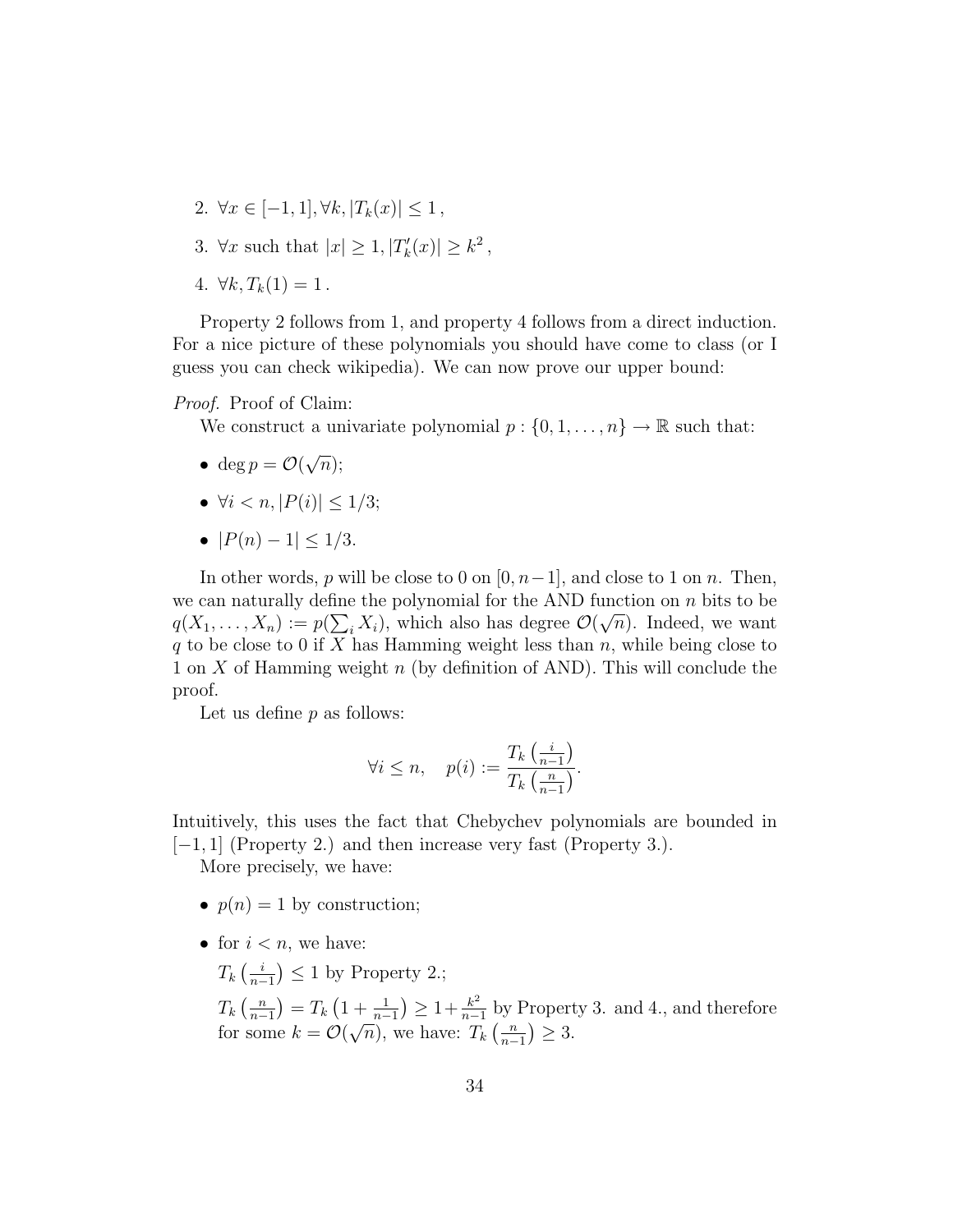Let us now prove the corresponding lower bound:

Claim 6. We have:

$$
d_{1/3}(\text{AND}) = \Omega(\sqrt{n}).
$$

 $\Box$ 

*Proof.* Let  $p$  be a polynomial that approximates the AND function with error 1/3. Consider the univariate symmetrization  $p'$  of  $p$ .

We have the following result from approximation theory:

**Theorem 7.** Let  $q$  be a real univariate polynomial such that:

- 1.  $\forall i \in \{0, \ldots, n\}, |q(i)| < \mathcal{O}(1);$
- 2.  $q'(x) \geq \Omega(1)$  for some  $x \in [0, n]$ . Then deg  $q = \Omega(\sqrt{n}).$

To prove our claim, it is therefore sufficient to check that  $p'$  satisfies conditions 1. and 2., as we saw that  $\deg p \geq \deg p'$ :

- 1. We have:  $\forall i \in \{0, ..., n\}, |p'(i)| \leq 1 + 1/3$  by assumption on p;
- 2. We have  $p'(n-1) \leq 1/3$  and  $p'(n) \geq 2/3$  (by assumption), so that the mean value theorem gives some x such that  $p'(x) \geq \Omega(1)$ .

This concludes the proof.

### <span id="page-34-0"></span>4.3 Approximate Degree of AND-OR.

Consider the AND function on  $R$  bits and the OR function on  $N$  bits. Let AND-OR:  $\{0,1\}^{R \times N} \rightarrow \{0,1\}$  be their composition (which outputs the AND of the R outputs of the  $OR$  function on N-bits (disjoint) blocks).

ne *R* outputs of the *OR* function on *N*-bits (disjoint) blocks).<br>It is known that  $d_{1/3}(\text{AND-OR}) = \Theta(\sqrt{RN})$ . To prove the upper bound, we will need a technique to compose approximating polynomials which we will discuss later.

Now we focus on the lower bound. This lower bound was recently proved independently by Sherstov and by Bun and Thaler. We present a proof that is different (either in substance or in language) and which we find more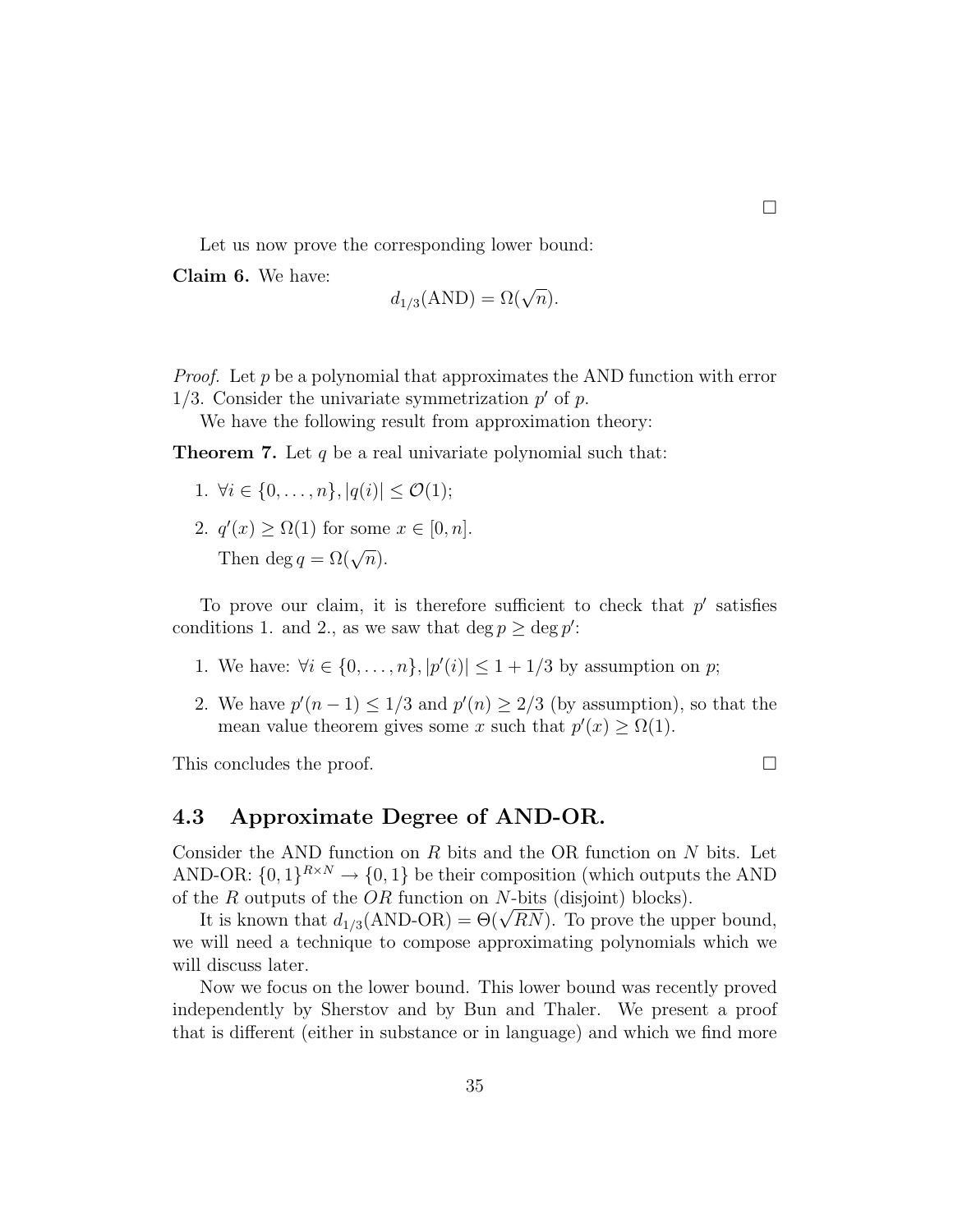intuitive. Our proof replaces the "dual block method" with the following lemma.

#### Lemma 8. Suppose that

distributions  $A^0$ ,  $A^1$  over  $\{0, 1\}^{n_A}$  are  $k_A$ -wise indistinguishable distributions; and

distributions  $B^0, B^1$  over  $\{0, 1\}^{n_B}$  are  $k_B$ -wise indistinguishable distributions.

Define  $C^0$ ,  $C^1$  over  $\{0,1\}^{n_A \cdot n_B}$  as follows:  $C^b$ : draw a sample  $x \in \{0,1\}^{n_A}$ from  $A^b$ , and replace each bit  $x_i$  by a sample of  $B^{x_i}$  (independently).

Then  $C^0$  and  $C^1$  are  $k_A \cdot k_B$ -wise indistinguishable.

*Proof.* Consider any set  $S \subseteq \{1, \ldots, n_A \cdot n_B\}$  of  $k_A \cdot k_B$  bit positions; let us show that they have the same distribution in  $C^0$  and  $C^1$ .

View the  $n_A \cdot n_B$  as  $n_A$  blocks of  $n_B$  bits. Call a block K of  $n_B$  bits heavy if  $|S ∩ K| ≥ k_B$ ; call the other blocks *light*.

There are at most  $k_A$  heavy blocks by assumption, so that the distribution of the (entire) heavy blocks are the same in  $C^0$  and  $C^1$  by  $k_A$ -wise indistinguishability of  $A^0$  and  $A^1$ .

Furthermore, conditioned on any outcome for the  $A^b$  samples in  $C^b$ , the light blocks have the same distribution in both  $C^0$  and  $C^1$  by  $k_B$ -wise indistinguishability of  $B^0$  and  $B^1$ .

Therefore  $C^0$  and  $C^1$  are  $k_A \cdot k_B$ -wise indistinguishable.

# <span id="page-35-0"></span>4.4 Lower Bound of  $d_{1/3}(\text{AND-OR})$

To prove the lower bound on the approximate degree of the AND-OR function, it remains to see that AND-OR can distinguish well the distributions  $C^0$  and  $C^1$ . For this, we begin with observing that we can assume without loss of generality that the distributions have disjoint supports.

**Claim 9.** For any function  $f$ , and for any k-wise indistinguishable distributions  $A^0$  and  $A^1$ , if f can distinguish  $A^0$  and  $A^1$  with probability  $\epsilon$  then there are distributions  $B^0$  and  $B^1$  with the same properties (k-wise indistinguishability yet distinguishable by  $f$ ) and also with disjoint supports. (By disjoint support we mean for any x either  $Pr[B^0 = x] = 0$  or  $Pr[B^1 = x] = 0$ .

*Proof.* Let distribution C be the "common part" of  $A^0$  and  $A^1$ . That is to say, we define C such that  $Pr[C = x] := min\{Pr[A^0 = x], Pr[A^1 = x]\}$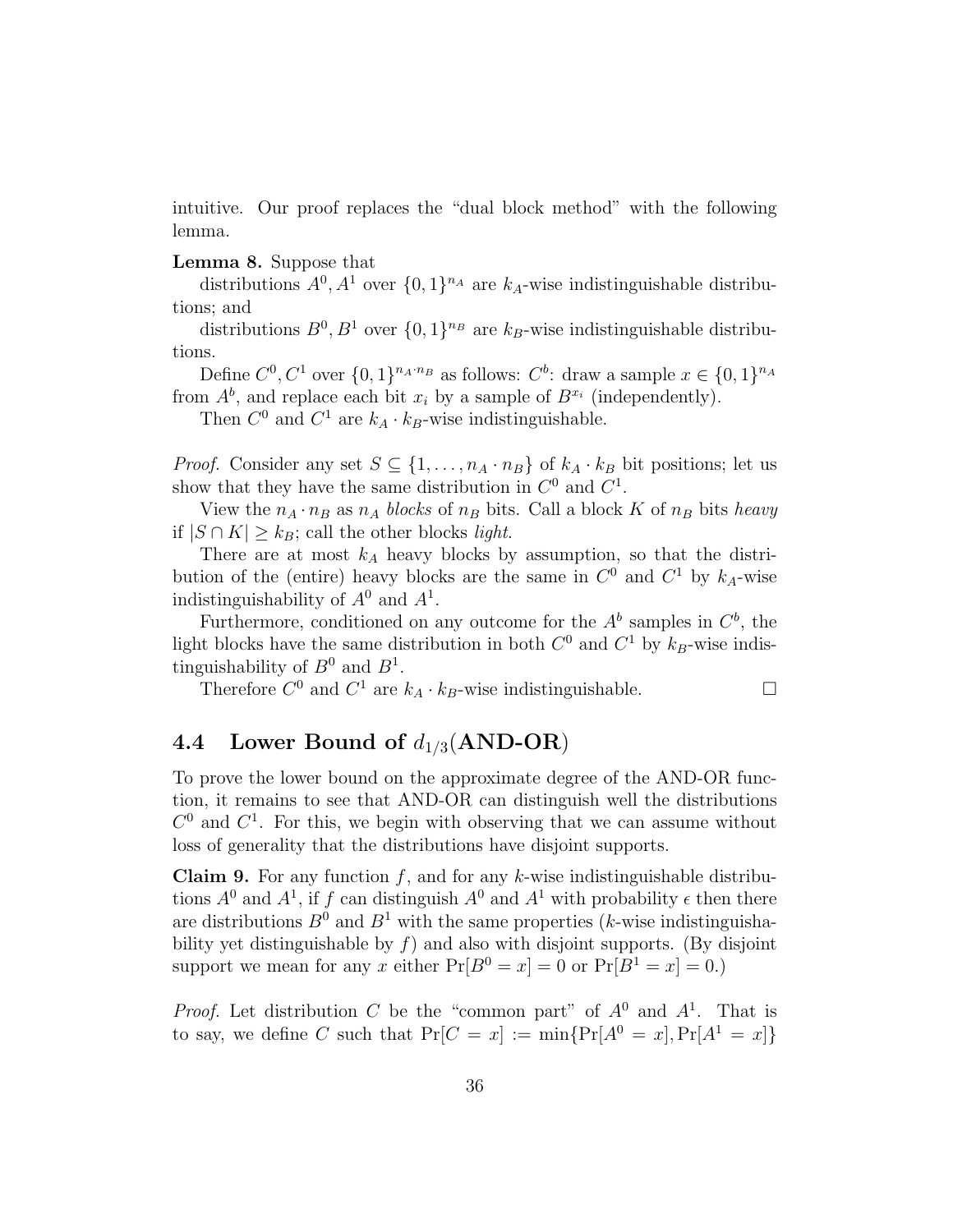multiplied by some constant that normalize C into a distribution.

Then we can write  $A^0$  and  $A^1$  as

$$
A^{0} = pC + (1 - p)B^{0},
$$
  

$$
A^{1} = pC + (1 - p)B^{1},
$$

where  $p \in [0, 1]$ ,  $B^0$  and  $B^1$  are two distributions. Clearly  $B^0$  and  $B^1$  have disjoint supports.

Then we have

$$
\mathbb{E}[f(A^0)] - \mathbb{E}[f(A^1)] = p\mathbb{E}[f(C)] + (1-p)\mathbb{E}[f(B^0)]
$$
  

$$
- p\mathbb{E}[f(C)] - (1-p)\mathbb{E}[f(B^1)]
$$
  

$$
= (1-p)(\mathbb{E}[f(B^0)] - \mathbb{E}[f(B^1)])
$$
  

$$
\leq \mathbb{E}[f(B^0)] - \mathbb{E}[f(B^1)].
$$

Therefore if f can distinguish  $A^0$  and  $A^1$  with probability  $\epsilon$  then it can also distinguish  $B^0$  and  $B^1$  with such probability.

Similarly, for all  $S \neq \emptyset$  such that  $|S| \leq k$ , we have

$$
0 = \mathbb{E}[\chi_S(A^0)] - \mathbb{E}[\chi_S(A^1)] = (1 - p) (\mathbb{E}[\chi_S(B^0)] - \mathbb{E}[\chi_S(B^1)]) = 0.
$$

Hence,  $B^0$  and  $B^1$  are k-wise indistinguishable.

Equipped with the above lemma and claim, we can finally prove the following lower bound on the approximate degree of AND-OR.

Theorem 10.  $d_{1/3}(\text{AND-OR}) = \Omega(\sqrt{RN}).$ 

*Proof.* Let  $A^0$ ,  $A^1$  be  $\Omega(\sqrt{R})$ -wise indistinguishable distributions for AND with advantage 0.99, i.e.  $Pr[AND(A^{1}) = 1] > Pr[AND(A^{0}) = 1] + 0.99$ . Let with advantage 0.99, i.e.  $Pr[AND(A^*) = 1] > Pr[AND(A^*) = 1] + 0.99$ . Let  $B^0, B^1$  be  $\Omega(\sqrt{N})$ -wise indistinguishable distributions for OR with advantage 0.99. By the above claim, we can assume that  $A^0$ ,  $A^1$  have disjoint supports, 0.99. By the above claim, we can assume that  $A^{\circ}, A^{\star}$  have disjoint supports,<br>and the same for  $B^0, B^1$ . Compose them by the lemma, getting  $\Omega(\sqrt{RN})$ wise indistinguishable distributions  $C^0$ ,  $C^1$ . We now show that AND-OR can distinguish  $C^0, C^1$ :

•  $C_0$ : First sample  $A^0$ . As there exists a unique  $x = 1^R$  such that  $AND(x) = 1$ ,  $Pr[A^1 = 1^R] > 0$ . Thus by disjointness of support  $Pr[A^0 = 1^R] = 0$ . Therefore when sampling  $A^0$  we always get a string with at least one "0". But then "0" is replaced with sample from  $B^0$ . We have  $Pr[B^0 = 0^N] > 0.99$ , and when  $B^0 = 0^N$ , AND-OR= 0.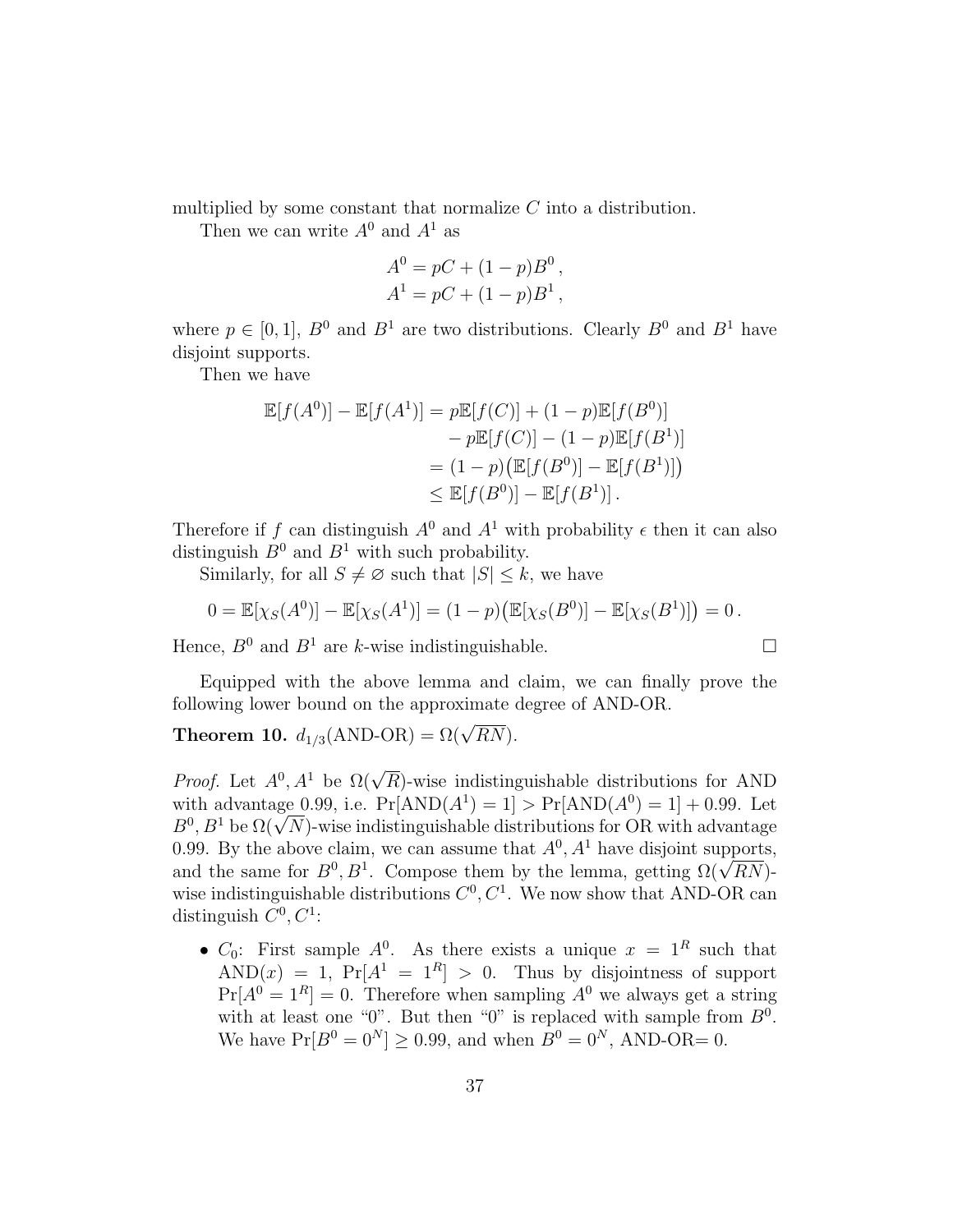•  $C_1$ : First sample  $A^1$ , and we know that  $A^1 = 1^R$  with probability at least 0.99. Each bit "1" is replaced by a sample from  $B<sup>1</sup>$ , and we know that  $Pr[B^1 = 0^N] = 0$  by disjointness of support. Then AND-OR= 1.

Therefore we have  $d_{1/3}(\text{AND-OR}) = \Omega(\sqrt{RN})$ .

# <span id="page-37-0"></span>4.5 Lower Bound of  $d_{1/3}(\text{SURJ})$

In this subsection we discuss the approximate degree of the surjectivity function. This function is defined as follows.

**Definition 11.** The surjectivity function SURJ:  $({0, 1}^{\log R})^N \rightarrow {0, 1}$ , which takes input  $(x_1, \ldots, x_N)$  where  $x_i \in [R]$  for all i, has value 1 if and only if  $\forall j \in [R], \exists i: x_i = j$ .

First, some history. Aaronson first proved that the approximate degree of SURJ and other functions on  $n$  bits including "the collision problem" is  $n^{\Omega(1)}$ . This was motivated by an application in quantum computing. Before this result, even a lower bound of  $\omega(1)$  had not been known. Later Shi improved the lower bound to  $n^{2/3}$ , see [\[AS04\]](#page-62-1). The instructor believes that the quantum framework may have blocked some people from studying this problem, though it may have very well attracted others. Recently Bun and Thaler [\[BT17\]](#page-63-4) reproved the  $n^{2/3}$  lower bound, but in a quantum-free paper, and introducing some different intuition. Soon after, together with Kothari, they proved [\[BKT17\]](#page-63-5) that the approximate degree of SURJ is  $\Theta(n^{3/4})$ .

We shall now prove the  $\Omega(n^{3/4})$  lower bound, though one piece is only sketched. Again we present some things in a different way from the papers.

For the proof, we consider the AND-OR function under the promise that the Hamming weight of the  $RN$  input bits is at most N. Call the approximate degree of AND-OR under this promise  $d_{1/3}^{\leq N}$  $\frac{\leq N}{1/3}$ (AND-OR). Then we can prove the following theorems.

<span id="page-37-1"></span>**Theorem 12.**  $d_{1/3}(\text{SURJ}) \geq d_{1/3}^{\leq N}$  $\frac{\leq N}{1/3}$ (AND-OR).

<span id="page-37-2"></span>Theorem 13.  $d_{1/3}^{\leq N}$  $\frac{\leq N}{1/3}(\text{AND-OR}) \geq \Omega(N^{3/4})$  for some suitable  $R = \Theta(N)$ .

In our settings, we consider  $R = \Theta(N)$ . Theorem [12](#page-37-1) shows surprisingly that we can somehow "shrink"  $\Theta(N^2)$  bits of input into  $N \log N$  bits while maintaining the approximate degree of the function, under some promise. Without this promise, we just showed in the last subsection that the ap-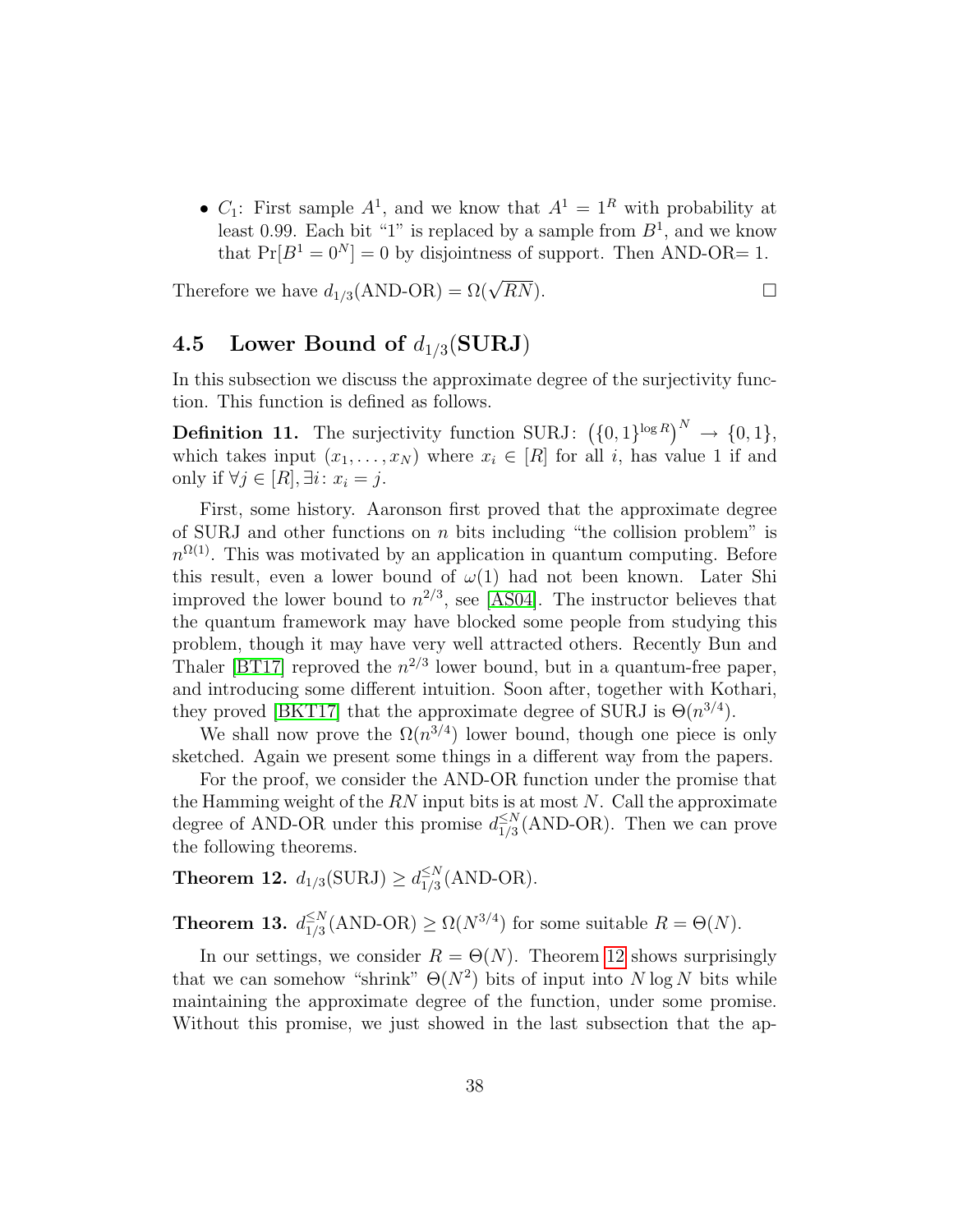proximate degree of AND-OR is  $\Omega(N)$  instead of  $\Omega(N^{3/4})$  as in Theorem [13.](#page-37-2)

*Proof of Theorem [12.](#page-37-1)* Define an  $N \times R$  matrix Y s.t. the 0/1 variable  $y_{ij}$  is the entry in the *i*-th row *j*-th column, and  $y_{ij} = 1$  iff  $x_i = j$ . We can prove this theorem in following steps:

- 1.  $d_{1/3}(\text{SUBJ}(\overline{x})) \geq d_{1/3}(\text{AND-OR}(\overline{y}))$  under the promise that each row has weight 1;
- 2. let  $z_j$  be the sum of the j-th column, then  $d_{1/3}(\text{AND-OR}(\overline{y}))$  under the promise that each row has weight 1, is at least  $d_{1/3}(\text{AND-OR}(\overline{z}))$  under the promise that  $\sum_j z_j = N;$
- 3.  $d_{1/3}(\text{AND-OR}(\overline{z}))$  under the promise that  $\sum_j z_j = N$ , is at least  $d_{1/3}^{\equiv N}(\text{AND-OR}(\overline{z}))$  $OR(\overline{y}))$ ;
- 4. we can change "=  $N$ " into " $\leq N$ ".

Now we prove this theorem step by step.

1. Let  $P(x_1, \ldots, x_N)$  be a polynomial for SURJ, where  $x_i = (x_i)_1, \ldots, (x_i)_{\log R}$ . Then we have

$$
(x_i)_k = \sum_{j:k\text{-th bit of }j\text{ is }1} y_{ij}.
$$

Then the polynomial  $P'(\overline{y})$  for AND-OR $(\overline{y})$  is the polynomial  $P(\overline{x})$  with  $(x_i)_k$  replaced as above, thus the degree won't increase. Correctness follows by the promise.

2. This is the most extraordinary step, due to Ambainis [\[Amb05\]](#page-62-2). In this notation, AND-OR becomes the indicator function of  $\forall j, z_j \neq 0$ . Define

$$
Q(z_1,\ldots,z_R):=\mathop{\mathbb{E}}_{\substack{\overline{y}: \text{ his rows have weight }1 \\ \text{and is consistent with } \overline{z}}}P(\overline{y}).
$$

Clearly it is a good approximation of AND-OR $(\overline{z})$ . It remains to show that it's a polynomial of degree k in  $z$ 's if P is a polynomial of degree  $k$  in  $y$ 's.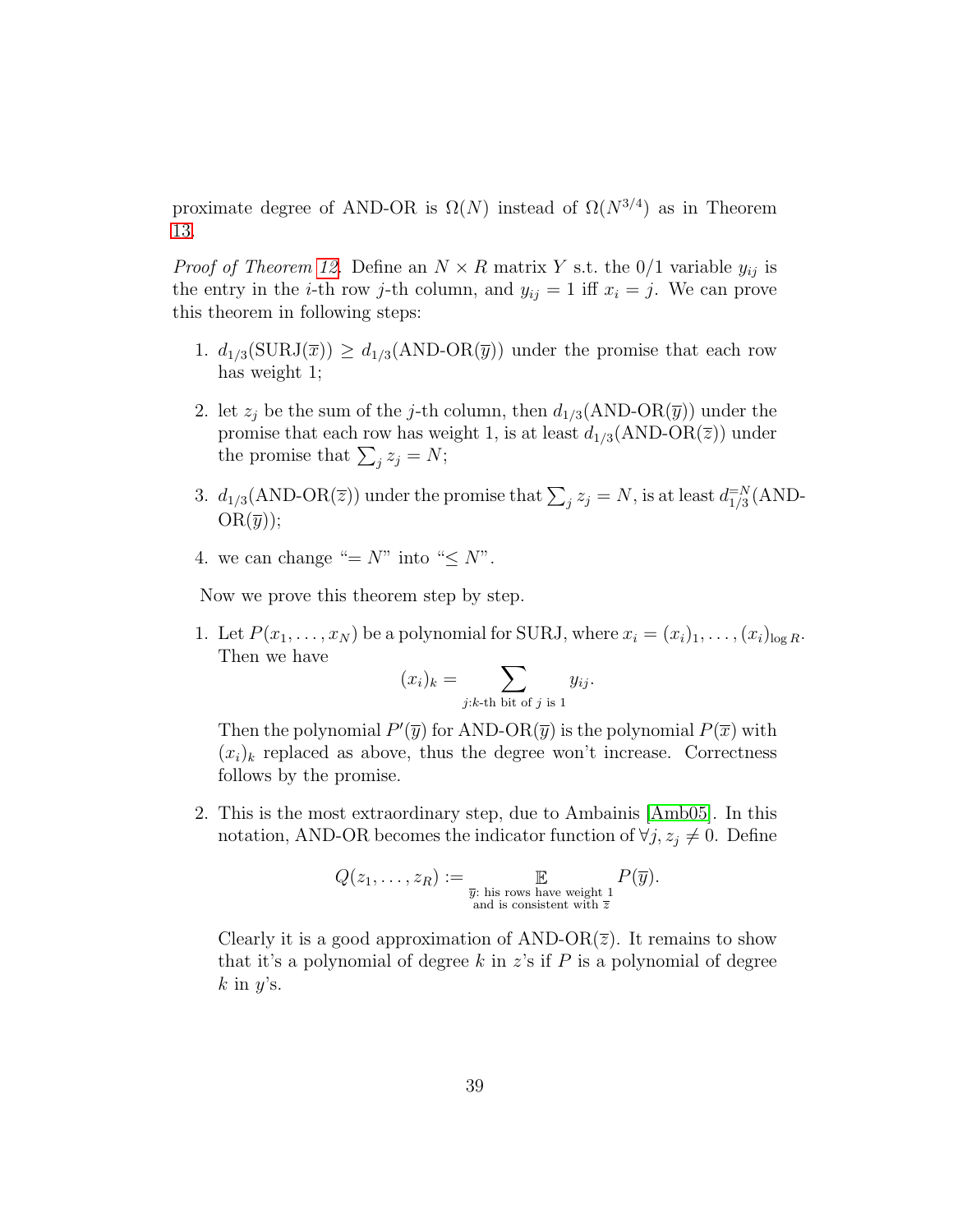Let's look at one monomial of degree k in  $P: y_{i_1 j_1} y_{i_2 j_2} \cdots y_{i_k j_k}$ . Observe that all  $i_{\ell}$ 's are distinct by the promise, and by  $u^2 = u$  over  $\{0, 1\}$ . By chain rule we have

$$
\mathbb{E}[y_{i_1j_1}\cdots y_{i_kj_k}]=\mathbb{E}[y_{i_1j_1}]\mathbb{E}[y_{i_2j_2}|y_{i_1j_1}=1]\cdots\mathbb{E}[y_{i_kj_k}|y_{i_1j_1}=\cdots=y_{i_{k-1}j_{k-1}}=1].
$$

By symmetry we have  $\mathbb{E}[y_{i_1j_1}] = \frac{z_{j_1}}{N}$ , which is linear in z's. To get  $\mathbb{E}[y_{i_2j_2}|y_{i_1j_1}=1]$ , we know that every other entry in row  $i_1$  is 0, so we give away row  $i_1$ , average over y's such that  $\begin{cases} y_{i_1j_1} = 1 \\ y_{i_1j_1} = 0 \end{cases}$  $y_{ij} = 0$   $j \neq j_1$  under the promise and consistent with z's. Therefore

$$
\mathbb{E}[y_{i_2j_2}|y_{i_1j_1} = 1] = \begin{cases} \frac{z_{j_2}}{N-1} & j_1 \neq j_2, \\ \frac{z_{j_2}-1}{N-1} & j_1 = j_2. \end{cases}
$$

In general we have

$$
\mathbb{E}[y_{i_kj_k}|y_{i_1j_1}=\cdots=y_{i_{k-1}j_{k-1}}=1]=\frac{z_{j_k}-\#\ell
$$

which has degree 1 in  $z$ 's. Therefore the degree of  $Q$  is not larger than that of P.

- 3. Note that  $\forall j, z_j = \sum_i y_{ij}$ . Hence by replacing z's by y's, the degree won't increase.
- 4. We can add a "slack" variable  $z_0$ , or equivalently  $y_{01}, \ldots, y_{0N}$ ; then the condition  $\sum_{j=0}^{R} z_j = N$  actually means  $\sum_{j=1}^{R} z_j \leq N$ .

 $\Box$ 

Proof idea for Theorem [13.](#page-37-2) First, by the duality argument we can verify that  $d_{1/3}^{\leq N}$  $\frac{\leq N}{1/3}(f) \geq d$  if and only if there exists d-wise indistinguishable distributions  $A, B$  such that:

- f can distinguish  $A, B;$
- A and B are supported on strings of weight  $\leq N$ .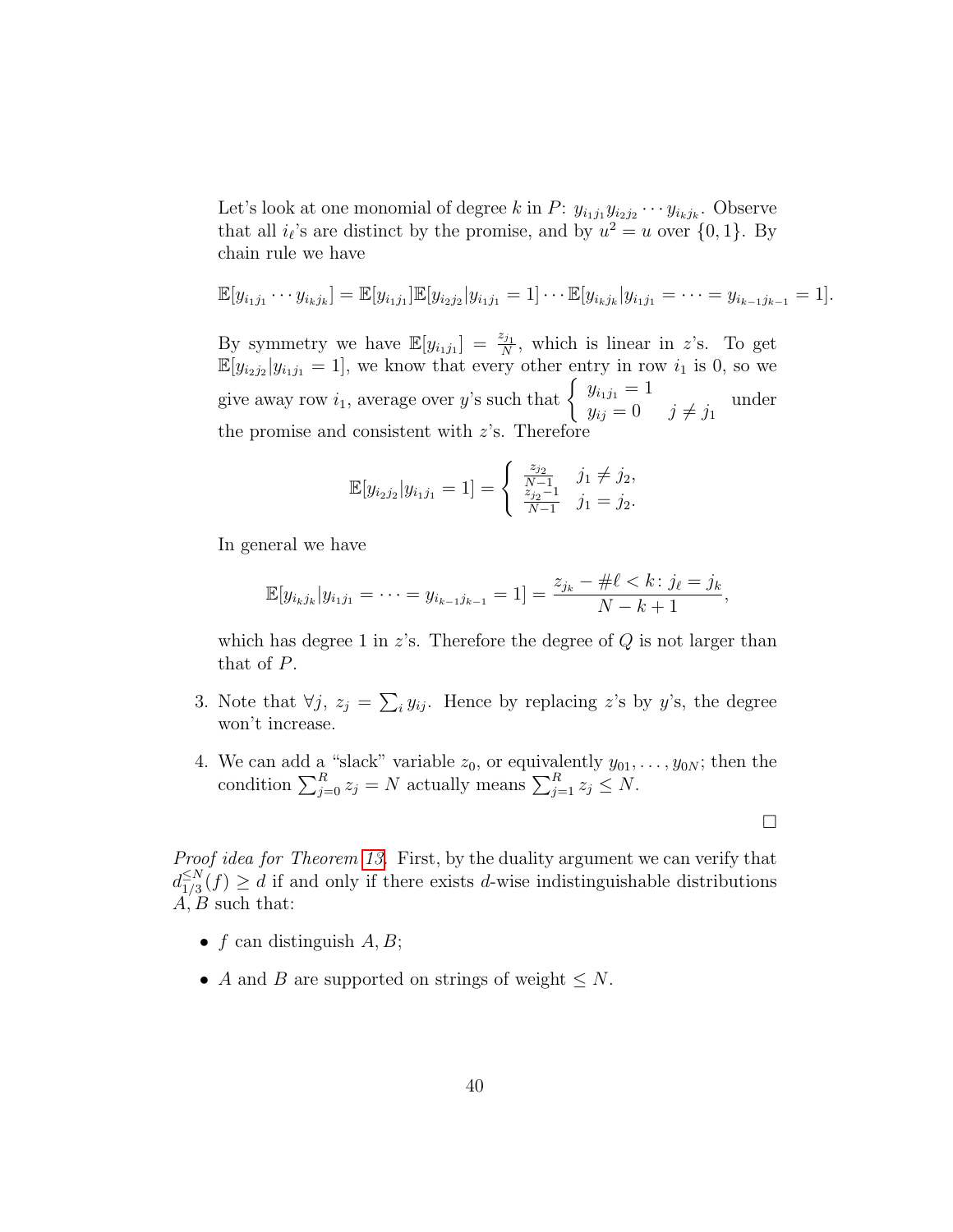Claim 14.  $d_{1/3}^{\leq \sqrt{N}}$  $\frac{\leq \sqrt{N}}{1/3}$ (OR<sub>N</sub>) =  $\Omega(N^{1/4})$ .

The proof needs a little more information about the weight distribution of the indistinguishable distributions corresponding to this claim. Basically, their expected weight is very small.

Now we combine these distributions with the usual ones for And using the lemma mentioned at the beginning.

What remains to show is that the final distribution is supported on Hamming weight  $\leq N$ . Because by construction the R copies of the distributions for Or are sampled independently, we can use concentration of measure to prove a tail bound. This gives that all but an exponentially small measure of the distribution is supported on strings of weight  $\leq N$ . The final step of the proof consists of slightly tweaking the distributions to make that measure  $0.$ 

# <span id="page-40-0"></span>5 Pseudorandom groups and communication complexity

Groups have many applications in theoretical computer science. Barrington [\[Bar89\]](#page-63-6) used the permutation group  $S_5$  to prove a very surprising result, which states that the majority function can be computed efficiently using only constant bits of memory (something which was conjectured to be false). More recently, catalytic computation  $[BCK^+14]$  $[BCK^+14]$  shows that if we have a lot of memory, but it's full with junk that cannot be erased, we can still compute more than if we had little memory. We will see some interesting properties of groups in the following.

Some famous groups used in computer science are:

- $\{0,1\}^n$  with bit-wise addition;
- $\mathbb{Z}_m$  with addition mod m;
- $S_n$ , which are permutations of *n* elements;
- Wreath product  $G := (\mathbb{Z}_m \times \mathbb{Z}_m) \wr \mathbb{Z}_2$ , whose elements are of the form  $(a, b)z$  where z is a "flip bit", with the following multiplication rules:

$$
- (a, b)1 = 1(b, a) ;
$$

$$
- z \cdot z' := z + z' \text{ in } \mathbb{Z}_2 ;
$$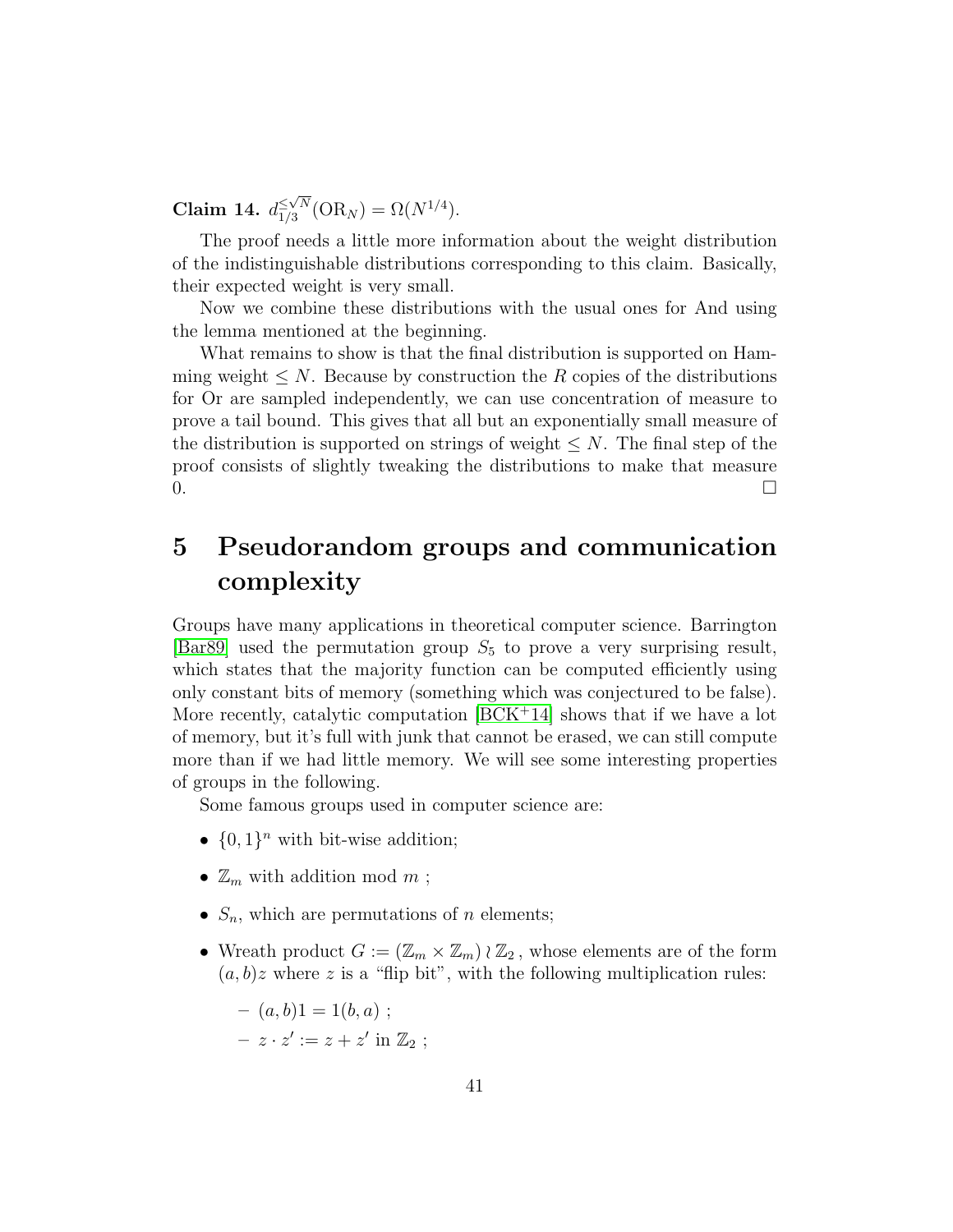$-(a,b)\cdot(a',b') := (a+a',b+b')$  is the  $\mathbb{Z}_m \times \mathbb{Z}_m$  operation;

An example is  $(5, 7)1 \cdot (2, 1)1 = (5, 7)1 \cdot 1(1, 2) = (6, 9)0$ . Generally we have

$$
(a,b)z \cdot (a',b')z' = \begin{cases} (a+a',b+b')z + z' & z = 1, \\ (a+b',b+a')z + z' & z = 0; \end{cases}
$$

•  $SL_2(q) := \{2 \times 2 \text{ matrices over } \mathbb{F}_q \text{ with determinant } 1\}$ , in other words, group of matrices  $\begin{pmatrix} a & b \\ c & d \end{pmatrix}$  such that  $ad - bc = 1$ .

The group  $SL_2(q)$  was invented by Galois. (If you haven't, read his biography on wikipedia.)

Quiz. Among these groups, which is the "least abelian"? The latter can be defined in several ways. We focus on this: If we have two high-entropy distributions  $X, Y$  over G, does  $X \cdot Y$  has more entropy? For example, if X and Y are uniform over some  $\Omega(|G|)$  elements, is  $X \cdot Y$  close to uniform over G? By "close to" we mean that the statistical distance is less that a small constant from the uniform distribution. For  $G = (\{0, 1\}^n, +)$ , if  $Y = X$ uniform over  $\{0\} \times \{0,1\}^{n-1}$ , then  $X \cdot Y$  is the same, so there is not entropy increase even though  $X$  and  $Y$  are uniform on half the elements.

**Definition 1.** [Measure of Entropy] For  $||A||_2 = (\sum_x A(x)^2)^{\frac{1}{2}}$ , we think of  $||A||_2^2 = 100 \frac{1}{|G|}$  for "high entropy".

Note that  $||A||_2^2$  is exactly the "collision probability", i.e.  $Pr[A = A']$ . We will consider the entropy of the uniform distribution  $U$  as very small, i.e.  $||U||_2^2 = \frac{1}{|G|} \approx ||\overline{0}||_2^2$ . Then we have

$$
||A - U||_2^2 = \sum_x \left( A(x) - \frac{1}{|G|} \right)^2
$$
  
=  $\sum_x A(x)^2 - 2A(x) \frac{1}{|G|} + \frac{1}{|G|^2}$   
=  $||A||_2^2 - \frac{1}{|G|}$   
=  $||A||_2^2 - ||U||_2^2$   
 $\approx ||A||_2^2.$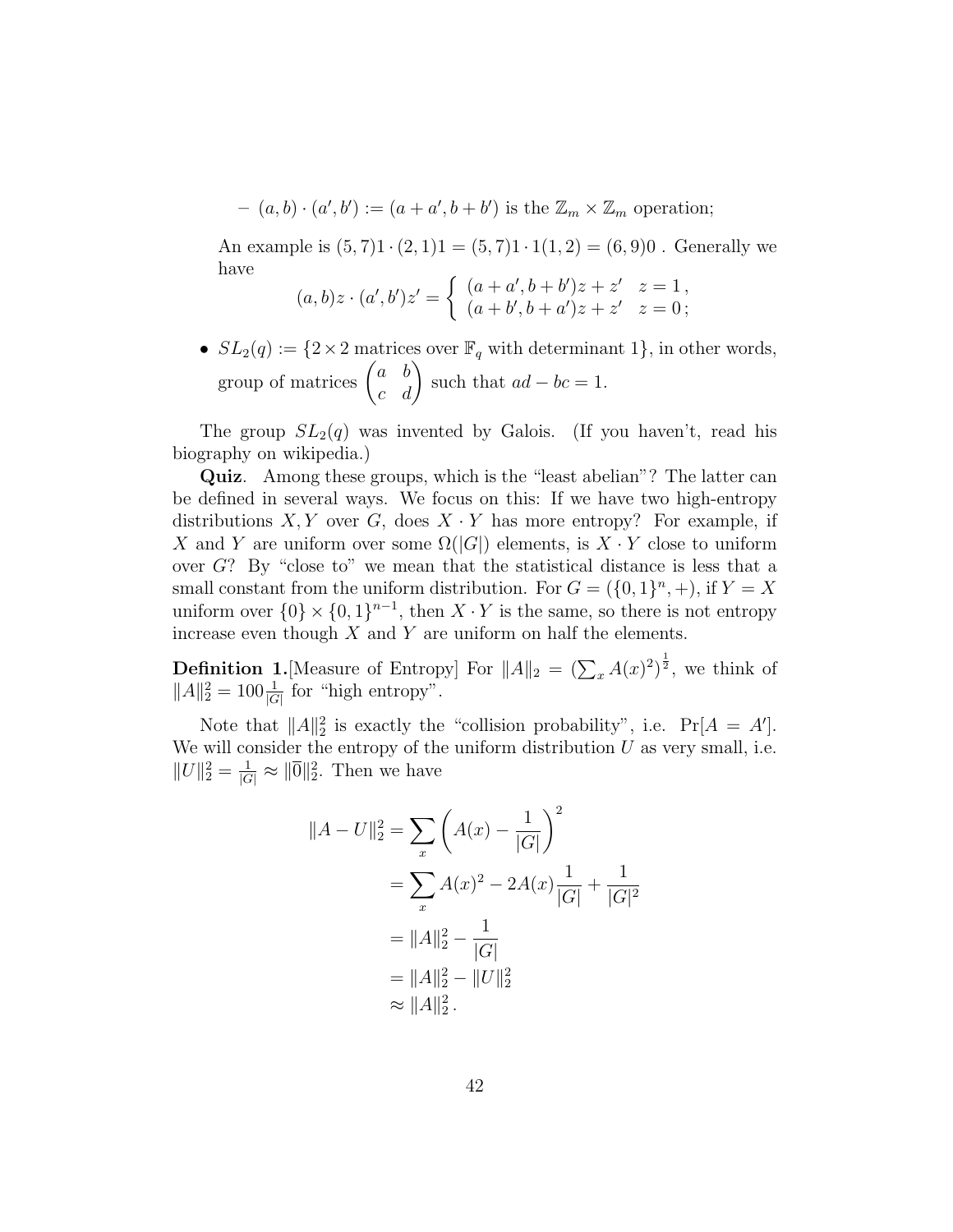**Theorem 2.** [\[Gow08\]](#page-64-8), [\[BNP08\]](#page-63-8)] If X, Y are independent over G, then

$$
||X \cdot Y - U||_2 \le ||X||_2 ||Y||_2 \sqrt{\frac{|G|}{d}},
$$

where d is the minimum dimension of irreducible representation of  $G$ .

By this theorem, for high entropy distributions X and Y, we get  $||X \cdot Y ||U||_2 \leq \frac{O(1)}{\sqrt{|O|}}$  $\frac{d(1)}{|G|d}$ , thus we have

<span id="page-42-0"></span>
$$
||X \cdot Y - U||_1 \le \sqrt{|G|} ||X \cdot Y - U||_2 \le \frac{O(1)}{\sqrt{d}}.
$$
 (1)

If d is large, then  $X \cdot Y$  is very close to uniform. The following table shows the d's for the groups we've introduced.

| G | $\{0, 1\}$ | $\omega_m$ | $\mathbb{Z}_m$ ,<br>⊉ാ | $\Delta_n$                 |  |
|---|------------|------------|------------------------|----------------------------|--|
|   |            |            | should be very small   | log  G <br>$\log \log  G $ |  |

Here  $A_n$  is the alternating group of even permutations. We can see that for the first groups, Equation [\(1\)](#page-42-0) doesn't give non-trivial bounds.

But for  $A_n$  we get a non-trivial bound, and for  $SL_2(q)$  we get a strong bound: we have  $||X \cdot Y - U||_2 \le \frac{1}{|G|^{\Omega(1)}}$ .

We now study the communication complexity of some problems on groups. We give the definition of a protocol when two parties are involved and generalize later to more parties.

Definition 3. A 2-party c-bit deterministic communication protocol is a depth-c binary tree such that:

- the leaves are the output of the protocol
- each internal node is labeled with a party and a function from that party's input space to  $\{0, 1\}$

Computation is done by following a path on edges, corresponding to outputs of functions at the nodes.

A public-coin randomized protocol is a distribution on deterministic protocols.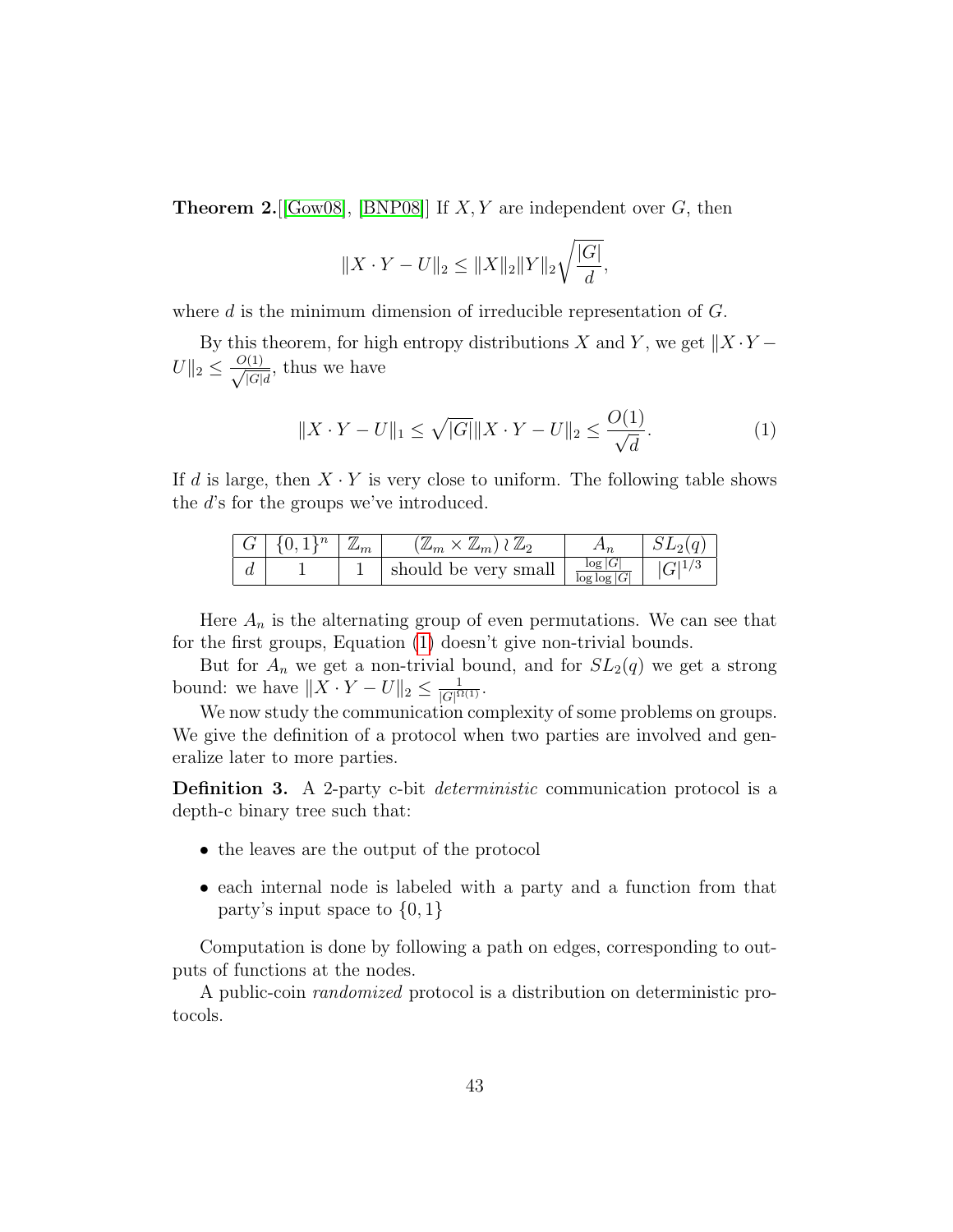## <span id="page-43-0"></span>5.1 2-party communication protocols

We start with a simple protocol for the following problem.

Let G be a group. Alice gets  $x \in G$  and Bob gets  $y \in G$  and their goal is to check if  $x \cdot y = 1_G$ , or equivalently if  $x = y^{-1}$ .

There is a simple deterministic protocol in which Alice simply sends her input to Bob who checks if  $x \cdot y = 1_G$ . This requires  $O(\log |G|)$  communication complexity.

We give a randomized protocol that does better in terms on communication complexity. Alice picks a random hash function  $h: G \to \{0,1\}^{\ell}$ . We can think that both Alice and Bob share some common randomness and thus they can agree on a common hash function to use in the protocol. Next, Alice sends  $h(x)$  to Bob, who then checks if  $h(x) = h(y^{-1})$ .

For  $\ell = O(1)$  we get constant error and constant communication.

## <span id="page-43-1"></span>5.2 3-party communication protocols

There are two ways to extend 2-party communication protocols to more parties. We first focus on the Number-in-hand (NIH), where Alice gets  $x$ , Bob gets y, Charlie gets z, and they want to check if  $x \cdot y \cdot z = 1_G$ . In the NIH setting the communication depends on the group G.

### <span id="page-43-2"></span>5.3 A randomized protocol for the hypercube

Let  $G = (\{0,1\}^n, +)$  with addition modulo 2. We want to test if  $x+y+z=0^n$ . First, we pick a linear hash function h, i.e. satisfying  $h(x+y) = h(x) + h(y)$ . For a uniformly random  $a \in \{0,1\}^n$  set  $h_a(x) = \sum a_i x_i \pmod{2}$ . Then,

- Alice sends  $h_a(x)$
- Bob send  $h_a(y)$
- Charlie accepts if and only if  $h_a(x) + h_a(y)$  ${h_a}(x+y)$  $= h_a(z)$

The hash function outputs 1 bit. The error probability is  $1/2$  and the communication is  $O(1)$ . For a better error, we can repeat.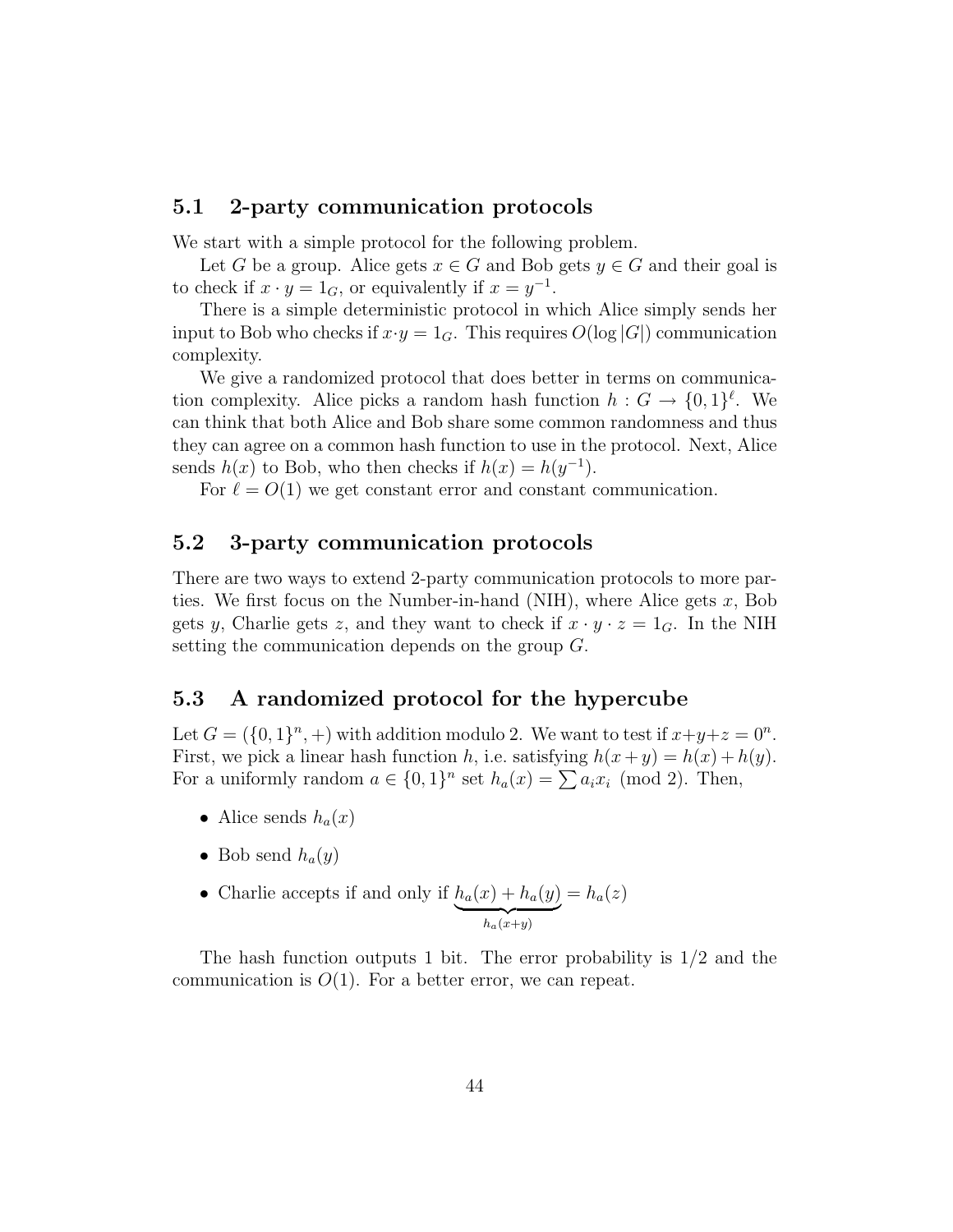# <span id="page-44-0"></span>5.4 A randomized protocol for  $\mathbb{Z}_m$

Let  $G = (\mathbb{Z}_m, +)$  where  $m = 2^n$ . Again, we want to test if  $x + y + z = 0$ (mod m). For this group, there is no  $100\%$  linear hash function but there are almost linear hash function families  $h : \mathbb{Z}_m \to \mathbb{Z}_\ell$  that satisfy the following properties:

- 1.  $\forall a, x, y$  we have  $h_a(x) + h_a(y) = h_a(x + y) \pm 1$
- 2.  $\forall x \neq 0$  we have  $Pr_a[h_a(x) \in {\pm 2, \pm 1, 0}] \leq 2^{-\Omega(\ell)}$
- 3.  $h_a(0) = 0$

Assuming some random hash function  $h$  (from a family) that satisfies the above properties the protocol works similar to the previous one.

- Alice sends  $h_a(x)$
- Bob sends  $h_a(y)$
- Charlie accepts if and only if  $h_a(x) + h_a(y) + h_a(z) \in \{\pm 2, \pm 1, 0\}$

We can set  $\ell = O(1)$  to achieve constant communication and constant error.

#### Analysis

To prove correctness of the protocol, first note that  $h_a(x)+h_a(y)+h_a(z) =$  $h_a(x+y+z) \pm 2$ , then consider the following two cases:

- if  $x + y + z = 0$  then  $h_a(x + y + z) \pm 2 = h_a(0) \pm 2 = 0 \pm 2$
- if  $x + y + z \neq 0$  then  $Pr_a[h_a(x + y + z) \in {\pm 2, \pm 1, 0}] \leq 2^{-\Omega(\ell)}$

It now remains to show that such hash function families exist. Let  $a$  be a random odd number modulo  $2^n$ . Define

$$
h_a(x) := (a \cdot x \gg n - \ell) \pmod{2^{\ell}}
$$

where the product  $a \cdot x$  is integer multiplication. In other words we output the bits  $n - \ell + 1, n - \ell + 2, \ldots, n$  of the integer product  $a \cdot x$ .

We now verify that the above hash function family satisfies the three properties we required above.

Property (3) is trivially satisfied.

For property (1) we have the following. Let  $s = a \cdot x$  and  $t = a \cdot y$ and  $u = n - \ell$ . The bottom line is how  $(s \gg u) + (t \gg u)$  compares with  $(s + t) \gg u$ . In more detail we have that,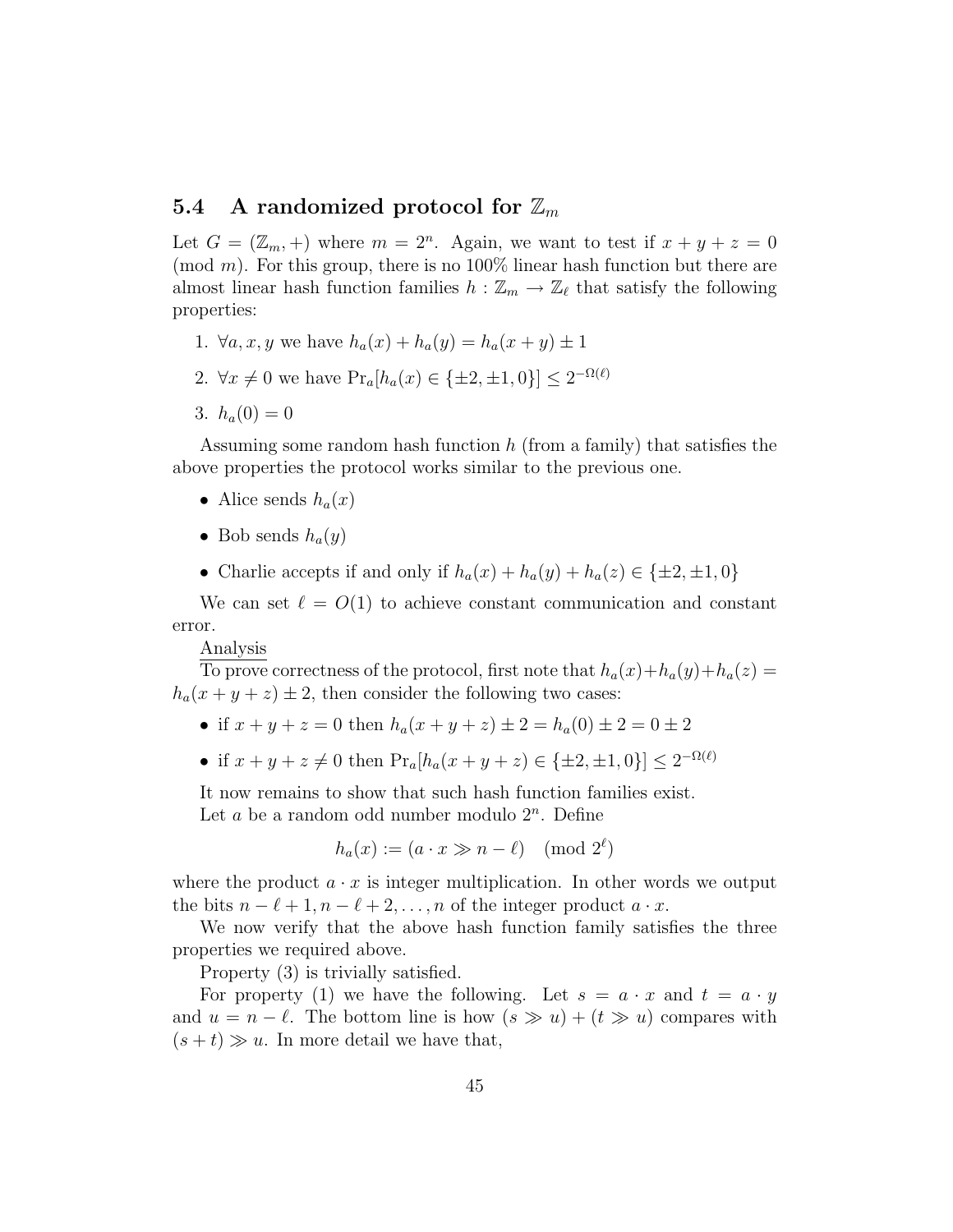- $h_a(x+y) = ((s+t) \gg u) \pmod{2^{\ell}}$
- $h_a(x) = (s \gg u) \pmod{2^{\ell}}$
- $h_a(x) = (t \gg u) \pmod{2^{\ell}}$

Notice, that if in the addition  $s + t$  the carry into the  $u + 1$  bit is 0, then

$$
(s \gg u) + (t \gg u) = (s + t) \gg u
$$

otherwise

$$
(s \gg u) + (t \gg u) + 1 = (s + t) \gg u
$$

which concludes the proof for property  $(1)$ .

Finally, we prove property (2). We start by writing  $x = s \cdot 2^c$  where s is odd. Bitwise, this looks like  $(\cdots \cdots 10 \cdots 0)$ .

$$
c
$$
 bits

The product a x for a uniformly random a, bitwise looks like  $(uniform 1 0 \cdots 0$  $\overline{c}$  bits ).

We consider the two following cases for the product  $a \cdot x$ :

1. If  $a \cdot x = (uniform 1)$ 2 bits  $\sim$  $\ell$  bits  $\cdots$ 0), or equivalently  $c \geq n-\ell+2$ , the output

never lands in the bad set  $\{\pm 2, \pm 1, 0\}$  (some thought should be given to the representation of negative numbers – we ignore that for simplicity).

2. Otherwise, the hash function output has  $\ell - O(1)$  uniform bits. Again for simplicity, let  $B = \{0, 1, 2\}$ . Thus,

$$
\Pr[\text{output} \in B] \le |B| \cdot 2^{-\ell + O(1)}
$$

In other words, the probability of landing in any small set is small.

### <span id="page-45-0"></span>5.5 Other groups

What happens in other groups? Do we have an almost linear hash function for  $2 \times 2$  matrices? The answer is negative. For  $SL_2(q)$  and  $A_n$  the problem of testing equality with  $1_G$  is hard.

We would like to rule out randomized protocols, but it is hard to reason about them directly. Instead, we are going to rule out deterministic protocols on random inputs. For concreteness our main focus will be  $SL_2(q)$ .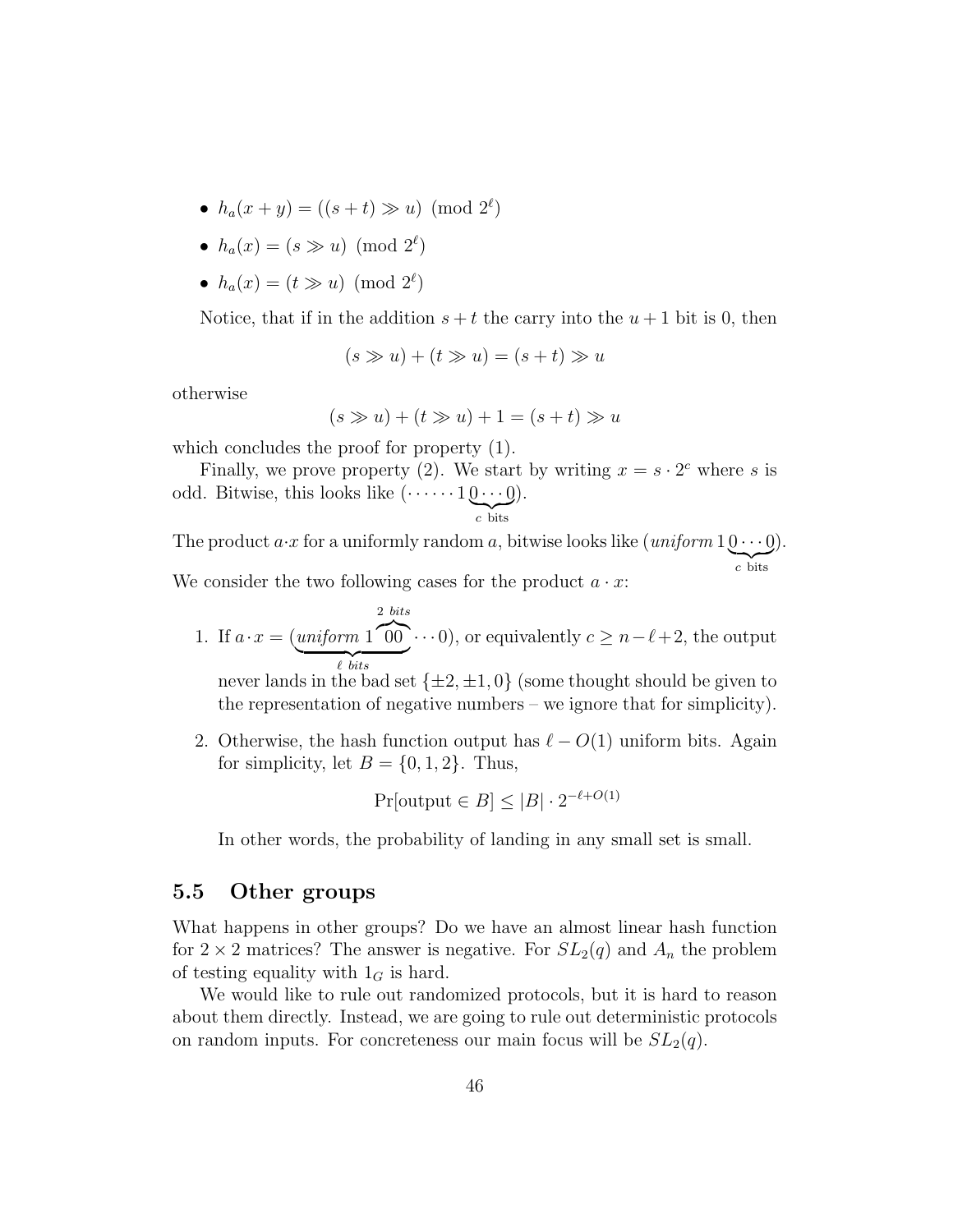First, for any group element  $g \in G$  we define the distribution on triples,  $D_g := (x, y, (x \cdot y)^{-1} g)$ , where  $x, y \in G$  are uniformly random elements. Note the product of the elements in  $D_g$  is always g.

Towards a contradiction, suppose we have a randomized protocol P for the  $xyz =$   $1_G$  problem. In particular, we have

$$
Pr[P(D_1) = 1] \geq Pr[P(D_h) = 1] + \frac{1}{10}.
$$

This implies a deterministic protocol with the same gap, by fixing the randomness.

We reach a contradiction by showing that for every *deterministic* protocols P using little communication (will quantify later), we have

$$
|\Pr[P(D_1) = 1] - \Pr[P(D_h) = 1]| \le \frac{1}{100}.
$$

We start with the following lemma, which describes a protocol using product sets.

**Lemma 4.** (The set of accepted inputs of) A deterministic c-bit protocol can be written as a disjoint union of  $2<sup>c</sup>$  "rectangles," that is sets of the form  $A \times B \times C$ .

*Proof.* (sketch) For every communication transcript t, let  $S_t \subseteq G^3$  be the set of inputs giving transcript t. The sets  $S_t$  are disjoint since an input gives only one transcript, and their number is  $2^c$ , i.e. one for each communication transcript of the protocol. The rectangle property can be proven by induction on the protocol tree.  $\Box$ 

Next, we show that these product sets cannot distinguish these two distributions  $D_1, D_h$ , and for that we will use the pseudorandom properties of the group G.

**Lemma 5.** For all  $A, B, C \subseteq G$  and we have

$$
|\Pr[A \times B \times C(D_1) = 1] - \Pr[A \times B \times C(D_h) = 1]| \le \frac{1}{d^{\Omega(1)}}.
$$

Recall the parameter d from the previous lectures and that when the group G is  $SL_2(q)$  then  $d = |G|^{\Omega(1)}$ .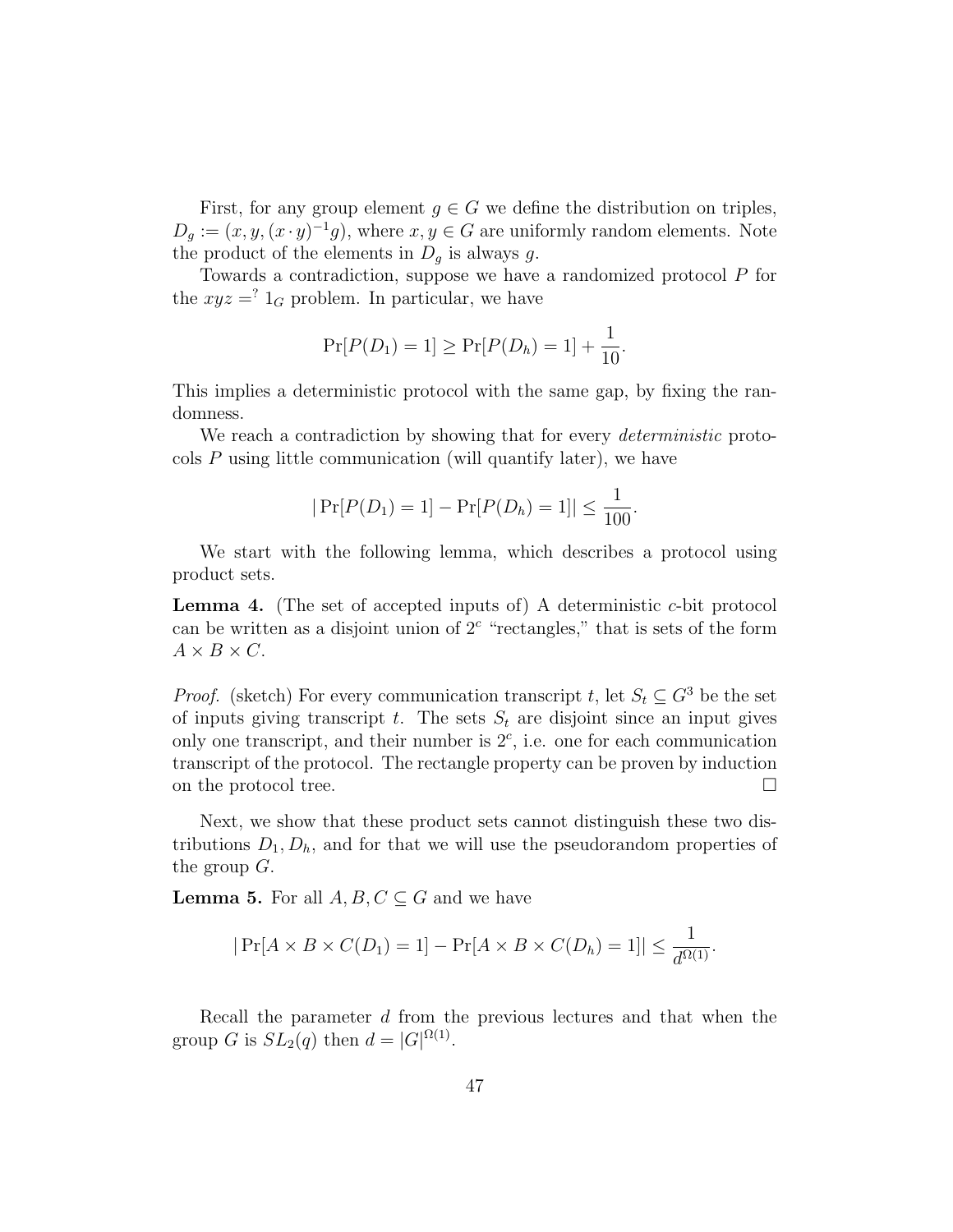*Proof.* Pick any  $h \in G$  and let  $x, y, z$  be the inputs of Alice, Bob, and Charlie respectively. Then

$$
\Pr[A \times B \times C(D_h) = 1] = \Pr[(x, y) \in A \times B] \cdot \Pr[(x \cdot y)^{-1} \cdot h \in C | (x, y) \in A \times B]
$$

If either A or B is small, that is  $Pr[x \in A] \leq \epsilon$  or  $Pr[y \in B] \leq \epsilon$ , then also  $Pr[P(D_h) = 1] \leq \epsilon$  because the term  $Pr[(x, y) \in A \times B]$  will be small. We will choose  $\epsilon$  later.

Otherwise, A and B are large, which implies that x and y are uniform over at least  $\epsilon |G|$  elements. Recall from Lecture 9 that this implies  $||x \cdot y - U||_2 \le$  $||x||_2 \cdot ||y||_2 \cdot \sqrt{\frac{|G|}{d}}$  $\frac{G}{d}$ , where U is the uniform distribution.

By Cauchy–Schwarz we obtain,

$$
||x \cdot y - U||_1 \le |G| \cdot ||x||_2 \cdot ||y||_2 \cdot \sqrt{\frac{1}{d}} \le \frac{1}{\epsilon} \cdot \frac{1}{\sqrt{d}}.
$$

The last inequality follows from the fact that  $||x||_2, ||y||_2 \leq \sqrt{\frac{1}{\epsilon |G|}}$ .

This implies that  $||(x \cdot y)^{-1} - U||_1 \leq \frac{1}{\epsilon}$  $\frac{1}{\epsilon} \cdot \frac{1}{\sqrt{2}}$  $\frac{1}{\overline{d}}$  and  $||(x \cdot y)^{-1} \cdot h - U||_1 \leq$ 1  $\frac{1}{\epsilon} \cdot \frac{1}{\sqrt{\epsilon}}$  $\overline{a}$ , because taking inverses and multiplying by h does not change anything. These two last inequalities imply that,

$$
\Pr[(x \cdot y)^{-1} \in C | (x, y) \in A \times B] = \Pr[(x \cdot y)^{-1} \cdot h \in C | (x, y) \in A \times B] \pm \frac{2}{\epsilon} \frac{1}{\sqrt{d}}
$$

and thus we get that,

$$
Pr[P(D_1) = 1] = Pr[P(D_h) = 1] \pm \frac{2}{\epsilon} \frac{1}{\sqrt{d}}.
$$

To conclude, based on all the above we have that for all  $\epsilon$  and independent of the choice of  $h$ , it is either the case that

$$
|\Pr[P(D_1) = 1] - \Pr[P(D_h) = 1]| \le 2\epsilon
$$

or

$$
|\Pr[P(D_1) = 1] - \Pr[P(D_h) = 1]| \le \frac{2}{\epsilon} \frac{1}{\sqrt{d}}
$$

and we will now choose the  $\epsilon$  to balance these two cases and finish the proof:

$$
\frac{2}{\epsilon} \frac{1}{\sqrt{d}} = 2\epsilon \Leftrightarrow \frac{1}{\sqrt{d}} = \epsilon^2 \Leftrightarrow \epsilon = \frac{1}{d^{1/4}}.
$$

 $\Box$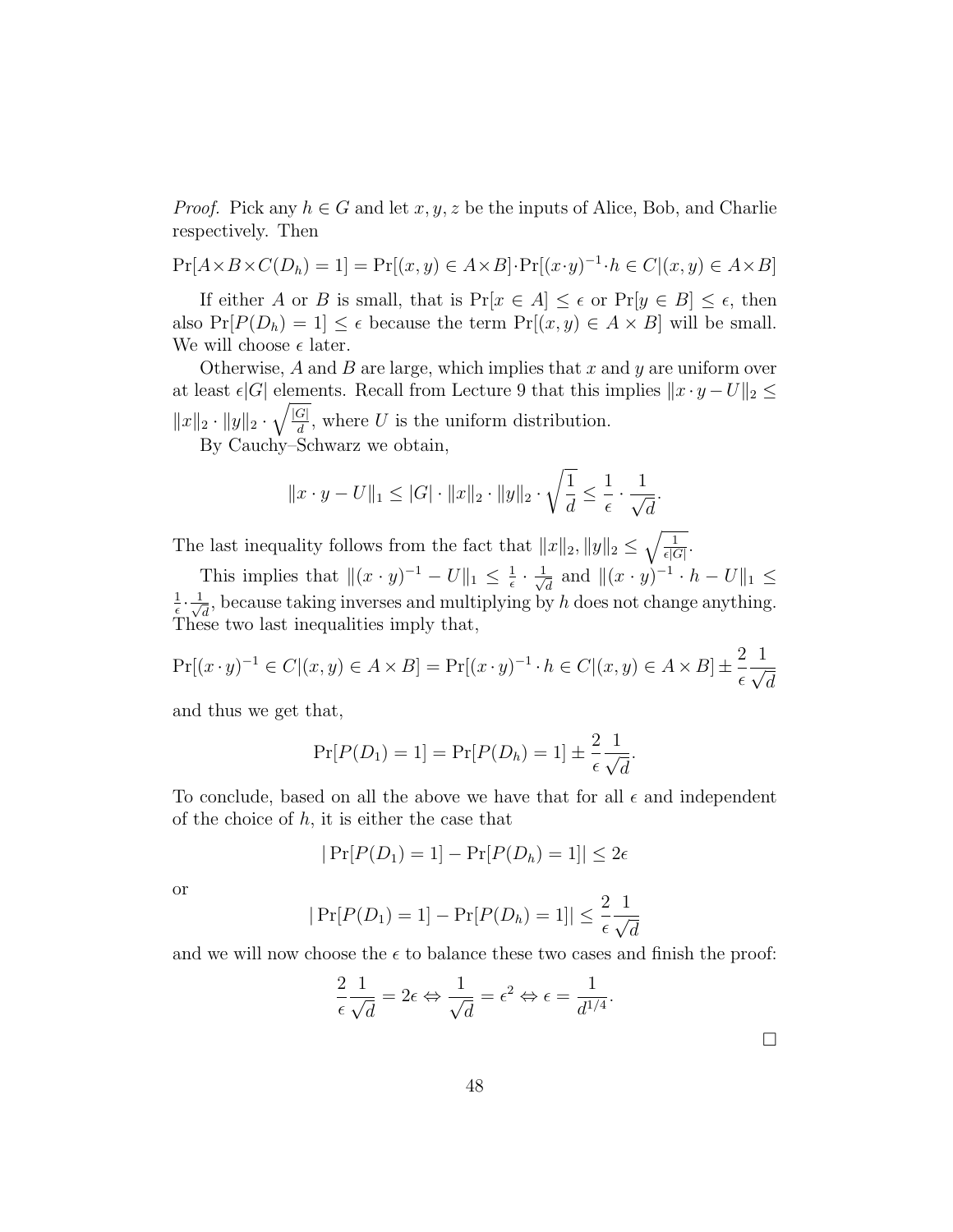The above proves that the distribution  $D_h$  behaves like the uniform distribution for product sets, for all  $h \in G$ .

Returning to arbitrary deterministic protocols  $P$ , write  $P$  as a union of  $2<sup>c</sup>$  disjoint rectangles by the first lemma. Applying the second lemma and summing over all rectangles we get that the distinguishing advantage of P is at most  $2^{c}/d^{1/4}$ . For  $c \leq (1/100) \log d$  the advantage is at most 1/100 and thus we get a contradiction on the existence of such a correct protocol. We have concluded the proof of this theorem.

**Theorem 6.** Let G be a group, and d be the minimum dimension of an irreducible representation of G. Consider the 3-party, number-in-hand communication protocol  $f: G^3 \to \{0,1\}$  where  $f(x,y,z) = 1 \Leftrightarrow x \cdot y \cdot z = 1_G$ . Its randomized communication complexity is  $\Omega(\log d)$ .

For  $SL_2(q)$  the communication is  $\Omega(\log |G|)$ . This is tight up to constants, because Alice can send her entire group element.

For the group  $A_n$  the known bounds on d yield communication  $\Omega(\log \log |G|)$ . This bound is tight for the problem of distinguishing  $D_1$  from  $D_h$  for  $h \neq 1$ , as we show next. The identity element  $1_G$  for the group  $A_n$  is the identity permutation. If  $h \neq 1_G$  then h is a permutation that maps some element  $a \in G$ to  $h(a) = b \neq a$ . The idea is that the parties just need to "follow" a, which is logarithmically smaller than  $G$ . Specifically, let  $x, y, z$  be the permutations that Alice, Bob and Charlie get. Alice sends  $x(a) \in [n]$ . Bob gets  $x(a)$  and sends  $y(x(a)) \in [n]$  to Charlie who checks if  $z(y(x(a))) = 1$ . The communication is  $O(\log n)$ . Because the size of the group is  $|G| = \Theta(n!) = \Theta\left(\left(\frac{n}{e}\right)^n\right)$ , the communication is  $O(\log \log |G|)$ .

This is also a proof that d cannot be too large for  $A_n$ , i.e. is at most  $(\log |G|)^{O(1)}$ .

### <span id="page-48-0"></span>5.6 More on 2-party protocols

We move to another setting where a clean answer can be given. Here we only have two parties. Alice gets  $x_1, x_2, \ldots, x_n$ , Bob gets  $y_1, y_2, \ldots, y_n$ , and they want to know if  $x_1 \cdot y_1 \cdot x_2 \cdot y_2 \cdots x_n \cdot y_n = 1_G$ .

When G is abelian, the elements can be reordered as to check whether  $(x_1 \cdot x_2 \cdots x_n) \cdot (y_1 \cdot y_2 \cdots y_n) = 1_G$ . This requires constant communication (using randomness) as we saw in Lecture 12, since it is equivalent to the check  $x \cdot y = 1_G$  where  $x = x_1 \cdot x_2 \cdots x_n$  and  $y = y_1 \cdot y_2 \cdots y_n$ .

We will prove the next theorem for non-abelian groups.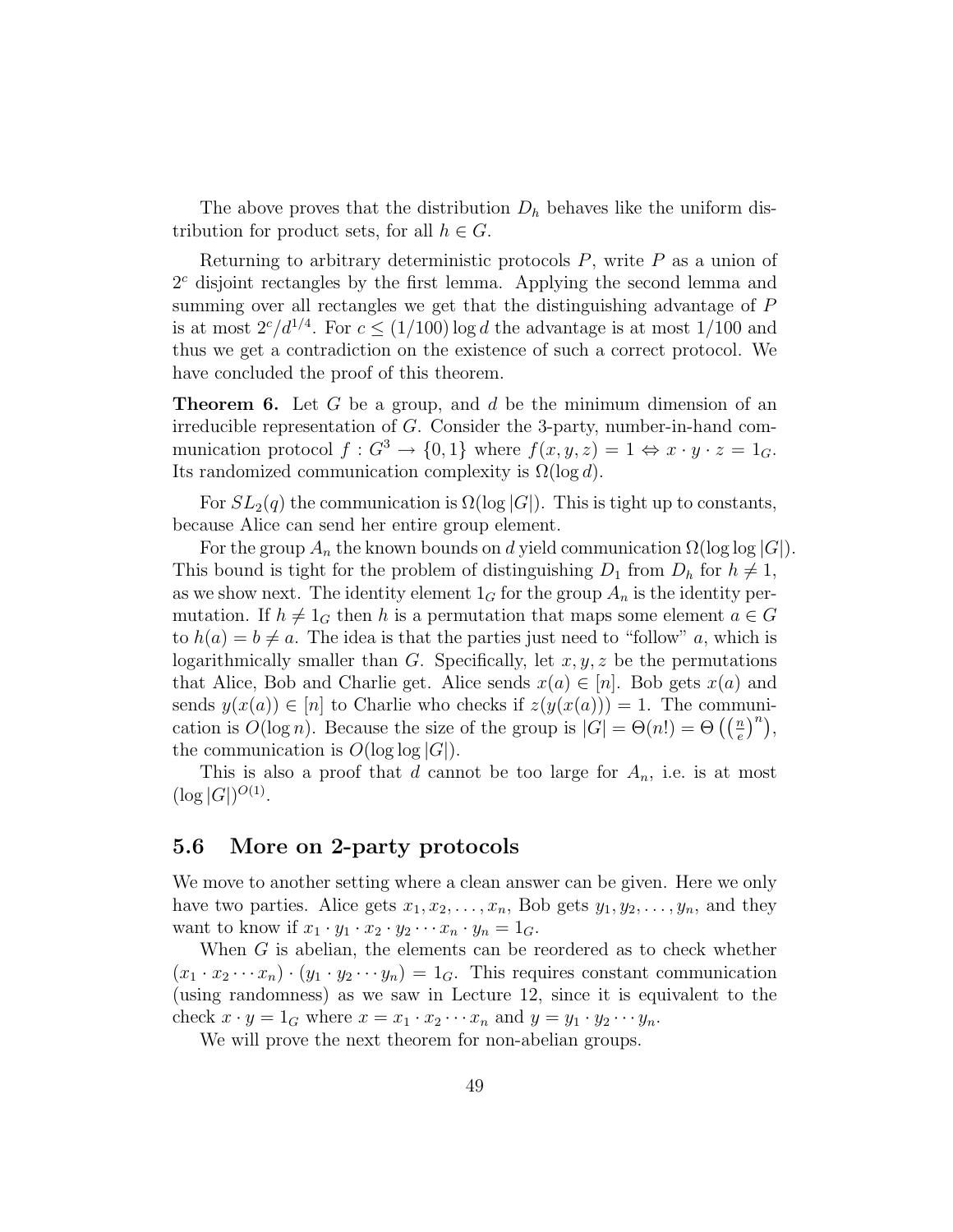**Theorem 7.** For every non-abelian group G the communication of deciding if  $x_1 \cdot y_1 \cdot x_2 \cdot y_2 \cdots x_n \cdot y_n = 1_G$  is  $\Omega(n)$ .

Proof. We reduce from unique disjointness, defined below. For the reduction we will need to encode the And of two bits  $x, y \in \{0, 1\}$  as a group product. (This question is similar to a puzzle that asks how to hang a picture on the wall with two nails, such that if either one of the nails is removed, the picture will fall. This is like computing the And function on two bits, where both bits (nails) have to be 1 in order for the function to be 1.) Since  $G$  is non-abelian, there exist  $a, b \in G$  such that  $a \cdot b \neq b \cdot a$ , and in particular  $a \cdot b \cdot a^{-1} \cdot b^{-1} = h$ with  $h \neq 1$ . We can use this fact to encode And as

$$
a^x \cdot b^y \cdot a^{-x} \cdot b^{-y} = \begin{cases} 1, & \text{if } \text{And}(x, y) = 0 \\ h, & \text{otherwise} \end{cases}
$$

.

In the disjointness problem Alice and Bob get inputs  $x, y \in \{0, 1\}^n$  respectively, and they wish to check if there exists an  $i \in [n]$  such that  $x_i \wedge y_i = 1$ . If you think of them as characteristic vectors of sets, this problem is asking if the sets have a common element or not. The communication of this problem is  $\Omega(n)$ . Moreover, in the variant of this problem where the number of such i's is 0 or 1 (i.e. unique), the same lower bound  $\Omega(n)$  still applies. This is like giving Alice and Bob two sets that either are disjoint or intersect in exactly one element, and they need to distinguish these two cases.

Next, we will reduce the above variant of the set disjointness to group products. For  $x, y \in \{0, 1\}^n$  we product inputs for the group problem as follows:

$$
x \to (a^{x_1}, a^{-x_1}, \dots, a^{x_n}, a^{-x_n})
$$
  

$$
y \to (b^{y_1}, b^{-y_1}, \dots, b^{y_n}, b^{-y_n}).
$$

Now, the product  $x_1 \cdot y_1 \cdot x_2 \cdot y_2 \cdots x_n \cdot y_n$  we originally wanted to compute becomes

$$
\underbrace{a^{x_1}\cdot b^{y_1}\cdot a^{-x_1}\cdot b^{-y_1}}_{1 \text{ bit}} \cdots \cdots a^{x_n}\cdot b^{y_n}\cdot a^{-x_n}\cdot b^{-y_n}.
$$

If there isn't an  $i \in [n]$  such that  $x_i \wedge y_i = 1$ , then each product term  $a^{x_i} \cdot b^{y_i} \cdot a^{-x_i} \cdot b^{-y_i}$  is 1 for all i, and thus the whole product is 1.

Otherwise, there exists a unique i such that  $x_i \wedge y_i = 1$  and thus the product will be  $1 \cdots 1 \cdot h \cdot 1 \cdots 1 = h$ , with h being in the i-th position. If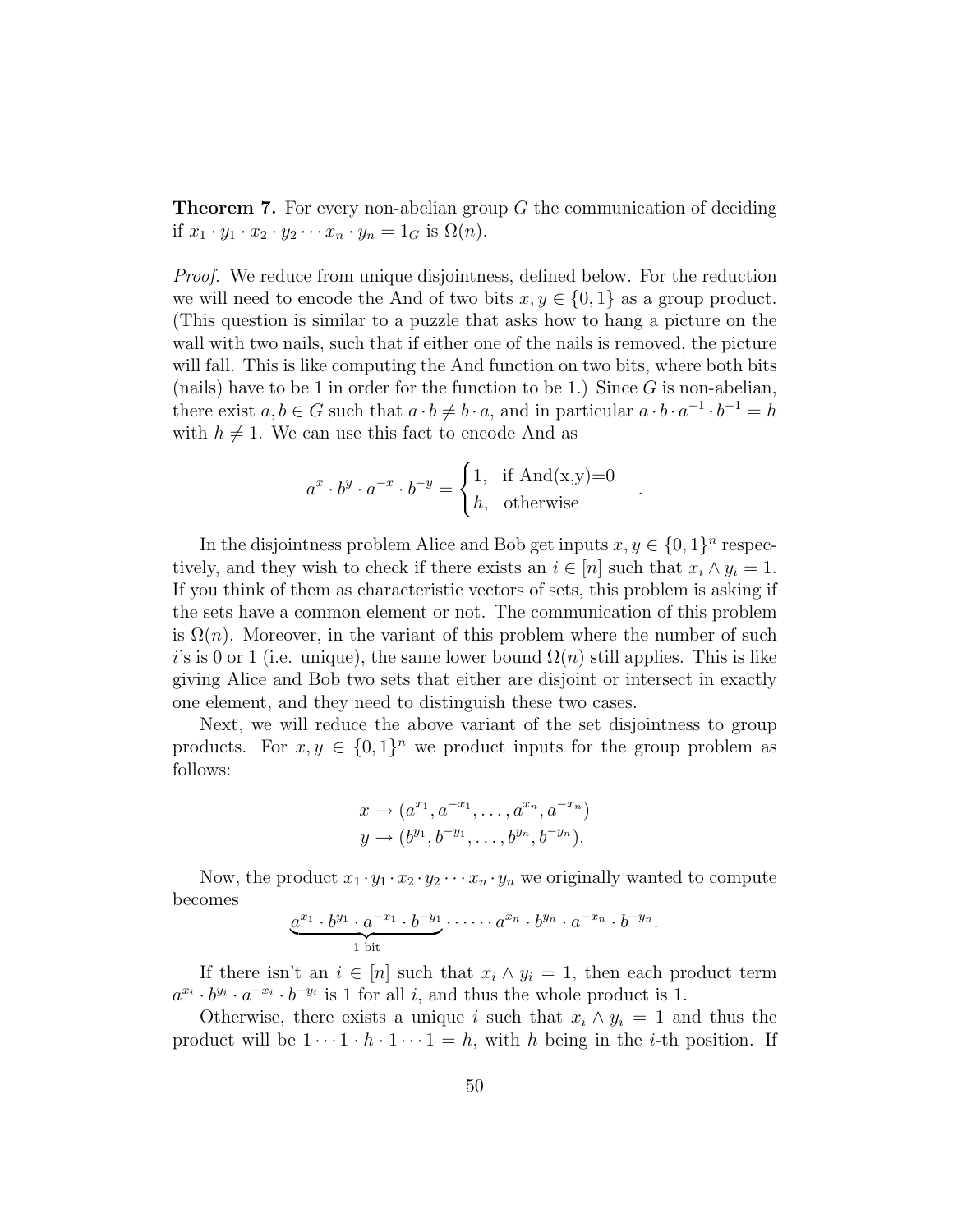Alice and Bob can test if the above product is equal to 1, they can also solve the unique set disjointness problem, and thus the lower bound applies for the former.

We required the uniqueness property, because otherwise we might get a product  $h^c$  that could be equal to 1 in some groups.

# <span id="page-50-0"></span>6 Number-on-forehead communication complexity

In number-on-forehead  $(NOH)$  communication complexity each party i sees all of the input  $(x_1, \ldots, x_k)$  except its own input  $x_i$ . For background, it is not known how to prove negative results for  $k \geq \log n$  parties. We shall focus on the problem of separating deterministic and randomizes communication. For  $k = 2$ , we know the optimal separation: The equality function requires  $\Omega(n)$  communication for deterministic protocols, but can be solved using  $O(1)$  communication if we allow the protocols to use public coins. For  $k = 3$ , the best known separation between deterministic and randomized protocol is  $\Omega(\log n)$  vs  $O(1)$  [\[BDPW10\]](#page-63-9). In the following we give a new proof of this result, for a simpler function:  $f(x, y, z) = 1$  if and only if  $x \cdot y \cdot z = 1$  for  $x, y, z \in SL_2(q)$ .

For context, let us state and prove the upper bound for randomized communication.

**Claim 1.** f has randomized communication complexity  $O(1)$ .

Proof. In the NOH model, computing f reduces to 2-party equality with no additional communication: Alice computes  $y \cdot z = w$  privately, then Alice and Bob check if  $x = w^{-1}$ .

To prove a  $\Omega(\log n)$  lower bound for deterministic protocols, where  $n =$  $log |G|$ , we reduce the communication problem to a combinatorial problem.

**Definition 2.** A corner in a group G is  $\{(x, y), (xz, y), (x, zy)\} \subseteq G^2$ , where x, y are arbitrary group elements and  $z \neq 1_G$ .

For intuition, consider the case when  $G$  is Abelian, where one can replace multiplication by addition and a corner becomes  $\{(x, y), (x + z, y), (x, y + z)\}\$ for  $z \neq 0$ .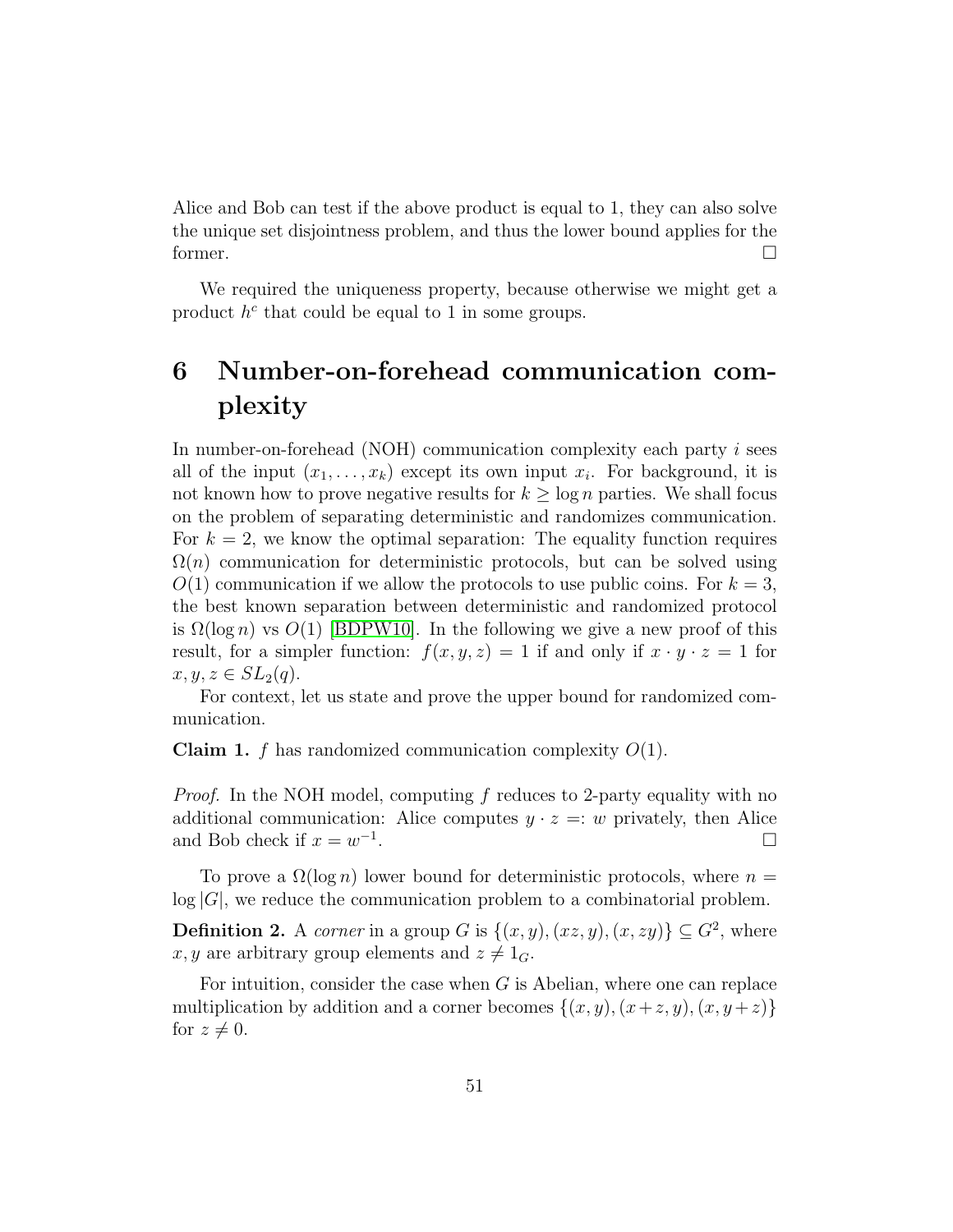We now state the theorem that gives the lower bound.

**Theorem 3.** Suppose that every subset  $A \subseteq G^2$  with  $\mu(A) := |A|/|G^2| \ge$  $\delta$  contains a corner. Then the deterministic communication complexity of  $f(x, y, z) = 1 \iff x \cdot y \cdot z = 1_G$  is  $\Omega(\log(1/\delta)).$ 

It is known that when G is Abelian, then  $\delta \geq 1/\text{polyloglog}|G|$  implies a corner. We shall prove that when  $G = SL_2(q)$ , then  $\delta \geq 1/\text{polylog}|G|$  implies a corner. This in turn implies communication  $\Omega(\log \log |G|) = \Omega(\log n)$ .

*Proof.* We saw that a number-in-hand (NIH) c-bit protocol can be written as a disjoint union of  $2<sup>c</sup>$  rectangles. Likewise, a number-on-forehead  $c$ -bit protocol P can be written as a disjoint union of  $2^c$  cylinder intersections  $C_i := \{(x, y, z) : f_i(y, z)g_i(x, z)h_i(x, y) = 1\}$  for some  $f_i, g_i, h_i : G^2 \to \{0, 1\}$ :

$$
P(x, y, z) = \sum_{i=1}^{2^c} f_i(y, z) g_i(x, z) h_i(x, y).
$$

The proof idea of the above fact is to consider the  $2<sup>c</sup>$  transcripts of  $P$ , then one can see that the inputs giving a fixed transcript are a cylinder intersection.

Let P be a c-bit protocol. Consider the inputs  $\{(x, y, (xy)^{-1})\}$  on which P accepts. Note that at least  $2^{-c}$  fraction of them are accepted by some cylinder intersection C. Let  $A := \{(x, y) : (x, y, (xy)^{-1}) \in C\} \subseteq G^2$ . Since the first two elements in the tuple determine the last, we have  $\mu(A) \geq 2^{-c}$ .

Now suppose A contains a corner  $\{(x, y), (xz, y), (x, zy)\}.$  Then

$$
(x, y) \in A \implies (x, y, (xy)^{-1}) \in C \qquad \implies h(x, y) = 1,
$$
  
\n
$$
(xz, y) \in A \implies (xz, y, (xzy)^{-1}) \in C \qquad \implies f(y, (xyz)^{-1}) = 1,
$$
  
\n
$$
(x, zy) \in A \implies (x, zy, (xzy)^{-1}) \in C \qquad \implies g(x, (xyz)^{-1}) = 1.
$$

This implies  $(x, y, (xzy)^{-1}) \in C$ , which is a contradiction because  $z \neq 1$  and so  $x \cdot y \cdot (xzy)^{-1} \neq 1_G$ .

# <span id="page-51-0"></span>7 Corners in pseudorandom groups

In this section we prove the corners theorem for pseudorandom groups, following Austin [\[Aus16\]](#page-63-10). Our exposition has several non-major differences with that in [\[Aus16\]](#page-63-10), which may make it more computer-science friendly. The instructor suspects a proof can also be obtained via certain local modifications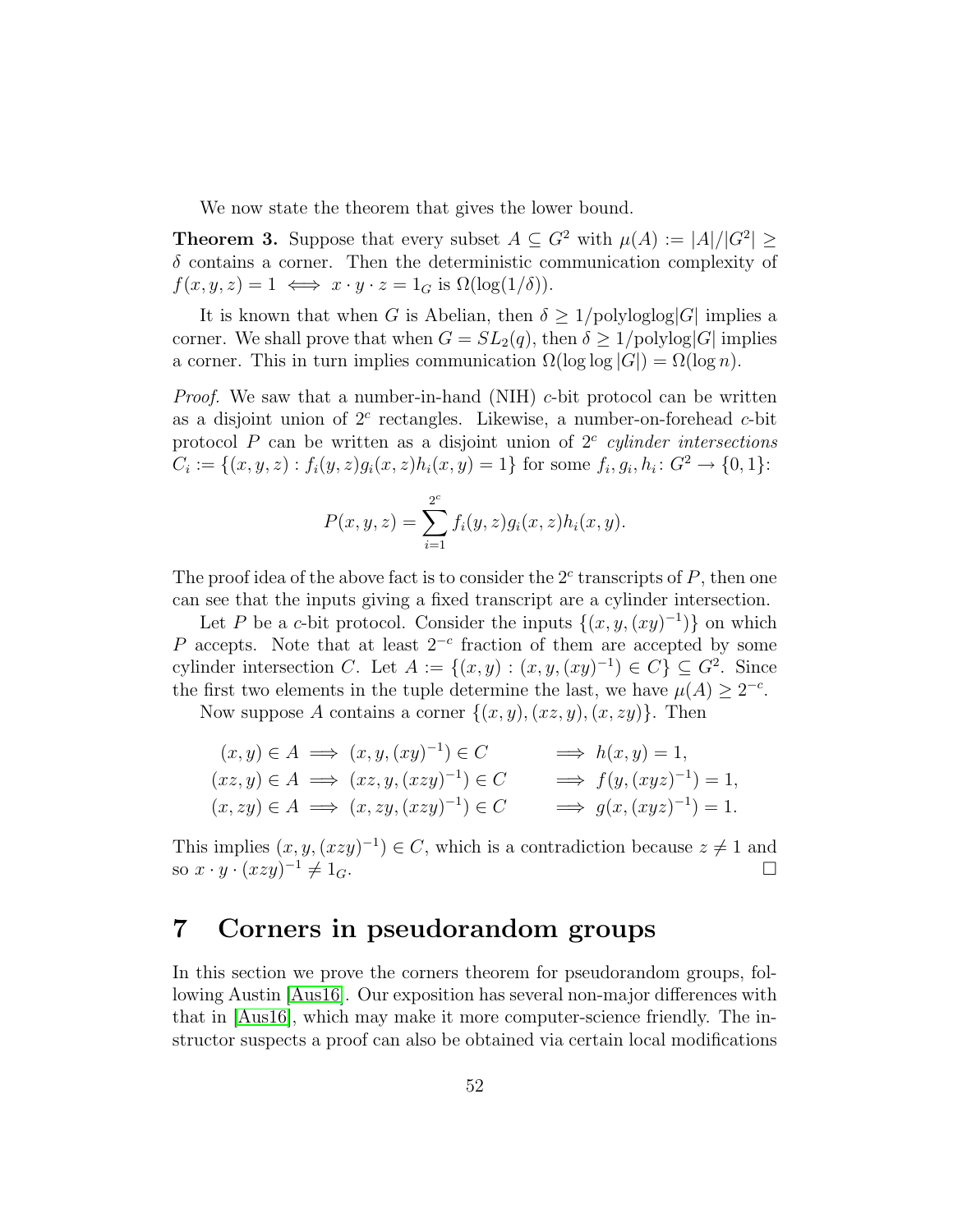and simplifications of Green's exposition [\[Gre05b,](#page-64-9) [Gre05a\]](#page-64-10) of an earlier proof for the abelian case. We focus on the case  $G = SL<sub>2</sub>(q)$  for simplicity, but the proof immediately extends to other pseudorandom groups.

**Theorem 1.** Let  $G = SL_2(q)$ . Every subset  $A \subseteq G^2$  of density  $\mu(A) \ge$  $1/\log^a |G|$  contains a corner, i.e., a set of the form  $\{(x, y), (xz, y), (x, zy) \mid z \neq 0\}$ 1}.

# <span id="page-52-0"></span>7.1 Proof Overview

For intuition, suppose A is a product set, i.e.,  $A = B \times C$  for  $B, C \subseteq G$ . Let's look at the quantity

$$
\mathbb{E}_{x,y,z \leftarrow G}[A(x,y)A(xz,y)A(x,zy)]
$$

where  $A(x, y) = 1$  iff  $(x, y) \in A$ . Note that the random variable in the expectation is equal to 1 exactly when  $x, y, z$  form a corner in A. We'll show that this quantity is greater than  $1/|G|$ , which implies that A contains a corner (where  $z \neq 1$ ). Since we are taking  $A = B \times C$ , we can rewrite the above quantity as

$$
\mathbb{E}_{x,y,z \leftarrow G}[B(x)C(y)B(xz)C(y)B(x)C(zy)]
$$
  
= 
$$
\mathbb{E}_{x,y,z \leftarrow G}[B(x)C(y)B(xz)C(zy)]
$$
  
= 
$$
\mathbb{E}_{x,y,z \leftarrow G}[B(x)C(y)B(z)C(x^{-1}zy)]
$$

where the last line follows by replacing z with  $x^{-1}z$  in the uniform distribution. If  $\mu(A) \geq \delta$ , then  $\mu(B) \geq \delta$  and  $\mu(C) \geq \delta$ . Condition on  $x \in B$ ,  $y \in C$ ,  $z \in B$ . Then the distribution  $x^{-1}zy$  is a product of three independent distributions, each uniform on a set of measure greater than  $\delta$ . By pseudorandomness  $x^{-1}zy$  is  $1/|G|^{\Omega(1)}$  close to uniform in statistical distance. This implies that the above quantity equals

$$
\mu(A) \cdot \mu(C) \cdot \mu(B) \cdot \left(\mu(C) \pm \frac{1}{|G|^{\Omega(1)}}\right)
$$
  
\n
$$
\geq \delta^3 \left(\delta - \frac{1}{|G|^{\Omega(1)}}\right)
$$
  
\n
$$
\geq \delta^4/2
$$
  
\n
$$
> 1/|G|.
$$

Given this, it is natural to try to write an arbitrary  $A$  as a combination of product sets (with some error). We will make use of a more general result.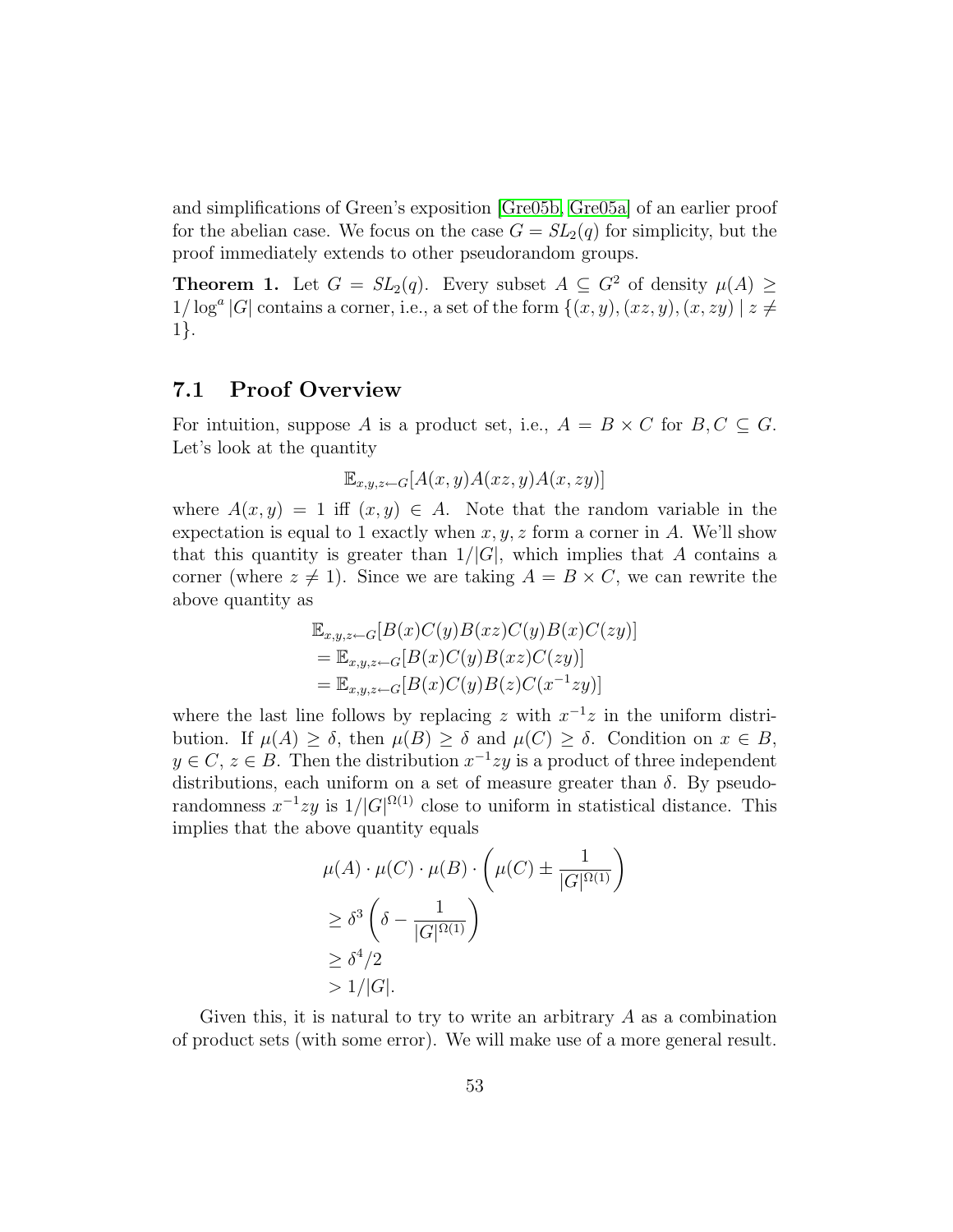### <span id="page-53-0"></span>7.2 Weak Regularity Lemma

Let U be some universe (we will take  $U = G^2$ ). Let  $f : U \to [-1,1]$  be a function (for us,  $f = 1_A$ ). Let  $D \subset \{d : U \to [-1,1]\}$  be some set of functions, which can be thought of as "easy functions" or "distinguishers."

**Theorem 2.** Weak Regularity Lemma For all  $\epsilon > 0$ , there exists a function  $g := \sum_{i \leq s} c_i \cdot d_i$  where  $d_i \in D$ ,  $c_i \in \mathbb{R}$  and  $s = 1/\epsilon^2$  such that for all  $d \in D$ 

$$
\mathbb{E}_{x \leftarrow U}[f(x) \cdot d(x)] = \mathbb{E}_{x \leftarrow U}[g(x) \cdot d(x)] \pm \epsilon.
$$

The lemma is called 'weak' because it came after Szemerédi's regularity lemma, which has a stronger distinguishing conclusion. However, the lemma is also 'strong' in the sense that Szemerédi's regularity lemma has  $s$  as a tower of  $1/\epsilon$  whereas here we have s polynomial in  $1/\epsilon$ . The weak regularity lemma is also simpler. There also exists a proof of Szemerédi's theorem (on arithmetic progressions), which uses weak regularity as opposed to the full regularity lemma used initially.

Proof. We will construct the approximation g through an iterative process producing functions  $g_0, g_1, \ldots, g$ . We will show that  $||f - g_i||_2^2$  decreases by  $\geq \epsilon^2$  each iteration.

- 1. **Start**: Define  $g_0 = 0$  (which can be realized setting  $c_0 = 0$ ).
- 2. **Iterate**: If not done, there exists  $d \in D$  such that  $|\mathbb{E}[(f-g) \cdot d]| > \epsilon$ . Assume without loss of generality  $\mathbb{E}[(f-g)\cdot d] > \epsilon$ .
- 3. **Update**:  $g' := g + \lambda d$  where  $\lambda \in \mathbb{R}$  shall be picked later.

Let us analyze the progress made by the algorithm.

$$
||f - g'||_2^2 = \mathbb{E}_x[(f - g')^2(x)]
$$
  
=  $\mathbb{E}_x[(f - g - \lambda d)^2(x)]$   
=  $\mathbb{E}_x[(f - g)^2] + \mathbb{E}_x[\lambda^2 d^2(x)] - 2\mathbb{E}_x[(f - g) \cdot \lambda d(x)]$   
 $\leq ||f - g||_2^2 + \lambda^2 - 2\lambda \mathbb{E}_x[(f - g)d(x)]$   
 $\leq ||f - g||_2^2 + \lambda^2 - 2\lambda \epsilon$   
 $\leq ||f - g||_2^2 - \epsilon^2$ 

where the last line follows by taking  $\lambda = \epsilon$ . Therefore, there can only be  $1/\epsilon^2$ iterations because  $||f - g_0||_2^2 = ||f||_2^2 \le 1$ . □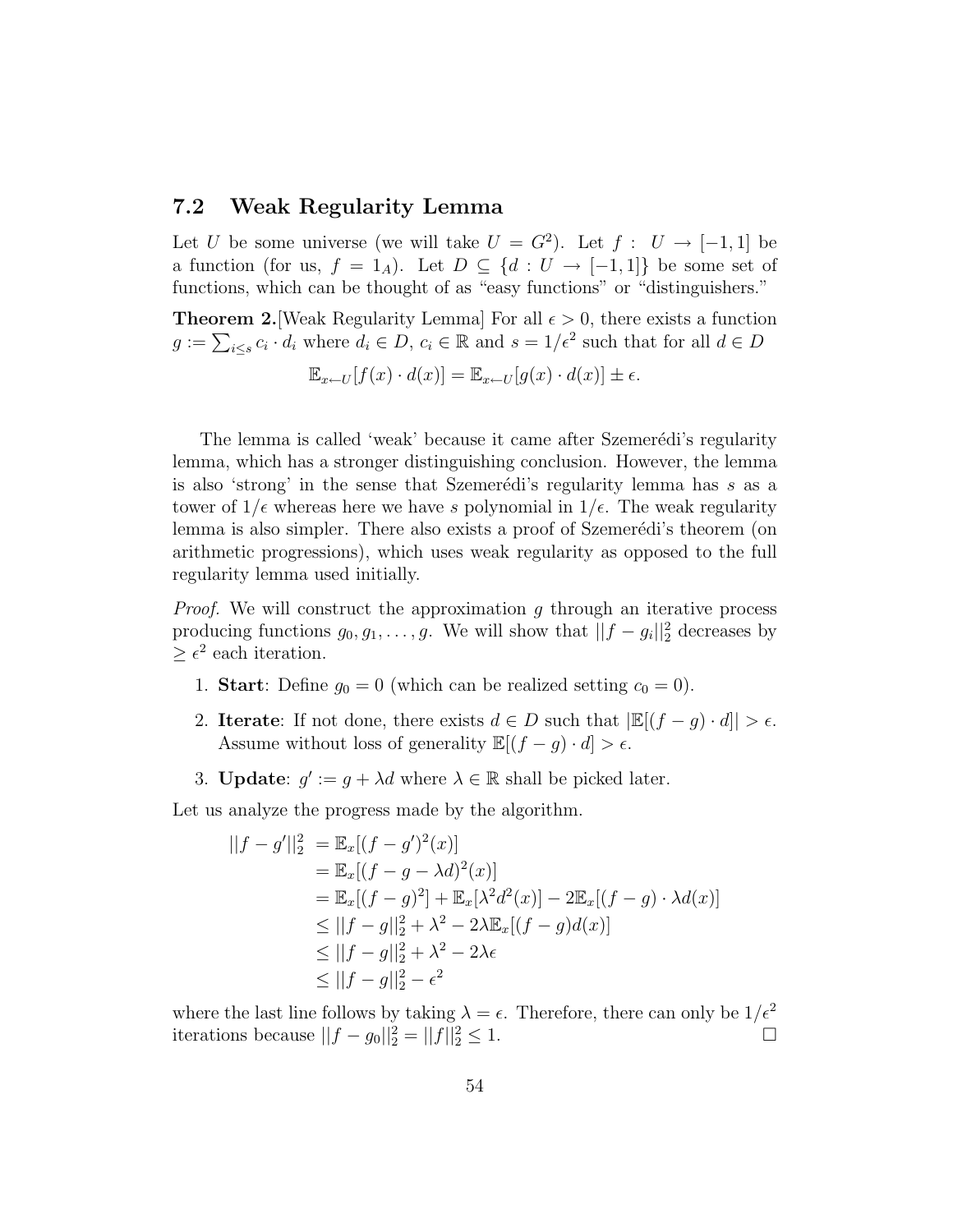# <span id="page-54-0"></span>7.3 Getting more for rectangles

Returning to the lower bound proof, we will use the weak regularity lemma to approximate the indicator function for arbitrary  $A$  by rectangles. That is, we take D to be the collection of indicator functions for all sets of the form  $S \times T$ for  $S, T \subseteq G$ . The weak regularity lemma gives us A as a linear combination of rectangles. These rectangles may overlap. However, we ideally want A to be a linear combination of *non-overlapping* rectangles.

Claim 3. Given a decomposition of A into rectangles from the weak regularity lemma with s functions, there exists a decomposition with  $2^{O(s)}$  rectangles which don't overlap.

*Proof.* Exercise.  $\Box$ 

In the above decomposition, note that it is natural to take the coefficients of rectangles to be the density of points in A that are in the rectangle. This gives rise to the following claim.

Claim 4. The weights of the rectangles in the above claim can be the average of f in the rectangle, at the cost of doubling the distinguisher error.

Consequently, we have that  $f = q + h$ , where q is the sum of  $2^{O(s)}$  nonoverlapping rectangles  $S \times T$  with coefficients  $Pr_{(x,y)\in S\times T}[f(x,y)=1].$ 

*Proof.* Let  $g$  be a partition decomposition with arbitrary weights. Let  $g'$  be a partition decomposition with weights being the average of  $f$ . It is enough to show that for all rectangle distinguishers  $d \in D$ 

$$
|\mathbb{E}[(f-g')d]| \leq |\mathbb{E}[(f-g)d]|.
$$

By the triangle inequality, we have that

$$
|\mathbb{E}[(f-g')d]| \le |\mathbb{E}[(f-g)d]| + |\mathbb{E}[(g-g')d]|.
$$

To bound  $\mathbb{E}[(g-g')d]$ , note that the error is maximized for a d that respects the decomposition in non-overlapping rectangles, i.e.,  $d$  is the union of some non-overlapping rectangles from the decomposition. This can be argues using that, unlike f, the value of g and g' on a rectangle  $S \times T$ from the decomposition is fixed. But, for such  $d, g' = f!$  More formally,  $\mathbb{E}[(g-g')d] = \mathbb{E}[(g-f)d].$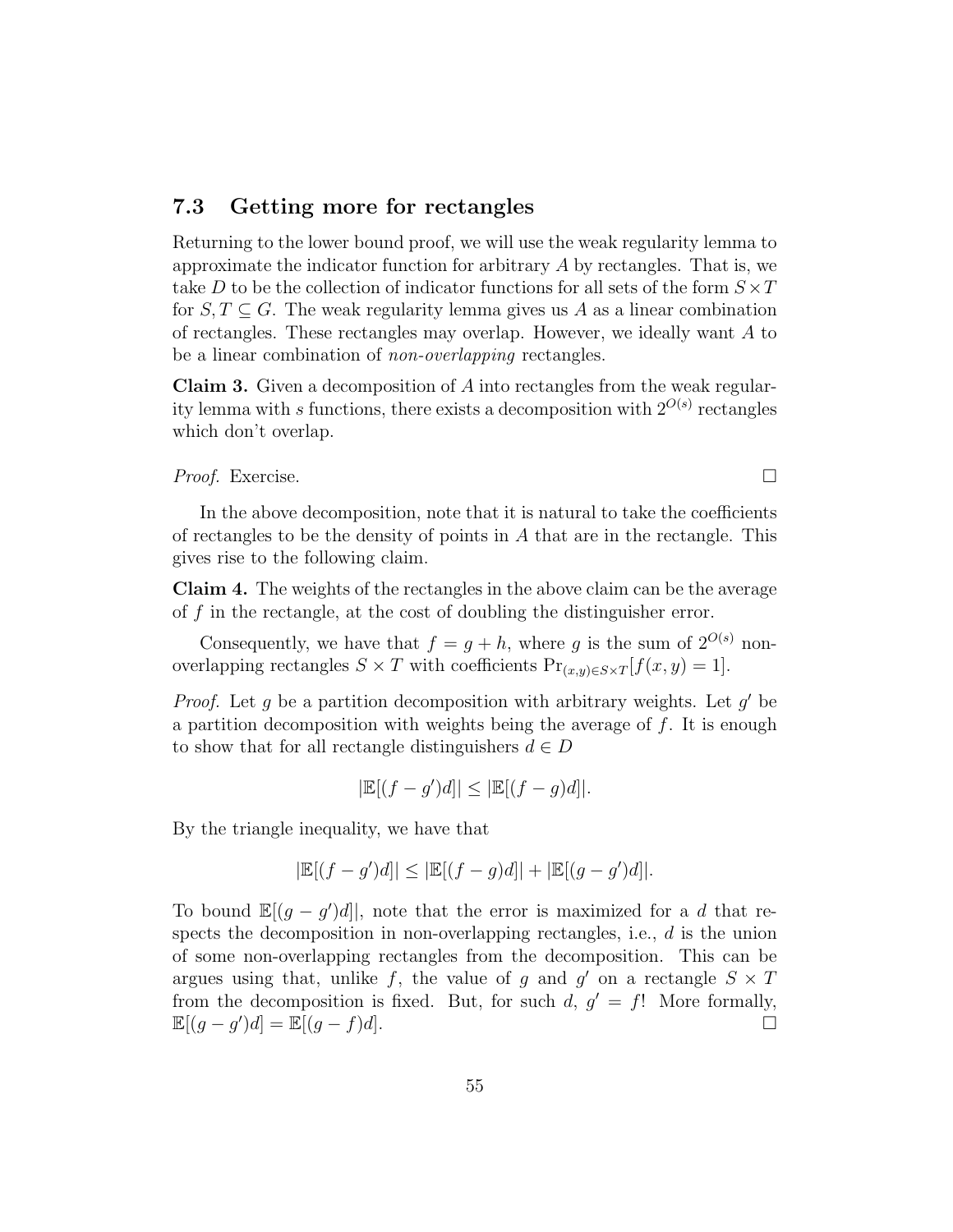We need to get a little more from this decomposition. The conclusion of the regularity lemma holds with respect to distinguishers that can be written as  $U(x) \cdot V(y)$  where U and V map  $G \to \{0, 1\}$ . We need the same guarantee for U and V with range  $[-1, 1]$ . This can be accomplished paying only a constant factor in the error, as follows. Let U and V have range  $[-1, 1]$ . Write  $U = U_{+} - U_{-}$  where  $U_{+}$  and  $U_{-}$  have range [0, 1], and the same for V. The error for distinguisher  $U \cdot V$  is at most the sum of the errors for distinguishers  $U_+ \cdot V_+$ ,  $U_+ \cdot V_-$ ,  $U_- \cdot V_+$ , and  $U_- \cdot V_-$ . So we can restrict our attention to distinguishers  $U(x) \cdot V(y)$  where U and V have range [0, 1]. In turn, a function  $U(x)$  with range [0, 1] can be written as an expectation  $\mathbb{E}_a U_a(x)$  for functions  $U_a$  with range  $\{0, 1\}$ , and the same for V. We conclude by observing that

$$
\mathbb{E}_{x,y}[(f-g)(x,y)\mathbb{E}_a U_a(x)\cdot \mathbb{E}_b V_b(y)] \leq \max_{a,b}\mathbb{E}_{x,y}[(f-g)(x,y)U_a(x)\cdot V_b(y)].
$$

### <span id="page-55-0"></span>7.4 Proof

Let us now finish the proof by showing a corner exists for sufficiently dense sets  $A \subseteq G^2$ . We'll use three types of decompositions for  $f : G^2 \to \{0,1\},$ with respect to the following three types of distinguishers, where  $U_i$  and  $V_i$ have range  $\{0, 1\}$ :

- 1.  $U_1(x) \cdot V_1(y)$ ,
- 2.  $U_2(xy) \cdot V_2(y)$ ,
- 3.  $U_3(x) \cdot V_3(xy)$ .

The last two distinguishers can be visualized as parallelograms with a 45 degree angle between two segments. The same extra properties we discussed for rectangles hold for them too.

Recall that we want to show

$$
\mathbb{E}_{x,y,g}[f(x,y)f(xg,y)f(x,gy)] > \frac{1}{|G|}.
$$

We'll decompose the *i*-th occurrence of f via the *i*-th decomposition listed above. We'll write this decomposition as  $f = g_i + h_i$ . We do this in the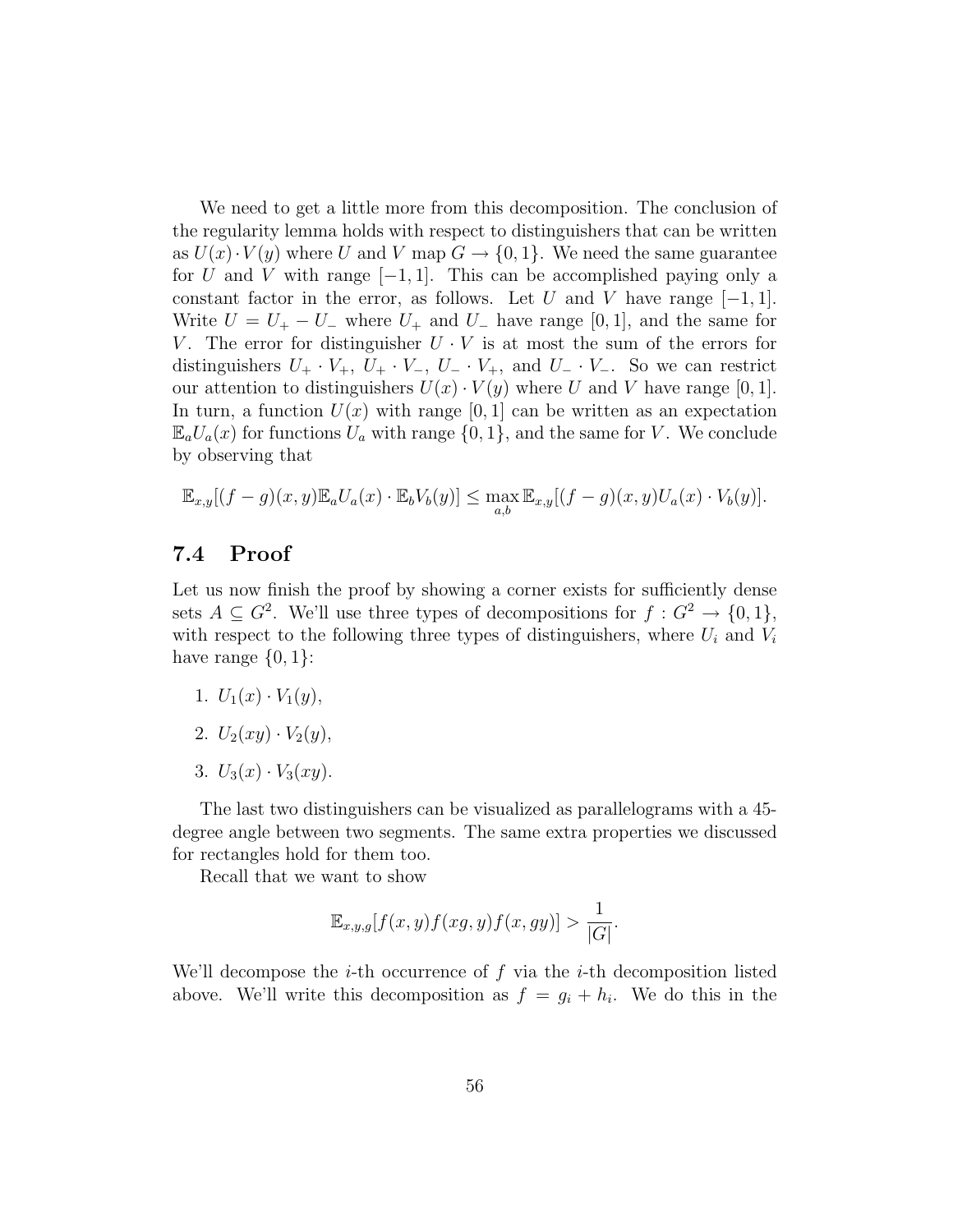following order:

$$
f(x,y) \cdot f(xg,y) \cdot f(x,gy)
$$
  
=  $f(x,y)f(xg,y)g_3(x,gy) + f(x,y)f(xg,y)h_3(x,gy)$   
:  
=  $g_1g_2g_3 + h_1g_2g_3 + fh_2g_3 + ffh_3$ 

We first show that  $\mathbb{E}[g_1g_2g_3]$  is big (i.e., inverse polylogarithmic in expectation) in the next two claims. Then we show that the expectations of the other terms are small.

**Claim 5.** For all  $g \in G$ , the values  $\mathbb{E}_{x,y}[g_1(x,y)g_2(xg,y)g_3(x,gy)]$  are the same (over g) up to an error of  $2^{O(s)} \cdot 1/|G|^{\Omega(1)}$ .

*Proof.* We just need to get error  $1/|G|^{\Omega(1)}$  for any product of three functions for the three decomposition types. By the standard pseudorandomness argument we saw in previous lectures,

$$
\mathbb{E}_{x,y}[c_1U_1(x)V_1(y) \cdot c_2U_2(xgy)V_2(y) \cdot c_3U_3(x)V_3(xgy)]
$$
  
=  $c_1c_2c_3\mathbb{E}_{x,y}[(U_1 \cdot U_3)(x)(V_1 \cdot V_2)(y)(U_2 \cdot V_3)(xgy)]$   
=  $c_1c_2c_3 \cdot \mu(U_1 \cdot U_3)\mu(V_1 \cdot V_2)\mu(U_2 \cdot V_3) \pm \frac{1}{|G|^{\Omega(1)}}.$ 

 $\Box$ 

Recall that we start with a set of density  $\geq 1/\log^a |G|$ .

Claim 6.  $\mathbb{E}_{g,x,y}[g_1g_2g_3] > \Omega(1/\log^{4a}|G|)$ .

*Proof.* By the previous claim, we can fix  $g = 1_G$ . We will relate the expectation over  $x, y$  to  $f$  by a trick using the Hölder inequality: For random variables  $X_1, X_2, \ldots, X_k$ ,

$$
\mathbb{E}[X_1 \dots X_k] \le \prod_{i=1}^k \mathbb{E}[X_i^{c_i}]^{1/c_i} \text{ such that } \sum 1/c_i = 1.
$$

To apply this inequality in our setting, write

$$
\mathbb{E}[f] = \mathbb{E}\left[ (f \cdot g_1 g_2 g_3)^{1/4} \cdot \left(\frac{f}{g_1}\right)^{1/4} \cdot \left(\frac{f}{g_2}\right)^{1/4} \cdot \left(\frac{f}{g_3}\right)^{1/4} \right].
$$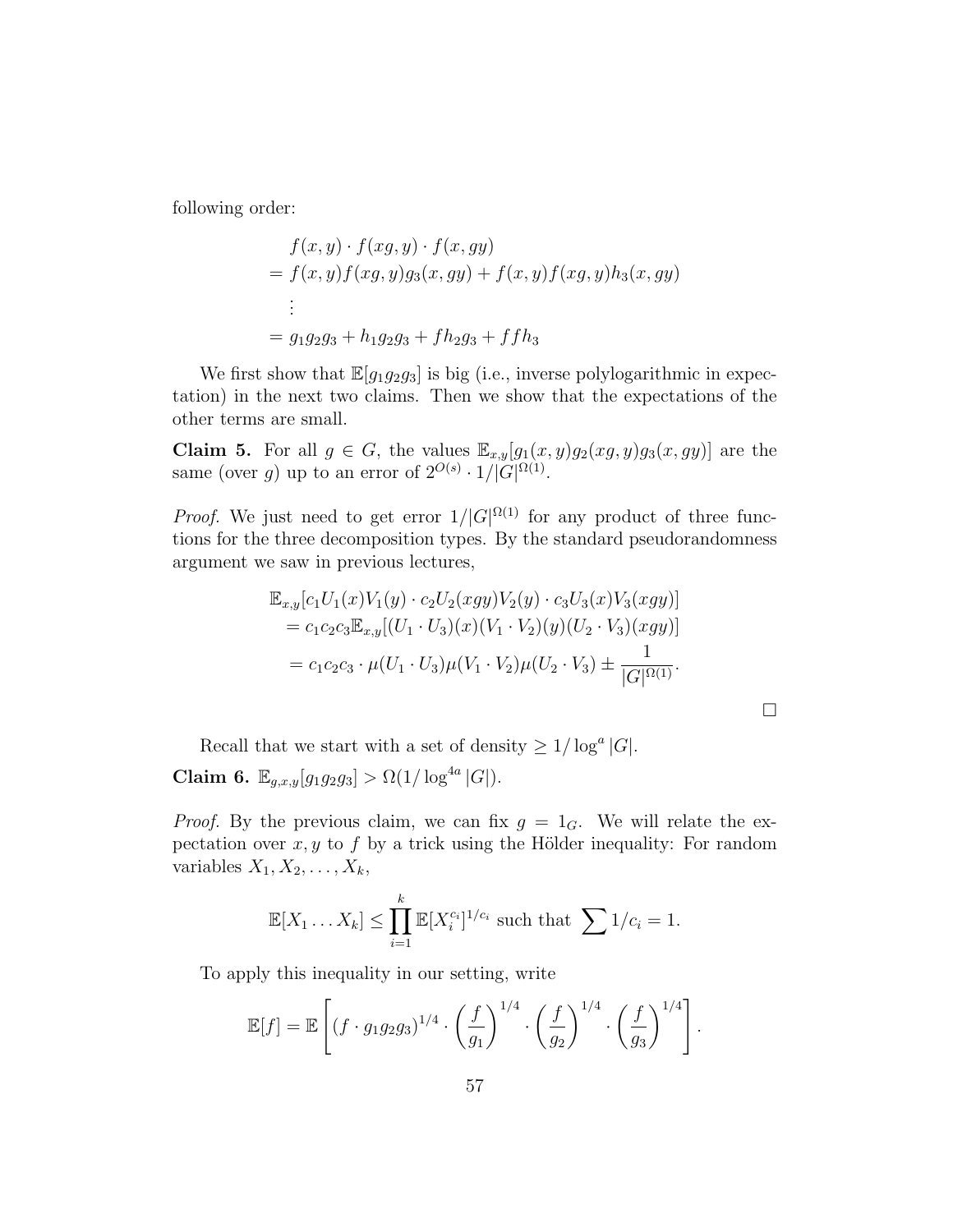By the Hölder inequality, we get that

$$
\mathbb{E}[f] \le \mathbb{E}[f \cdot g_1 g_2 g_3]^{1/4} \mathbb{E}\left[\frac{f}{g_1}\right]^{1/4} \mathbb{E}\left[\frac{f}{g_2}\right]^{1/4} \mathbb{E}\left[\frac{f}{g_3}\right]^{1/4}.
$$

Note that

$$
\mathbb{E}_{x,y} \frac{f(x,y)}{g_1(x,y)} = \mathbb{E}_{x,y} \frac{f(x,y)}{\mathbb{E}_{x',y' \in \text{Cell}(x,y)}[f(x',y')]} \n= \mathbb{E}_{x,y} \frac{\mathbb{E}_{x',y' \in \text{Cell}(x,y)}[f(x',y')]}{\mathbb{E}_{x',y' \in \text{Cell}(x,y)}[f(x',y')]} \n= 1
$$

where  $Cell(x, y)$  is the set in the partition that contains  $(x, y)$ . Finally, by non-negativity of f, we have that  $\mathbb{E}[f \cdot g_1 g_2 g_3]^{1/4} \leq \mathbb{E}[g_1 g_2 g_3]$ . This concludes the proof.  $\Box$ 

We've shown that the  $g_1g_2g_3$  term is big. It remains to show the other terms are small. Let  $\epsilon$  be the error in the weak regularity lemma with respect to distinguishers with range  $[-1, 1]$ .

Claim 7.  $|\mathbb{E}[ffh_3]| \leq \epsilon^{1/4}$ .

*Proof.* Replace g with  $gy^{-1}$  in the uniform distribution to get

$$
\mathbb{E}^{4}_{x,y,g}[f(x,y)f(xg,y)h_3(x,gy)]
$$
\n
$$
= \mathbb{E}^{4}_{x,y,g}[f(x,y)f(xgy^{-1},y)h_3(x,g)]
$$
\n
$$
= \mathbb{E}^{4}_{x,y}[f(x,y)\mathbb{E}_{g}[f(xgy^{-1},y)h_3(x,g)]]
$$
\n
$$
\leq \mathbb{E}^{2}_{x,y}[f^{2}(x,y)]\mathbb{E}^{2}_{x,y}\mathbb{E}^{2}_{g}[f(xgy^{-1},y)h_3(x,g)]
$$
\n
$$
\leq \mathbb{E}^{2}_{x,y}\mathbb{E}^{2}_{g}[f(xgy^{-1},y)h_3(x,g)]
$$
\n
$$
= \mathbb{E}^{2}_{x,y,g,g'}[f(xgy^{-1},y)h_3(x,g)f(xg'y^{-1},y)h_3(x,g')],
$$

where the first inequality is by Cauchy-Schwarz.

Now replace  $g \to x^{-1}g$ ,  $g' \to x^{-1}g$  and reason in the same way:

$$
= \mathbb{E}^2_{x,y,g,g'}[f(gy^{-1},y)h_3(x,x^{-1}g)f(g'y^{-1},y)h_3(x,x^{-1}g')]
$$
  
\n
$$
= \mathbb{E}^2_{g,g',y}[f(gy^{-1},y)\cdot f(g'y^{-1},y)\mathbb{E}_x[h_3(x,x^{-1}g)\cdot h_3(x,x^{-1}g')]]
$$
  
\n
$$
\leq \mathbb{E}_{x,x',g,g'}[h_3(x,x^{-1}g)h_3(x,x^{-1}g')h_3(x',x'^{-1}g)h_3(x',x'^{-1}g')].
$$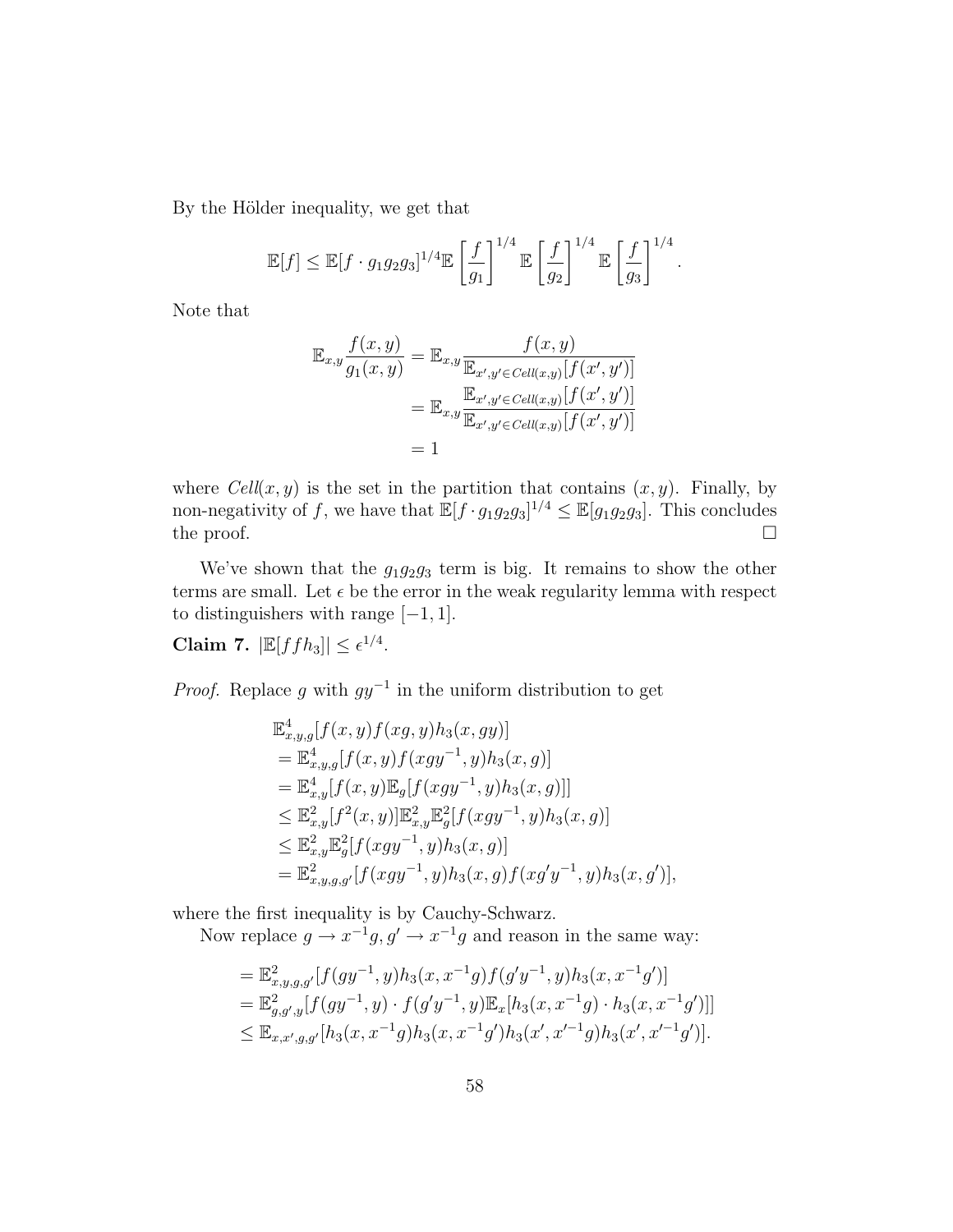Replace  $g \to xg$  to rewrite the expectation as

$$
\mathbb{E}[h_3(x,g)h_3(x,x^{-1}g')h_3(x',x'^{-1}xg)h_3(x',x'^{-1}g')].
$$

We want to view the last three terms as a distinguisher  $U(x) \cdot V(xq)$ . First, note that  $h_3$  has range [−1, 1]. This is because  $h_3(x, y) = f(x, y)$  –  $\mathbb{E}_{x',y'\in\mathit{Cell}(x,y)} f(x',y')$  and f has range  $\{0,1\}.$ 

Fix  $x', g'$ . The last term in the expectation becomes a constant  $c \in [-1, 1]$ . The second term only depends on  $x$ , and the third only on  $xg$ . Hence for appropriate functions U and V with range  $[-1, 1]$  this expectation can be rewritten as

$$
\mathbb{E}[h_3(x,g)U(x)V(xg)],
$$

which concludes the proof.  $\Box$ 

There are similar proofs to show the remaining terms are small. For  $fh_2g_3$ , we can perform simple manipulations and then reduce to the above case. For  $h_1g_2g_3$ , we have a slightly easier proof than above.

#### <span id="page-58-0"></span>7.4.1 Parameters

Suppose our set has density  $\delta \geq 1/\log^4 |G|$ . We apply the weak regularity lemma for error  $\epsilon = 1/\log^c |G|$ . This yields the number of functions  $s =$  $2^{O(1/\epsilon^2)} = 2^{O(\log^{2c}|G|)}$ . For say  $c = 1/3$ , we can bound  $\mathbb{E}_{x,y,g}[g_1g_2g_3]$  from below by the same expectation with g fixed to 1, up to an error  $1/|G|^{\Omega(1)}$ . Then,  $\mathbb{E}_{x,y,g=1}[g_1g_2g_3] \geq \mathbb{E}[f]^4 = 1/\log^{4a} |G|$ . The expectation of terms with h is less than  $1/\log^{c/4} |G|$ . So the proof can be completed for all sufficiently small a.

# <span id="page-58-1"></span>8 Static data structures

In this section we study lower bounds on data structures. First, we define the setting. We have n bits of data, stored in s bits of memory (the data structure) and want to answer  $m$  queries about the data. Each query is answered with d probes. There are two types of probes:

• bit-probe which return one bit from the memory, and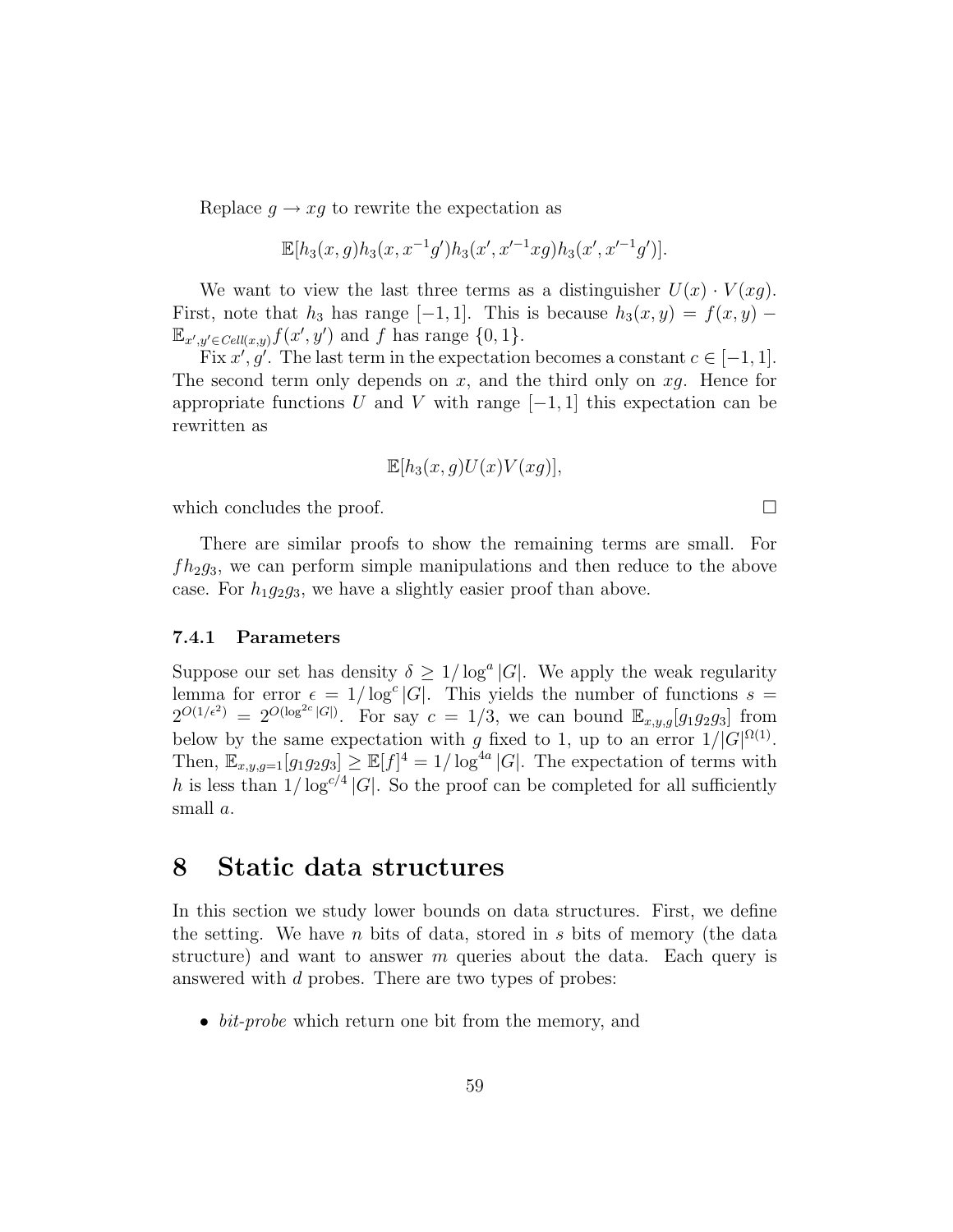• cell-probe in which the memory is divided into cells of  $\log n$  bits, and each probe returns one cell.

The queries can be adaptive or non-adaptive. In the adaptive case, the data structure probes locations which may depend on the answer to previous probes. For bit-probes it means that we answer a query with depth-d decision trees.

Finally, there are two types of data structure problems:

- The *static* case, in which we map the data to the memory arbitrarily and afterwards the memory remains unchanged.
- The *dynamic* case, in which we have update queries that change the memory and also run in bounded time.

In this lecture we focus on the non-adaptive, bit-probe, and static setting. Some trivial extremes for this setting are the following. Any problem (i.e., collection of queries) admits data structures with the following parameters:

- $s = m$  and  $d = 1$ , i.e. you write down all the answers, and
- $s = n$  and  $d = n$ , i.e. you can always answer a query about the data if you read the entire data.

Next, we review the best current lower bound, a bound proved in the 80's by Siegel [\[Sie04\]](#page-65-8) and rediscovered later. We state and prove the lower bound in a different way. The lower bound is for the problem of  $k$ -wise independence.

**Problem 1.** The data is a seed of size  $n = k \log m$  for a k-wise independent distribution over  $\{0,1\}^m$ . A query *i* is defined to be the *i*-th bit of the sample.

The question is: if we allow a little more space than seed length, can we compute such distributions fast?

**Theorem 2.** For the above problem with  $k = m^{1/3}$  it holds that

$$
d \ge \Omega\left(\frac{\lg m}{\lg(s/n)}\right).
$$

It follows, that if  $s = O(n)$  then d is  $\Omega(\lg m)$ . But if  $s = n^{1+\Omega(1)}$  then nothing is known.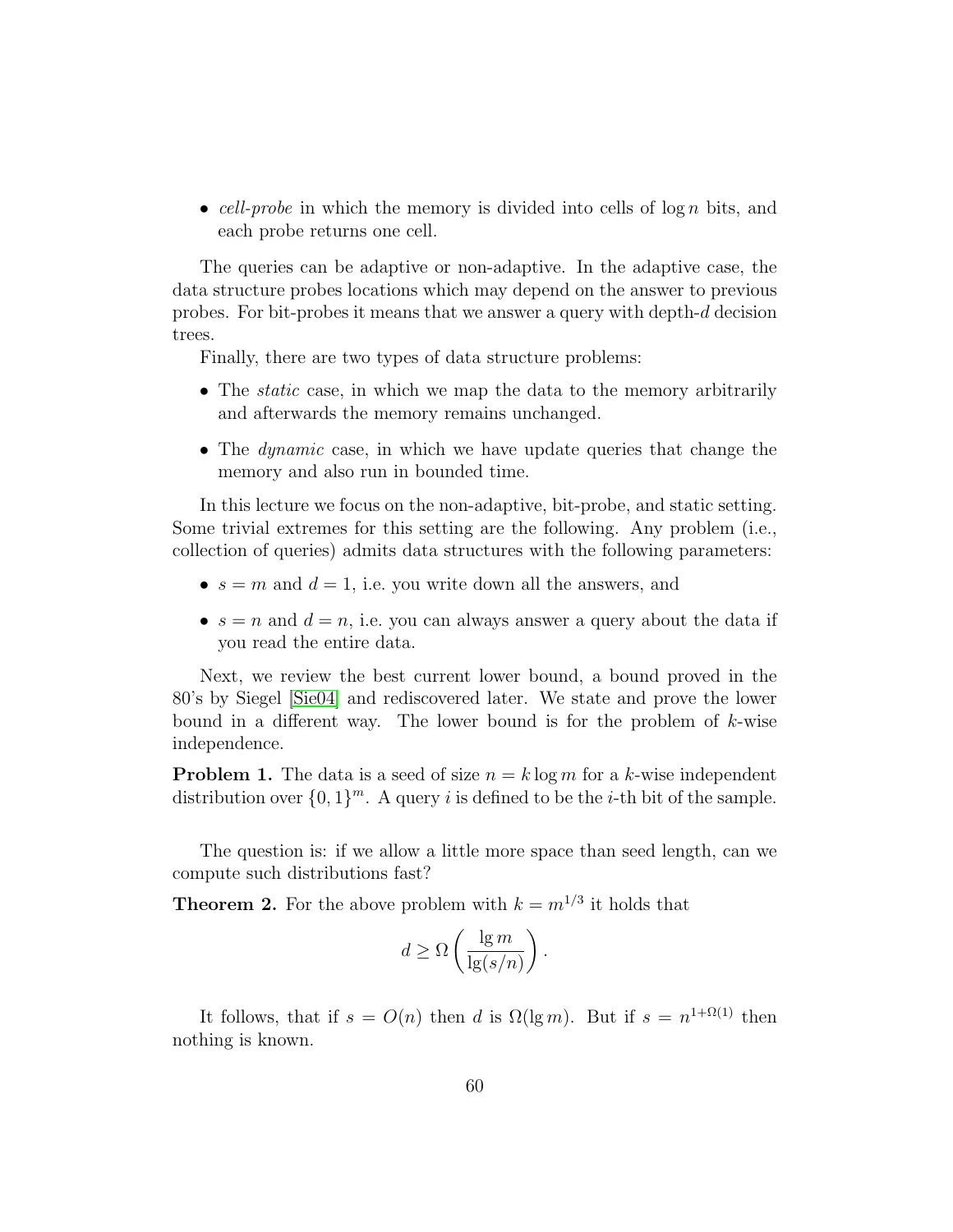*Proof.* Let  $p = 1/m^{1/4d}$ . We have the memory of s bits and we are going to subsample it. Specifically, we will select a bit of s with probability  $p$ , independently.

The intuition is that we will shrink the memory but still answer a lot of queries, and derive a contradiction because of the seed length required to sample k-wise independence.

For the "shrinking" part we have the following. We expect to keep  $p \cdot s$ memory bits. By a Chernoff bound, it follows that we keep  $O(p \cdot s)$  bits except with probability  $2^{-\Omega(p \cdot s)}$ .

For the "answer a lot of queries" part, recall that each query probes  $d$ bits from the memory. We keep one of the  $m$  queries if it so happens that we keep all the  $d$  bits that it probed in the memory. For a fixed query, the probability that we keep all its d probes is  $p^d = 1/m^{1/4}$ .

bability that we keep all its a probes is  $p = 1/m^{\gamma}$ .<br>We claim that with probability at least  $1/m^{O(1)}$ , we keep  $\sqrt{m}$  queries. This follows by Markov's inequality. We expect to not keep  $m-m^{3/4}$  queries on average. We now apply Markov's inequality to get that the probability that we don't keep at least  $m$ where  $\sqrt{m}$  queries is at most  $(m-m^{3/4})/(m$ µ∪<br>∖  $\overline{m}).$ 

Thus, if  $2^{-\Omega(p\cdot s)} \leq 1/m^{O(1)}$ , then there exists a fixed choice of memory bits that we keep, to achieve both the "shrinking" part and the "answer a lot of queries" part as above. This inequality is true because  $s \ge n > m^{1/3}$ and so  $p \cdot s \geq m^{-1/4+1/3} = m^{\Omega(1)}$ . But now we have  $O(p \cdot s)$  bits of memory while still answering as many as  $\sqrt{m}$  queries.

The minimum seed length to answer that many queries while maintaining The imminum seed length to answer that many queries while maintaining k-wise independence is  $k \log \sqrt{m} = \Omega(k \lg m) = \Omega(n)$ . Therefore the memory has to be at least as big as the seed. This yields

$$
O(ps) \geq \Omega(n)
$$

from which the result follows.

This lower bound holds even if the s memory bits are filled arbitrarily (rather than having entropy at most  $n$ ). It can also be extended to adaptive cell probes.

We will now show a conceptually simple data structure which nearly matches the lower bound. Pick a random bipartite graph with s nodes on the left and  $m$  nodes on the right. Every node on the right side has degree  $d$ . We answer each probe with an XOR of its neighbor bits. By the Vazirani XOR lemma, it suffices to show that any subset  $S \subseteq [m]$  of at most k memory bits has an XOR which is unbiased. Hence it suffices that every subset  $S \subseteq [m]$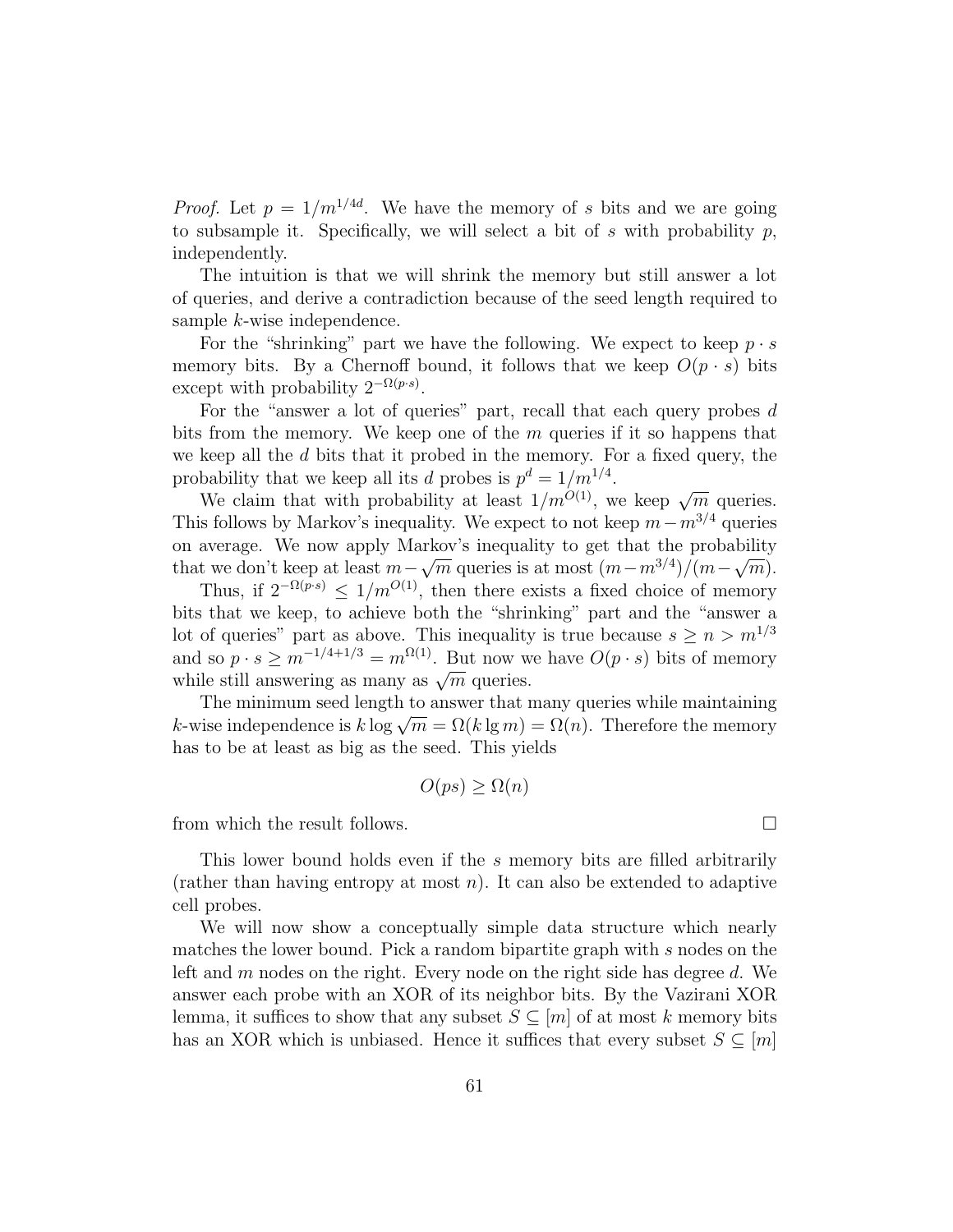with  $|S| \leq k$  has a unique neighbor. For that, in turn, it suffices that S has a neighborhood of size greater than  $\frac{d|S|}{2}$  (because if every element in the neighborhood of S has two neighbors in S then S has a neighborhood of size  $\langle d|S|/2$ . We pick the graph at random and show by standard calculations that it has this property with non-zero probability.

$$
\Pr\left[\exists S \subseteq [m], |S| \le k, \text{ s.t. } |\text{neighborhood}(S)| \le \frac{d|S|}{2}\right]
$$
\n
$$
= \Pr\left[\exists S \subseteq [m], |S| \le k, \text{ and } \exists T \subseteq [s], |T| \le \frac{d|S|}{2} \text{ s.t. all neighbors of S land in T}\right]
$$
\n
$$
\le \sum_{i=1}^{k} {m \choose i} \cdot {s \choose d \cdot i/2} \cdot \left(\frac{d \cdot i}{s}\right)^{d \cdot i}
$$
\n
$$
\le \sum_{i=1}^{k} \left(\frac{e \cdot m}{i}\right)^i \cdot \left(\frac{e \cdot s}{d \cdot i/2}\right)^{d \cdot i/2} \cdot \left(\frac{d \cdot i}{s}\right)^{d \cdot i}
$$
\n
$$
= \sum_{i=1}^{k} \left(\frac{e \cdot m}{i}\right)^i \cdot \left(\frac{e \cdot d \cdot i/2}{s}\right)^{d \cdot i/2}
$$
\n
$$
= \sum_{i=1}^{k} \left[\frac{e \cdot m}{i} \cdot \left(\frac{e \cdot d \cdot i/2}{s}\right)^{d/2}\right]^i
$$

It suffices to have  $C \leq 1/2$ , so that the probability is strictly less than 1, because  $\sum_{i=1}^{k} 1/2^{i} = 1-2^{-k}$ . We can match the lower bound in two settings:

- if  $s = m^{\epsilon}$  for some constant  $\epsilon$ , then  $d = O(1)$  suffices,
- $s = O(k \cdot \log m)$  and  $d = O(\lg m)$  suffices.

**Remark 3.** It is enough if the memory is  $(d \cdot k)$ -wise independent as opposed to completely uniform, so one can have  $n = d \cdot k \cdot \log s$ . An open question is if you can improve the seed length to optimal.

As remarked earlier the lower bound does not give anything when s is much larger than *n*. In particular it is not clear if it rules out  $d = 2$ . Next we show a lower bound which applies to this case.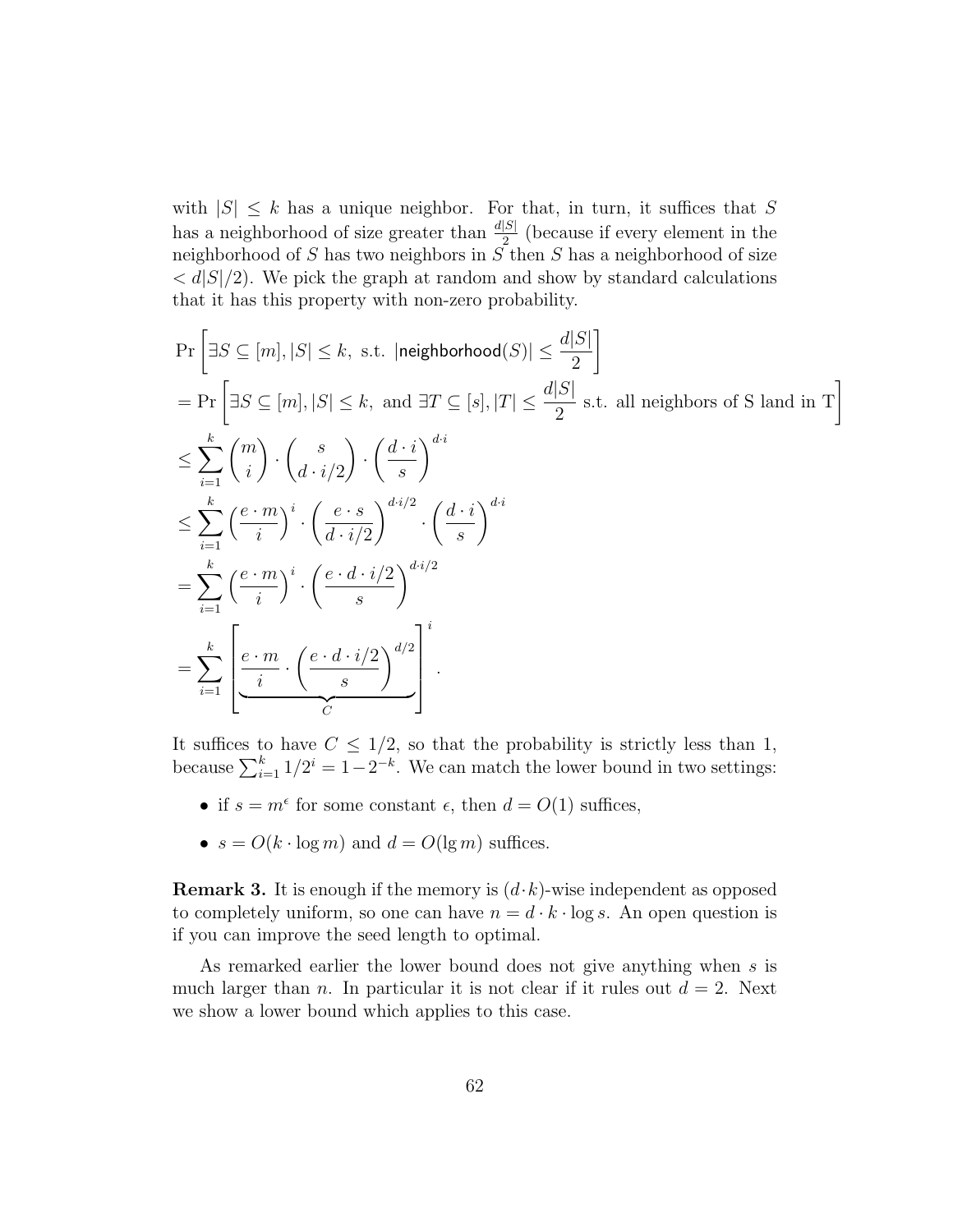**Problem 4.** Take *n* bits to be a seed for  $1/100$ -biased distribution over  ${0,1}^m$ . The queries, like before, are the bits of that distribution. Recall that  $n = O(\lg m)$ .

**Theorem 5.** You need  $s = \Omega(m)$ .

*Proof.* Every query is answered by looking at  $d = 2$  bits. But  $t = \Omega(m)$ queries are answered by the same 2-bit function  $f$  of probes (because there is a constant number of functions on 2-bits). There are two cases for  $f$ :

- 1. f is linear (or affine). Suppose for the sake of contradiction that  $t >$ s. Then you have a linear dependence, because the space of linear functions on  $s$  bits is  $s$ . This implies that if you XOR those bits, you always get 0. This in turn contradicts the assumption that the distributions has small bias.
- 2. f is AND (up to negating the input variables or the output). In this case, we keep collecting queries as long as they probe at least one new memory bit. If  $t > s$  when we stop we have a query left such that both their probes query bits that have already been queried. This means that there exist two queries  $q_1$  and  $q_2$  whose probes cover the probes of a third query  $q_3$ . This in turn implies that the queries are not close to uniform. That is because there exist answers to  $q_1$  and  $q_2$  that fix bits probed by them, and so also fix the bits probed by  $q_3$ . But this contradicts the small bias of the distribution.

 $\Box$ 

# References

- <span id="page-62-0"></span>[Ajt83] Miklós Ajtai.  $\Sigma_1^1$ -formulae on finite structures. Annals of Pure and Applied Logic, 24(1):1–48, 1983.
- <span id="page-62-2"></span>[Amb05] Andris Ambainis. Polynomial degree and lower bounds in quantum complexity: Collision and element distinctness with small range. Theory of Computing, 1(1):37–46, 2005.
- <span id="page-62-1"></span>[AS04] Scott Aaronson and Yaoyun Shi. Quantum lower bounds for the collision and the element distinctness problems. J. of the ACM, 51(4):595–605, 2004.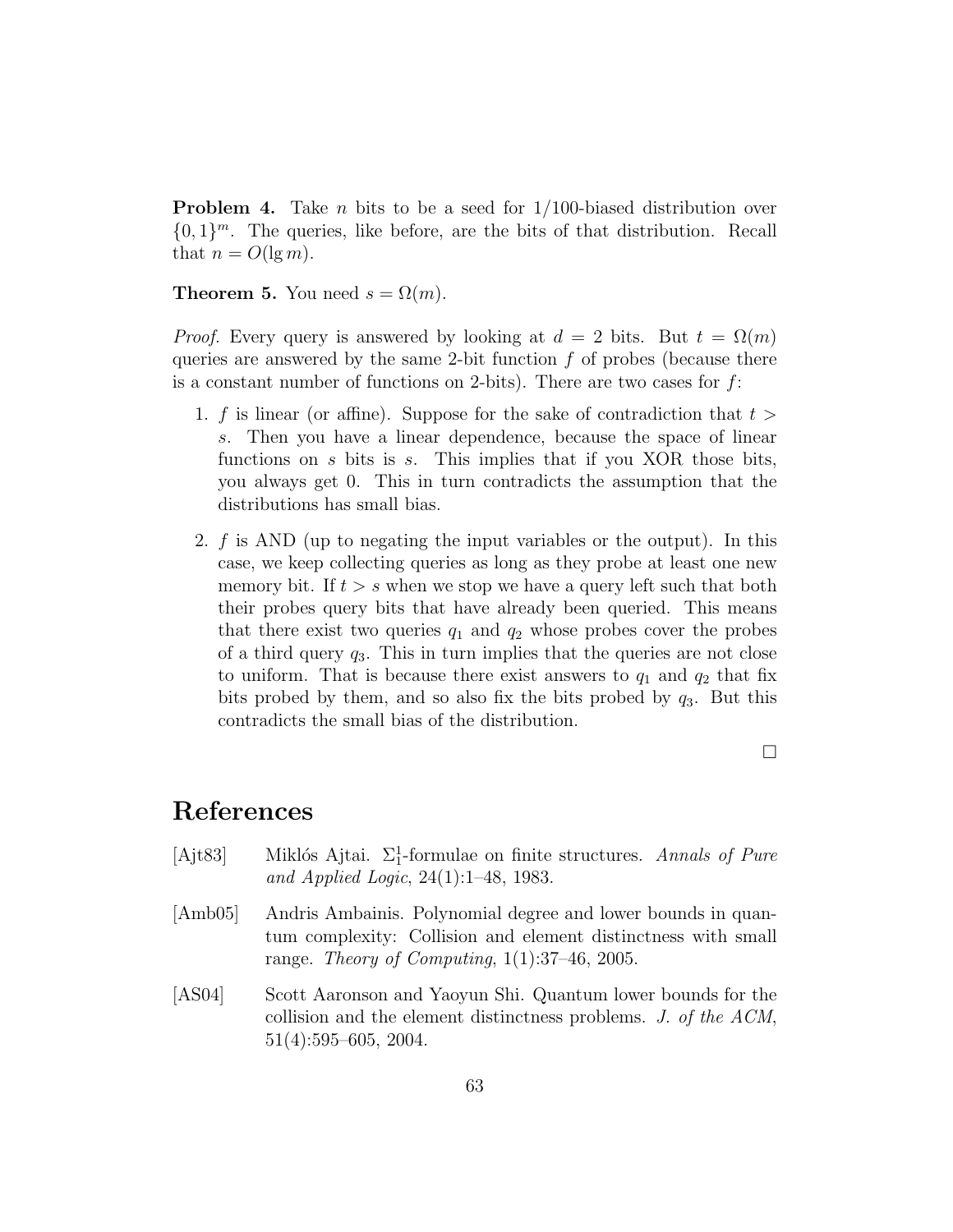- <span id="page-63-10"></span>[Aus16] Tim Austin. A jtai-Szemerédi theorems over quasirandom groups. In Recent trends in combinatorics, volume 159 of IMA Vol. Math. Appl., pages 453–484. Springer, [Cham], 2016.
- <span id="page-63-3"></span>[AW89] Miklos Ajtai and Avi Wigderson. Deterministic simulation of probabilistic constant-depth circuits. Advances in Computing Research - Randomness and Computation, 5:199–223, 1989.
- <span id="page-63-6"></span>[Bar89] David A. Mix Barrington. Bounded-width polynomial-size branching programs recognize exactly those languages in  $NC<sup>1</sup>$ . J. of Computer and System Sciences, 38(1):150–164, 1989.
- <span id="page-63-1"></span>[Baz09] Louay M. J. Bazzi. Polylogarithmic independence can fool DNF formulas. SIAM J. Comput., 38(6):2220–2272, 2009.
- <span id="page-63-7"></span>[BCK+14] Harry Buhrman, Richard Cleve, Michal Koucký, Bruno Loff, and Florian Speelman. Computing with a full memory: catalytic space. In ACM Symp. on the Theory of Computing (STOC), pages 857–866, 2014.
- <span id="page-63-9"></span>[BDPW10] Paul Beame, Matei David, Toniann Pitassi, and Philipp Woelfel. Separating deterministic from randomized multiparty communication complexity. Theory of Computing,  $6(1):201-225$ , 2010.
- <span id="page-63-0"></span>[BF92] László Babai and Peter Frankl. Linear algebra methods in combinatorics. 1992.
- <span id="page-63-5"></span>[BKT17] Mark Bun, Robin Kothari, and Justin Thaler. The polynomial method strikes back: Tight quantum query bounds via dual polynomials. CoRR, arXiv:1710.09079, 2017.
- <span id="page-63-8"></span>[BNP08] László Babai, Nikolay Nikolov, and László Pyber. Product growth and mixing in finite groups. In ACM-SIAM Symp. on Discrete Algorithms (SODA), pages 248–257, 2008.
- <span id="page-63-2"></span> $[Bra10]$  Mark Braverman. Polylogarithmic independence fools AC<sup>0</sup> circuits. J. of the ACM, 57(5), 2010.
- <span id="page-63-4"></span>[BT17] Mark Bun and Justin Thaler. A nearly optimal lower bound on the approximate degree of AC0. CoRR, abs/1703.05784, 2017.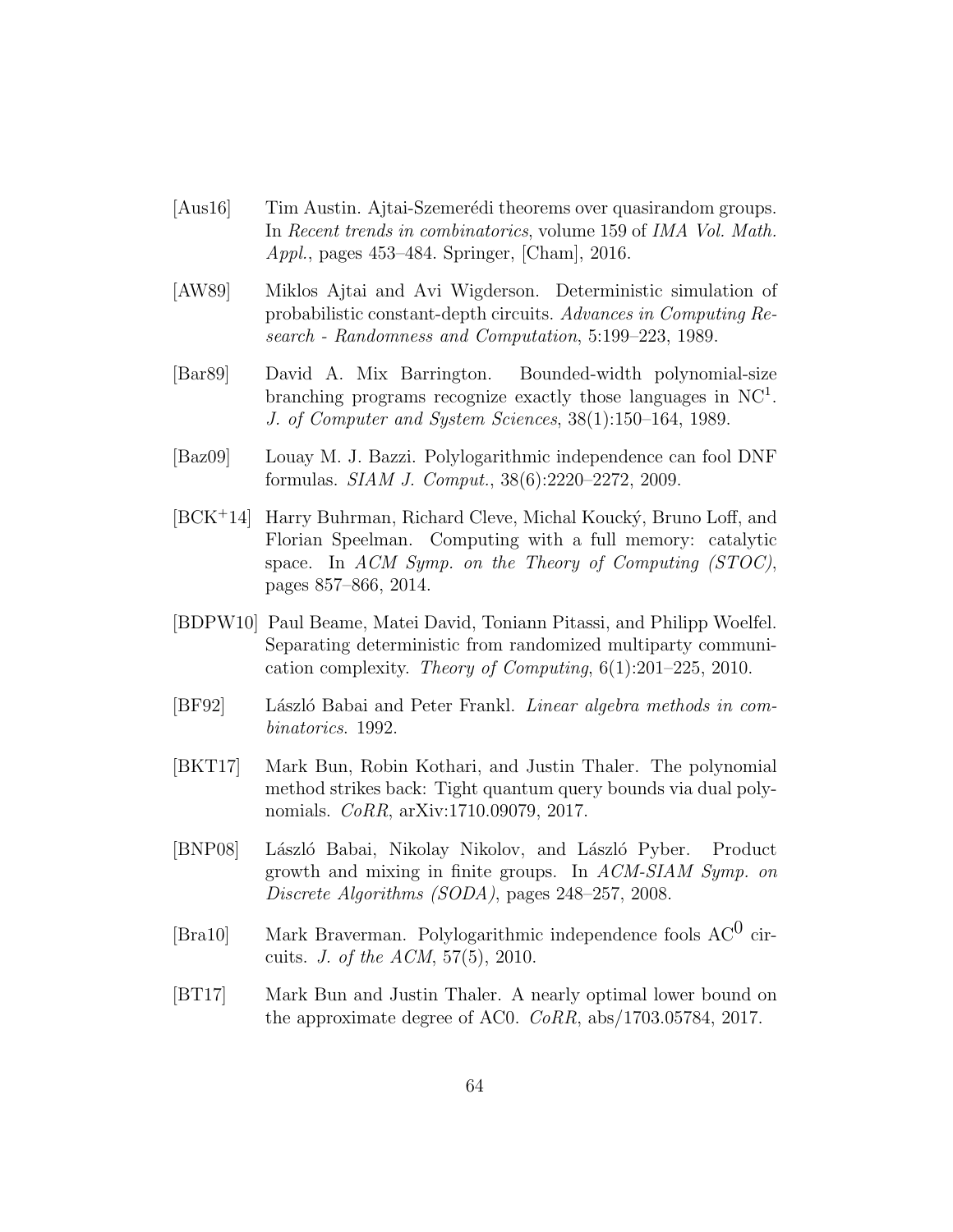- <span id="page-64-0"></span>[EGL<sup>+</sup>92] Guy Even, Oded Goldreich, Michael Luby, Noam Nisan, and Boban Velickovic. Approximations of general independent distributions. In ACM Symp. on the Theory of Computing (STOC), pages 10–16, 1992.
- <span id="page-64-1"></span>[FSS84] Merrick L. Furst, James B. Saxe, and Michael Sipser. Parity, circuits, and the polynomial-time hierarchy. Mathematical Systems Theory, 17(1):13–27, 1984.
- <span id="page-64-7"></span>[GLS12] Dmitry Gavinsky, Shachar Lovett, and Srikanth Srinivasan. Pseudorandom generators for read-once acc<sup>o</sup>0. In IEEE Conf. on Computational Complexity (CCC), pages 287–297, 2012.
- <span id="page-64-6"></span>[GMR<sup>+</sup>12] Parikshit Gopalan, Raghu Meka, Omer Reingold, Luca Trevisan, and Salil Vadhan. Better pseudorandom generators from milder pseudorandom restrictions. In IEEE Symp. on Foundations of Computer Science (FOCS), 2012.
- <span id="page-64-8"></span>[Gow08] W. T. Gowers. Quasirandom groups. Combinatorics, Probability & Computing, 17(3):363–387, 2008.
- <span id="page-64-10"></span>[Gre05a] Ben Green. An argument of Shkredov in the finite field setting, 2005. Available at people.maths.ox.ac.uk/greenbj/papers/corners.pdf.
- <span id="page-64-9"></span>[Gre05b] Ben Green. Finite field models in additive combinatorics. Surveys in Combinatorics, London Math. Soc. Lecture Notes 327, 1-27, 2005.
- <span id="page-64-2"></span>[Hås87] Johan Håstad. Computational limitations of small-depth circuits. MIT Press, 1987.
- <span id="page-64-4"></span>[Hås14] Johan Håstad. On the correlation of parity and small-depth circuits. SIAM J. on Computing, 43(5):1699–1708, 2014.
- <span id="page-64-5"></span>[IMP12] Russell Impagliazzo, William Matthews, and Ramamohan Paturi. A satisfiability algorithm for AC<sup>0</sup>. In ACM-SIAM Symp. on Discrete Algorithms (SODA), pages 961–972, 2012.
- <span id="page-64-3"></span>[LMN93] Nathan Linial, Yishay Mansour, and Noam Nisan. Constant depth circuits, Fourier transform, and learnability. J. of the  $ACM$ , 40(3):607–620, 1993.